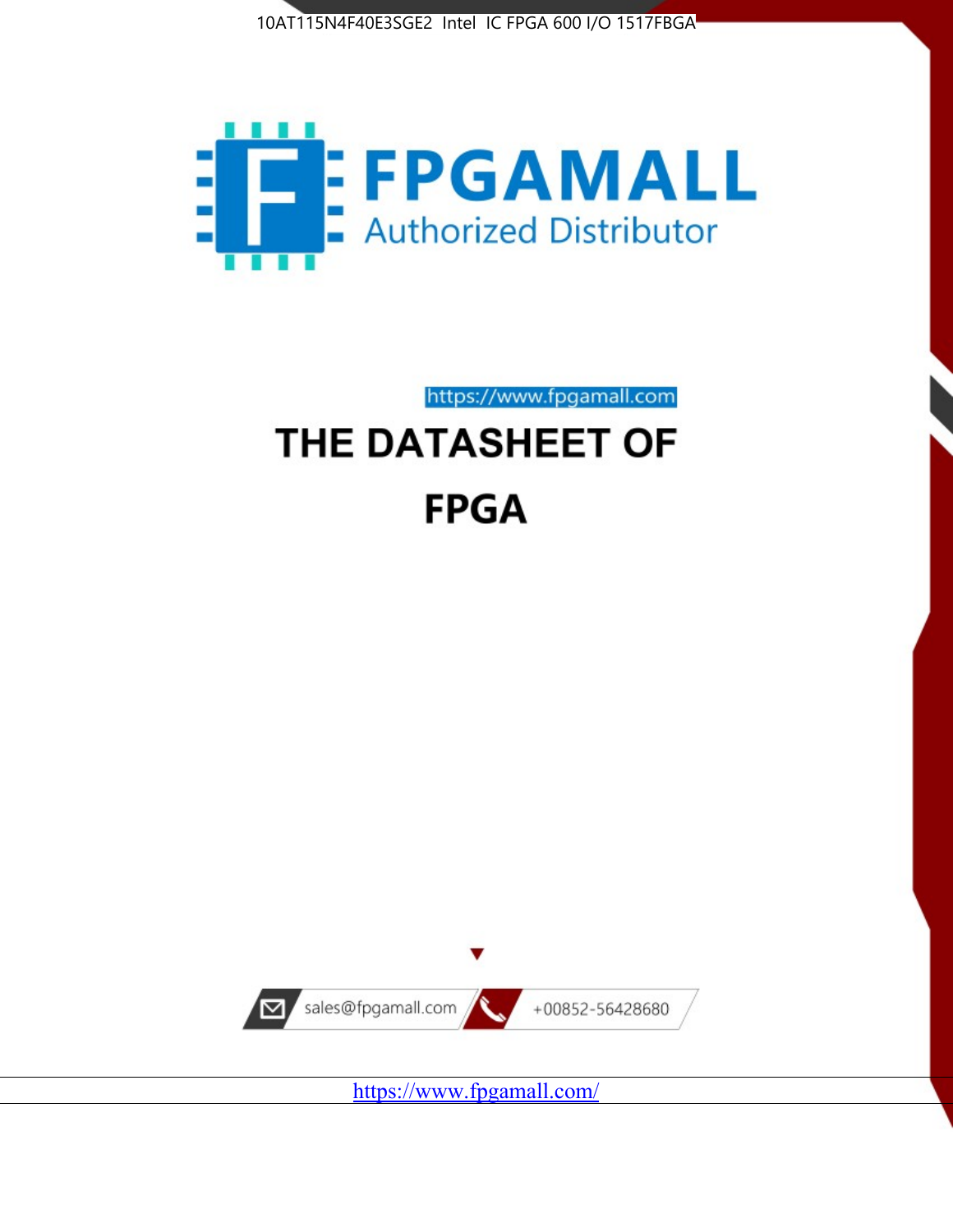10AT115N4F40E3SGE2 Intel IC FPGA 600 I/O 1517FBGA



# **Intel® Arria® 10 Device Overview**



**A10-OVERVIEW | 2018.12.06** Latest document on the web: **[PDF](https://www.intel.com/content/dam/www/programmable/us/en/pdfs/literature/hb/arria-10/a10_overview.pdf)** | **[HTML](https://www.intel.com/content/www/us/en/programmable/documentation/sam1403480274650.html)**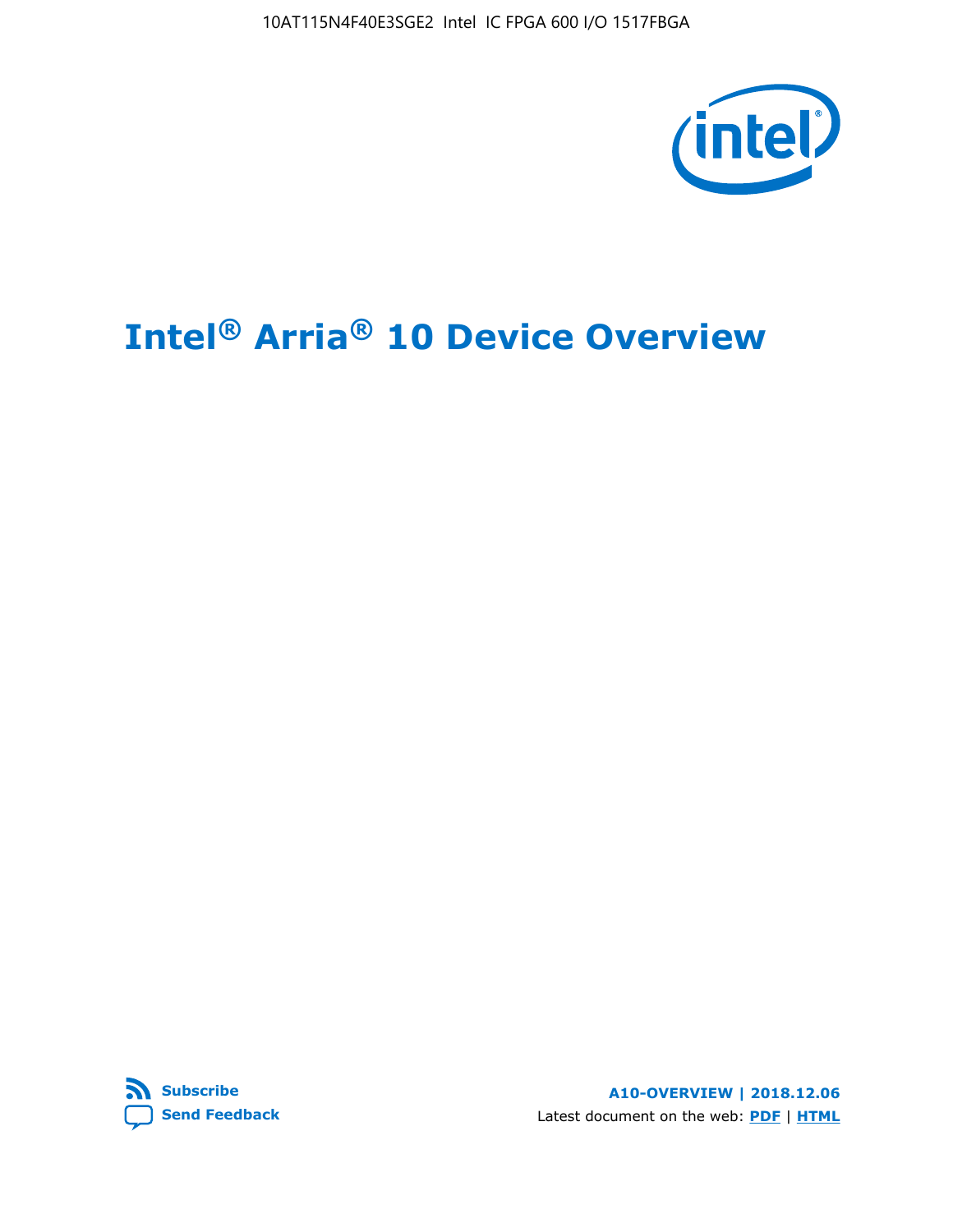

**Contents** 

# **Contents**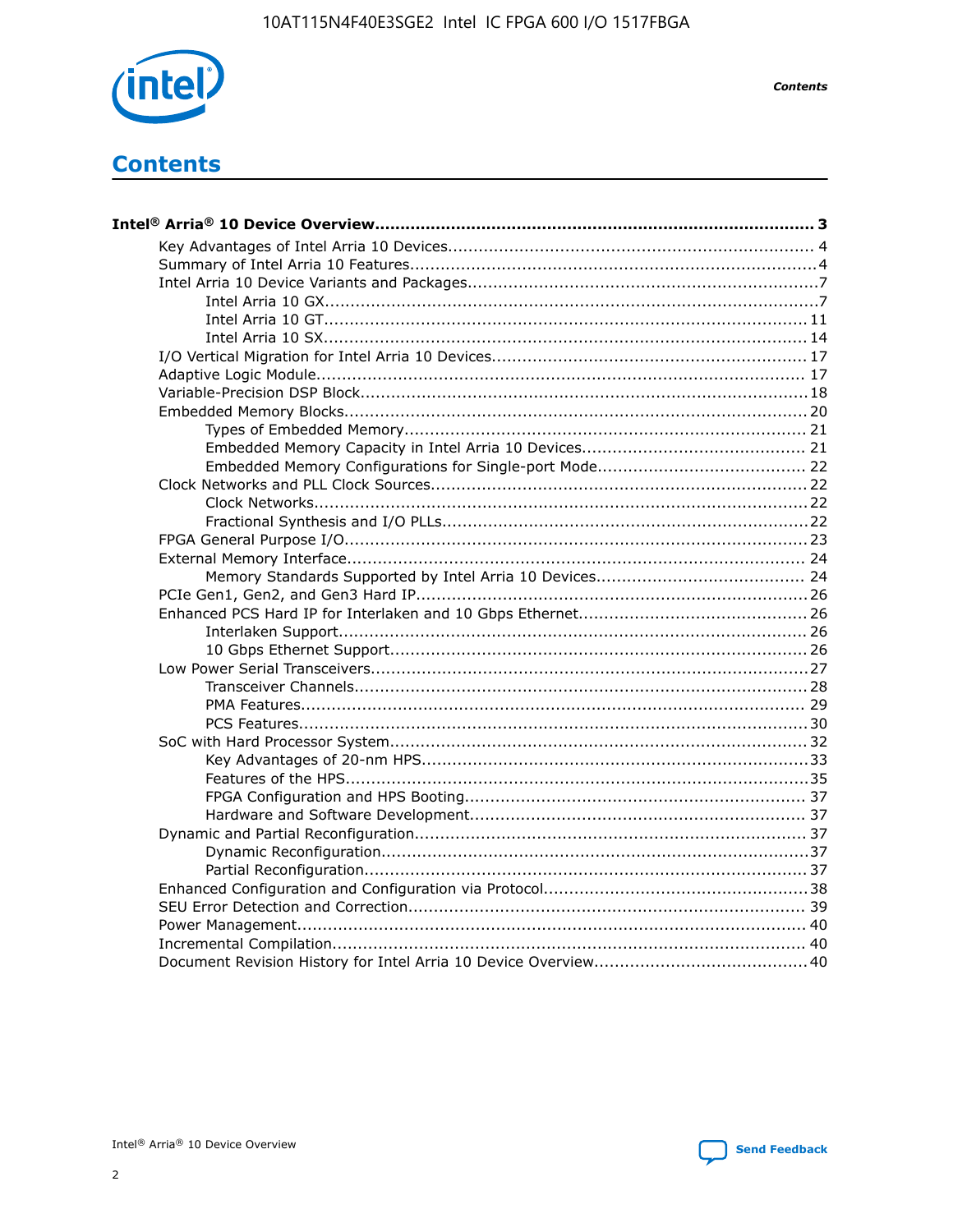**A10-OVERVIEW | 2018.12.06**

**[Send Feedback](mailto:FPGAtechdocfeedback@intel.com?subject=Feedback%20on%20Intel%20Arria%2010%20Device%20Overview%20(A10-OVERVIEW%202018.12.06)&body=We%20appreciate%20your%20feedback.%20In%20your%20comments,%20also%20specify%20the%20page%20number%20or%20paragraph.%20Thank%20you.)**



# **Intel® Arria® 10 Device Overview**

The Intel<sup>®</sup> Arria<sup>®</sup> 10 device family consists of high-performance and power-efficient 20 nm mid-range FPGAs and SoCs.

Intel Arria 10 device family delivers:

- Higher performance than the previous generation of mid-range and high-end FPGAs.
- Power efficiency attained through a comprehensive set of power-saving technologies.

The Intel Arria 10 devices are ideal for high performance, power-sensitive, midrange applications in diverse markets.

| <b>Market</b>         | <b>Applications</b>                                                                                               |
|-----------------------|-------------------------------------------------------------------------------------------------------------------|
| Wireless              | Channel and switch cards in remote radio heads<br>٠<br>Mobile backhaul<br>٠                                       |
| Wireline              | 40G/100G muxponders and transponders<br>٠<br>100G line cards<br>٠<br><b>Bridging</b><br>٠<br>Aggregation<br>٠     |
| <b>Broadcast</b>      | Studio switches<br>٠<br>Servers and transport<br>٠<br>Videoconferencing<br>٠<br>Professional audio and video<br>٠ |
| Computing and Storage | Flash cache<br>٠<br>Cloud computing servers<br>٠<br>Server acceleration<br>٠                                      |
| Medical               | Diagnostic scanners<br>٠<br>Diagnostic imaging<br>٠                                                               |
| Military              | Missile guidance and control<br>٠<br>Radar<br>٠<br>Electronic warfare<br>٠<br>Secure communications<br>٠          |

#### **Table 1. Sample Markets and Ideal Applications for Intel Arria 10 Devices**

#### **Related Information**

- [Intel Arria 10 Device Handbook: Known Issues](http://www.altera.com/support/kdb/solutions/rd07302013_646.html) Lists the planned updates to the *Intel Arria 10 Device Handbook* chapters.
- [Intel Arria 10 GX/GT Device Errata and Design Recommendations](https://www.intel.com/content/www/us/en/programmable/documentation/agz1493851706374.html#yqz1494433888646)
- [Intel Arria 10 SX Device Errata and Design Recommendations](https://www.intel.com/content/www/us/en/programmable/documentation/cru1462832385668.html#cru1462832558642)

Intel Corporation. All rights reserved. Intel, the Intel logo, Altera, Arria, Cyclone, Enpirion, MAX, Nios, Quartus and Stratix words and logos are trademarks of Intel Corporation or its subsidiaries in the U.S. and/or other countries. Intel warrants performance of its FPGA and semiconductor products to current specifications in accordance with Intel's standard warranty, but reserves the right to make changes to any products and services at any time without notice. Intel assumes no responsibility or liability arising out of the application or use of any information, product, or service described herein except as expressly agreed to in writing by Intel. Intel customers are advised to obtain the latest version of device specifications before relying on any published information and before placing orders for products or services. \*Other names and brands may be claimed as the property of others.

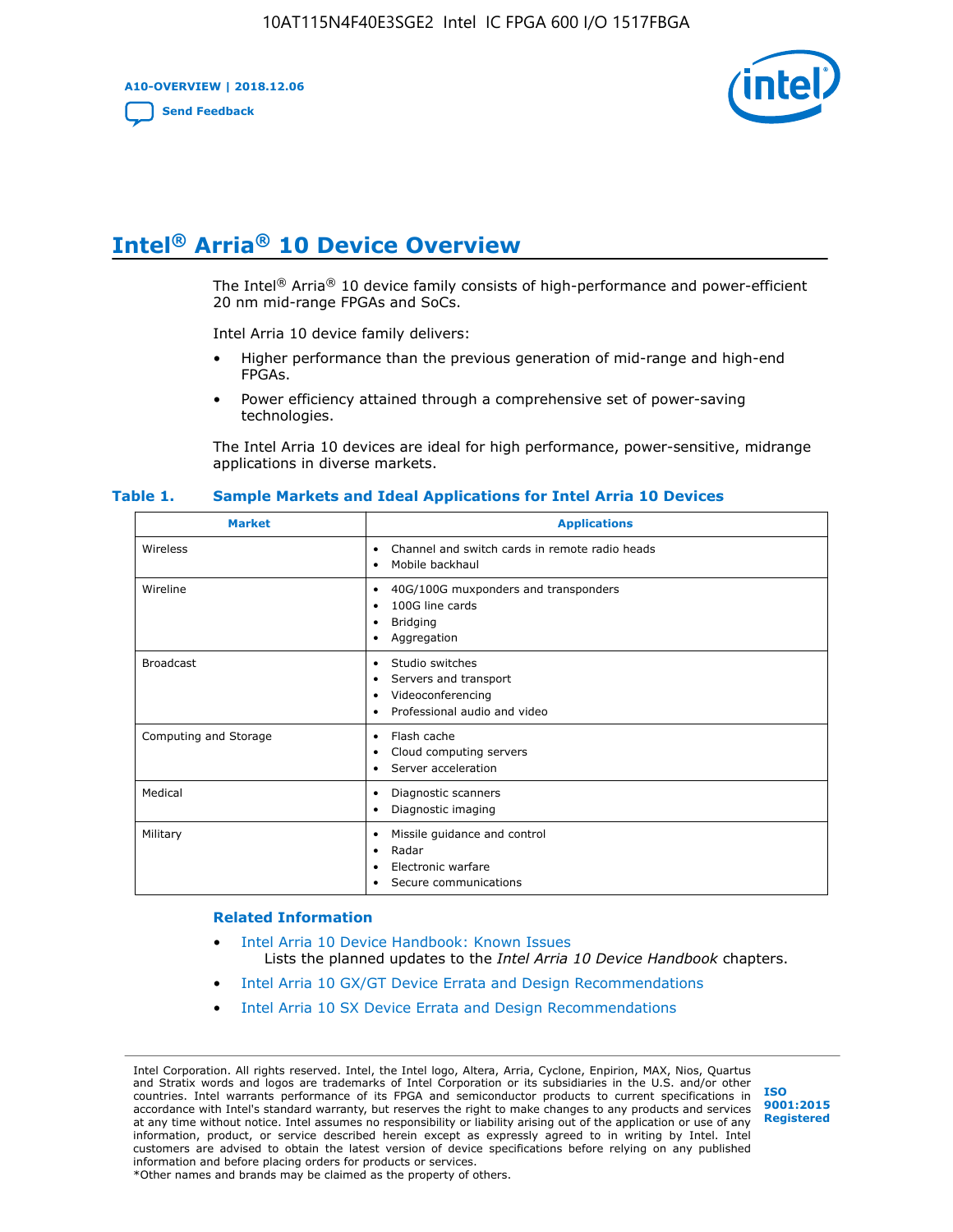

# **Key Advantages of Intel Arria 10 Devices**

# **Table 2. Key Advantages of the Intel Arria 10 Device Family**

| <b>Advantage</b>                                                                                          | <b>Supporting Feature</b>                                                                                                                                                                                                                                                                                                     |
|-----------------------------------------------------------------------------------------------------------|-------------------------------------------------------------------------------------------------------------------------------------------------------------------------------------------------------------------------------------------------------------------------------------------------------------------------------|
| Enhanced core architecture                                                                                | Built on TSMC's 20 nm process technology<br>٠<br>60% higher performance than the previous generation of mid-range FPGAs<br>٠<br>15% higher performance than the fastest previous-generation FPGA<br>٠                                                                                                                         |
| High-bandwidth integrated<br>transceivers                                                                 | Short-reach rates up to 25.8 Gigabits per second (Gbps)<br>٠<br>Backplane capability up to 12.5 Gbps<br>٠<br>Integrated 10GBASE-KR and 40GBASE-KR4 Forward Error Correction (FEC)<br>٠                                                                                                                                        |
| Improved logic integration and<br>hard IP blocks                                                          | 8-input adaptive logic module (ALM)<br>٠<br>Up to 65.6 megabits (Mb) of embedded memory<br>٠<br>Variable-precision digital signal processing (DSP) blocks<br>Fractional synthesis phase-locked loops (PLLs)<br>٠<br>Hard PCI Express Gen3 IP blocks<br>Hard memory controllers and PHY up to 2,400 Megabits per second (Mbps) |
| Second generation hard<br>processor system (HPS) with<br>integrated ARM* Cortex*-A9*<br>MPCore* processor | Tight integration of a dual-core ARM Cortex-A9 MPCore processor, hard IP, and an<br>٠<br>FPGA in a single Intel Arria 10 system-on-a-chip (SoC)<br>Supports over 128 Gbps peak bandwidth with integrated data coherency between<br>$\bullet$<br>the processor and the FPGA fabric                                             |
| Advanced power savings                                                                                    | Comprehensive set of advanced power saving features<br>٠<br>Power-optimized MultiTrack routing and core architecture<br>٠<br>Up to 40% lower power compared to previous generation of mid-range FPGAs<br>٠<br>Up to 60% lower power compared to previous generation of high-end FPGAs                                         |

# **Summary of Intel Arria 10 Features**

## **Table 3. Summary of Features for Intel Arria 10 Devices**

| <b>Feature</b>                  | <b>Description</b>                                                                                                                                                                                                                                                                                                                                                                                       |
|---------------------------------|----------------------------------------------------------------------------------------------------------------------------------------------------------------------------------------------------------------------------------------------------------------------------------------------------------------------------------------------------------------------------------------------------------|
| Technology                      | TSMC's 20-nm SoC process technology<br>٠<br>Allows operation at a lower $V_{\text{CC}}$ level of 0.82 V instead of the 0.9 V standard $V_{\text{CC}}$ core voltage                                                                                                                                                                                                                                       |
| Packaging                       | 1.0 mm ball-pitch Fineline BGA packaging<br>0.8 mm ball-pitch Ultra Fineline BGA packaging<br>Multiple devices with identical package footprints for seamless migration between different<br><b>FPGA</b> densities<br>Devices with compatible package footprints allow migration to next generation high-end<br>Stratix $\mathcal{R}$ 10 devices<br>RoHS, leaded $(1)$ , and lead-free (Pb-free) options |
| High-performance<br>FPGA fabric | Enhanced 8-input ALM with four registers<br>٠<br>Improved multi-track routing architecture to reduce congestion and improve compilation time<br>Hierarchical core clocking architecture<br>Fine-grained partial reconfiguration                                                                                                                                                                          |
| Internal memory<br>blocks       | M20K-20-Kb memory blocks with hard error correction code (ECC)<br>Memory logic array block (MLAB)-640-bit memory                                                                                                                                                                                                                                                                                         |
|                                 | continued                                                                                                                                                                                                                                                                                                                                                                                                |



<sup>(1)</sup> Contact Intel for availability.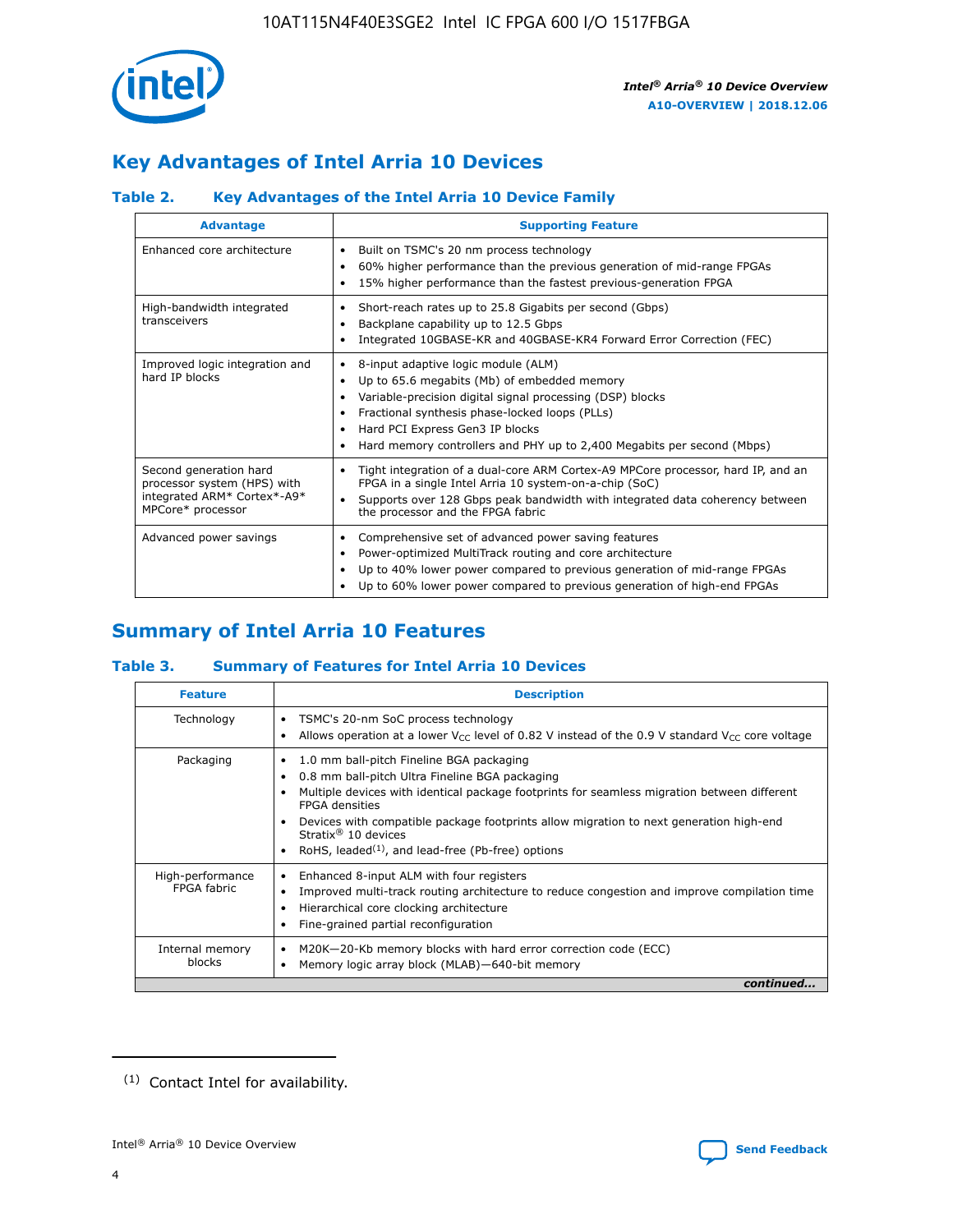$\mathsf{r}$ 



| <b>Feature</b>                         |                                                                                                                | <b>Description</b>                                                                                                                                                                                                                                                                                                                                                                                                                                                                                                                                                                                                                                                                                                                                                                                                                          |
|----------------------------------------|----------------------------------------------------------------------------------------------------------------|---------------------------------------------------------------------------------------------------------------------------------------------------------------------------------------------------------------------------------------------------------------------------------------------------------------------------------------------------------------------------------------------------------------------------------------------------------------------------------------------------------------------------------------------------------------------------------------------------------------------------------------------------------------------------------------------------------------------------------------------------------------------------------------------------------------------------------------------|
| Embedded Hard IP<br>blocks             | Variable-precision DSP                                                                                         | Native support for signal processing precision levels from $18 \times 19$ to<br>$\bullet$<br>54 x 54<br>Native support for 27 x 27 multiplier mode<br>64-bit accumulator and cascade for systolic finite impulse responses<br>(FIRs)<br>Internal coefficient memory banks<br>٠<br>Preadder/subtractor for improved efficiency<br>Additional pipeline register to increase performance and reduce<br>power<br>Supports floating point arithmetic:<br>- Perform multiplication, addition, subtraction, multiply-add,<br>multiply-subtract, and complex multiplication.<br>- Supports multiplication with accumulation capability, cascade<br>summation, and cascade subtraction capability.<br>- Dynamic accumulator reset control.<br>- Support direct vector dot and complex multiplication chaining<br>multiply floating point DSP blocks. |
|                                        | Memory controller                                                                                              | DDR4, DDR3, and DDR3L                                                                                                                                                                                                                                                                                                                                                                                                                                                                                                                                                                                                                                                                                                                                                                                                                       |
|                                        | PCI Express*                                                                                                   | PCI Express (PCIe*) Gen3 (x1, x2, x4, or x8), Gen2 (x1, x2, x4, or x8)<br>and Gen1 (x1, x2, x4, or x8) hard IP with complete protocol stack,<br>endpoint, and root port                                                                                                                                                                                                                                                                                                                                                                                                                                                                                                                                                                                                                                                                     |
|                                        | Transceiver I/O                                                                                                | 10GBASE-KR/40GBASE-KR4 Forward Error Correction (FEC)<br>PCS hard IPs that support:<br>- 10-Gbps Ethernet (10GbE)<br>- PCIe PIPE interface<br>- Interlaken<br>- Gbps Ethernet (GbE)<br>- Common Public Radio Interface (CPRI) with deterministic latency<br>support<br>- Gigabit-capable passive optical network (GPON) with fast lock-<br>time support<br>13.5G JESD204b<br>$\bullet$<br>8B/10B, 64B/66B, 64B/67B encoders and decoders<br>Custom mode support for proprietary protocols                                                                                                                                                                                                                                                                                                                                                   |
| Core clock networks                    | $\bullet$<br>$\bullet$                                                                                         | Up to 800 MHz fabric clocking, depending on the application:<br>- 667 MHz external memory interface clocking with 2,400 Mbps DDR4 interface<br>- 800 MHz LVDS interface clocking with 1,600 Mbps LVDS interface<br>Global, regional, and peripheral clock networks<br>Clock networks that are not used can be gated to reduce dynamic power                                                                                                                                                                                                                                                                                                                                                                                                                                                                                                 |
| Phase-locked loops<br>(PLLs)           | High-resolution fractional synthesis PLLs:<br>$\bullet$<br>Integer PLLs:<br>- Adjacent to general purpose I/Os | - Precision clock synthesis, clock delay compensation, and zero delay buffering (ZDB)<br>- Support integer mode and fractional mode<br>- Fractional mode support with third-order delta-sigma modulation<br>- Support external memory and LVDS interfaces                                                                                                                                                                                                                                                                                                                                                                                                                                                                                                                                                                                   |
| FPGA General-purpose<br>$I/Os$ (GPIOs) | On-chip termination (OCT)<br>$\bullet$                                                                         | 1.6 Gbps LVDS-every pair can be configured as receiver or transmitter<br>1.2 V to 3.0 V single-ended LVTTL/LVCMOS interfacing                                                                                                                                                                                                                                                                                                                                                                                                                                                                                                                                                                                                                                                                                                               |
| <b>External Memory</b><br>Interface    |                                                                                                                | Hard memory controller- DDR4, DDR3, and DDR3L support<br>$-$ DDR4 $-$ speeds up to 1,200 MHz/2,400 Mbps<br>- DDR3-speeds up to 1,067 MHz/2,133 Mbps<br>Soft memory controller—provides support for RLDRAM $3^{(2)}$ , QDR IV $(2^2)$ , and QDR II+<br>continued                                                                                                                                                                                                                                                                                                                                                                                                                                                                                                                                                                             |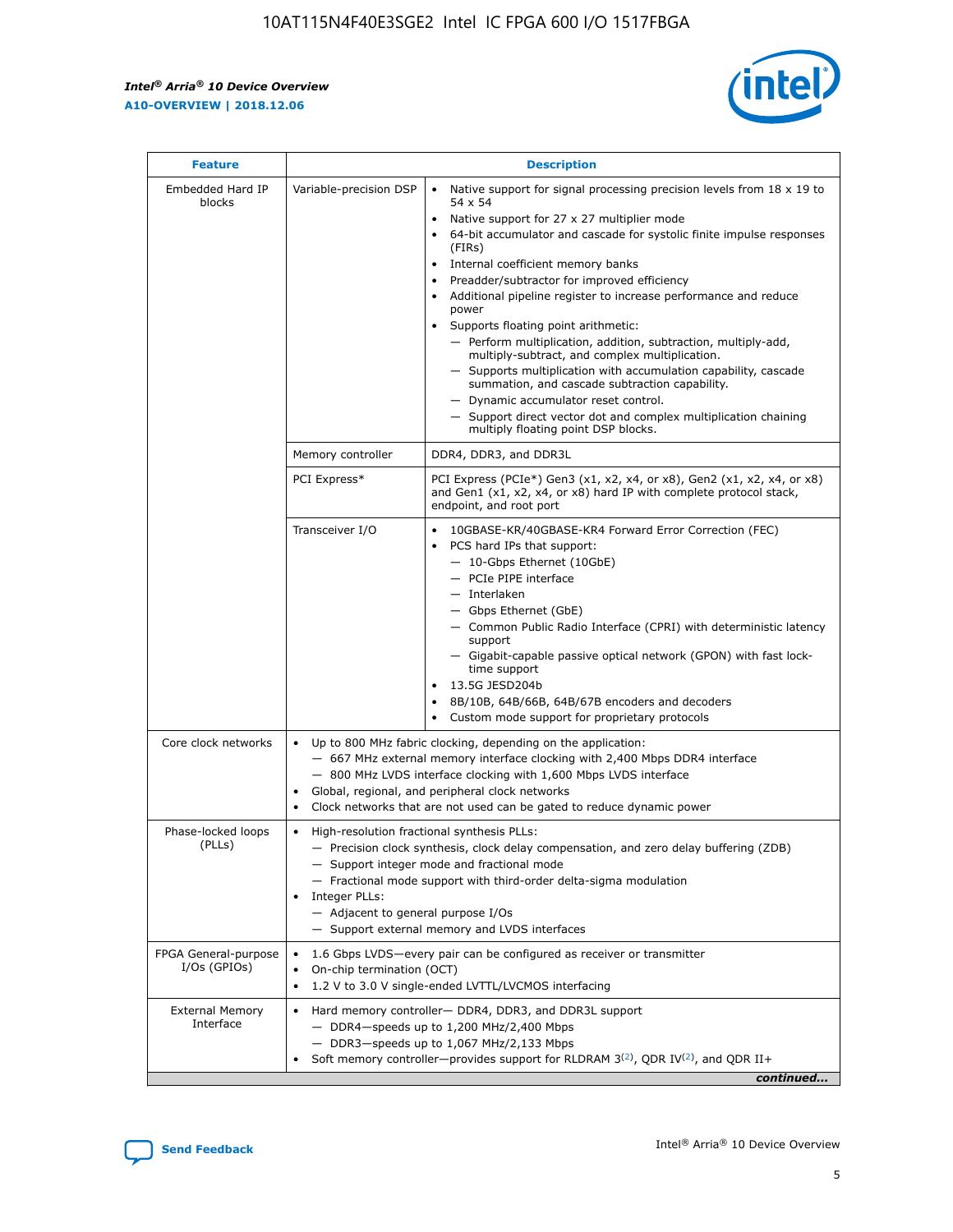

| <b>Feature</b>                                    | <b>Description</b>                                                                                                                                                                                                                                                                                                                                                                                                                                                                                                                                                                                                                                  |
|---------------------------------------------------|-----------------------------------------------------------------------------------------------------------------------------------------------------------------------------------------------------------------------------------------------------------------------------------------------------------------------------------------------------------------------------------------------------------------------------------------------------------------------------------------------------------------------------------------------------------------------------------------------------------------------------------------------------|
| Low-power serial<br>transceivers                  | • Continuous operating range:<br>- Intel Arria 10 GX-1 Gbps to 17.4 Gbps<br>- Intel Arria 10 GT-1 Gbps to 25.8 Gbps<br>Backplane support:<br>- Intel Arria 10 GX-up to 12.5<br>- Intel Arria 10 GT-up to 12.5<br>Extended range down to 125 Mbps with oversampling<br>ATX transmit PLLs with user-configurable fractional synthesis capability<br>Electronic Dispersion Compensation (EDC) support for XFP, SFP+, QSFP, and CFP optical<br>module<br>Adaptive linear and decision feedback equalization<br>$\bullet$<br>Transmitter pre-emphasis and de-emphasis<br>$\bullet$<br>Dynamic partial reconfiguration of individual transceiver channels |
| <b>HPS</b><br>(Intel Arria 10 SX<br>devices only) | Dual-core ARM Cortex-A9 MPCore processor-1.2 GHz CPU with<br>Processor and system<br>$\bullet$<br>1.5 GHz overdrive capability<br>256 KB on-chip RAM and 64 KB on-chip ROM<br>System peripherals—general-purpose timers, watchdog timers, direct<br>memory access (DMA) controller, FPGA configuration manager, and<br>clock and reset managers<br>Security features-anti-tamper, secure boot, Advanced Encryption<br>Standard (AES) and authentication (SHA)<br>ARM CoreSight* JTAG debug access port, trace port, and on-chip<br>trace storage                                                                                                    |
|                                                   | <b>External interfaces</b><br>Hard memory interface-Hard memory controller (2,400 Mbps DDR4,<br>$\bullet$<br>and 2,133 Mbps DDR3), Quad serial peripheral interface (QSPI) flash<br>controller, NAND flash controller, direct memory access (DMA)<br>controller, Secure Digital/MultiMediaCard (SD/MMC) controller<br>Communication interface-10/100/1000 Ethernet media access<br>control (MAC), USB On-The-GO (OTG) controllers, I <sup>2</sup> C controllers,<br>UART 16550, serial peripheral interface (SPI), and up to 62<br>HPS GPIO interfaces (48 direct-share I/Os)                                                                       |
|                                                   | High-performance ARM AMBA* AXI bus bridges that support<br>Interconnects to core<br>$\bullet$<br>simultaneous read and write<br>HPS-FPGA bridges-include the FPGA-to-HPS, HPS-to-FPGA, and<br>$\bullet$<br>lightweight HPS-to-FPGA bridges that allow the FPGA fabric to issue<br>transactions to slaves in the HPS, and vice versa<br>Configuration bridge that allows HPS configuration manager to<br>configure the core logic via dedicated 32-bit configuration port<br>FPGA-to-HPS SDRAM controller bridge-provides configuration<br>interfaces for the multiport front end (MPFE) of the HPS SDRAM<br>controller                              |
| Configuration                                     | Tamper protection—comprehensive design protection to protect your valuable IP investments<br>Enhanced 256-bit advanced encryption standard (AES) design security with authentication<br>٠<br>Configuration via protocol (CvP) using PCIe Gen1, Gen2, or Gen3<br>continued                                                                                                                                                                                                                                                                                                                                                                           |

<sup>(2)</sup> Intel Arria 10 devices support this external memory interface using hard PHY with soft memory controller.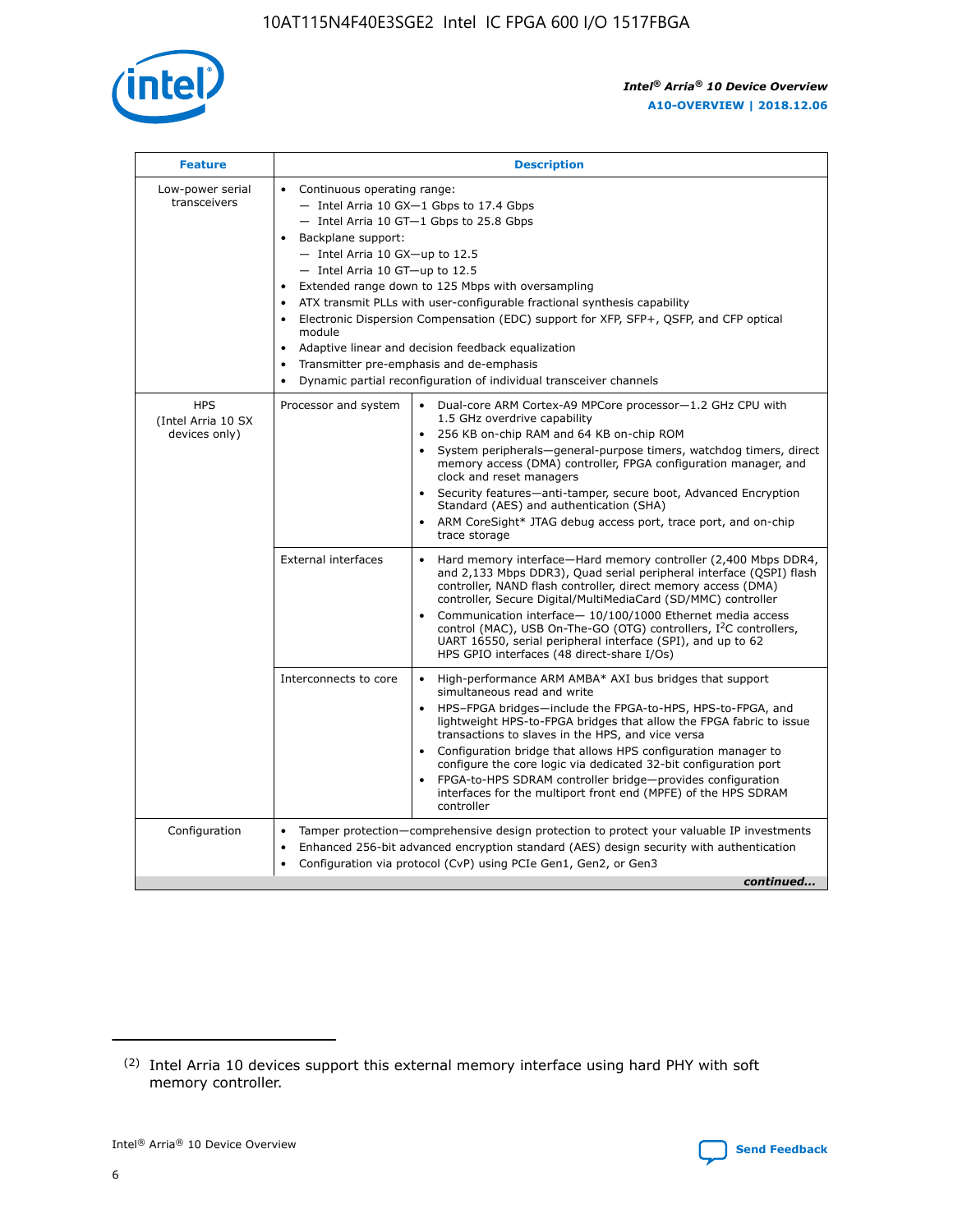

| <b>Feature</b>     | <b>Description</b>                                                                                                                                                                                               |
|--------------------|------------------------------------------------------------------------------------------------------------------------------------------------------------------------------------------------------------------|
|                    | Dynamic reconfiguration of the transceivers and PLLs<br>Fine-grained partial reconfiguration of the core fabric<br>Active Serial x4 Interface<br>$\bullet$                                                       |
| Power management   | SmartVID<br>Low static power device options<br>Programmable Power Technology<br>Intel Quartus <sup>®</sup> Prime integrated power analysis                                                                       |
| Software and tools | Intel Quartus Prime design suite<br>Transceiver toolkit<br>Platform Designer system integration tool<br>DSP Builder for Intel FPGAs<br>OpenCL <sup>™</sup> support<br>Intel SoC FPGA Embedded Design Suite (EDS) |

## **Related Information**

[Intel Arria 10 Transceiver PHY Overview](https://www.intel.com/content/www/us/en/programmable/documentation/nik1398707230472.html#nik1398706768037) Provides details on Intel Arria 10 transceivers.

# **Intel Arria 10 Device Variants and Packages**

#### **Table 4. Device Variants for the Intel Arria 10 Device Family**

| <b>Variant</b>    | <b>Description</b>                                                                                                                                                                                                     |
|-------------------|------------------------------------------------------------------------------------------------------------------------------------------------------------------------------------------------------------------------|
| Intel Arria 10 GX | FPGA featuring 17.4 Gbps transceivers for short reach applications with 12.5 backplane driving<br>capability.                                                                                                          |
| Intel Arria 10 GT | FPGA featuring:<br>17.4 Gbps transceivers for short reach applications with 12.5 backplane driving capability.<br>25.8 Gbps transceivers for supporting CAUI-4 and CEI-25G applications with CFP2 and CFP4<br>modules. |
| Intel Arria 10 SX | SoC integrating ARM-based HPS and FPGA featuring 17.4 Gbps transceivers for short reach<br>applications with 12.5 backplane driving capability.                                                                        |

# **Intel Arria 10 GX**

This section provides the available options, maximum resource counts, and package plan for the Intel Arria 10 GX devices.

The information in this section is correct at the time of publication. For the latest information and to get more details, refer to the Intel FPGA Product Selector.

#### **Related Information**

#### [Intel FPGA Product Selector](http://www.altera.com/products/selector/psg-selector.html) Provides the latest information on Intel products.

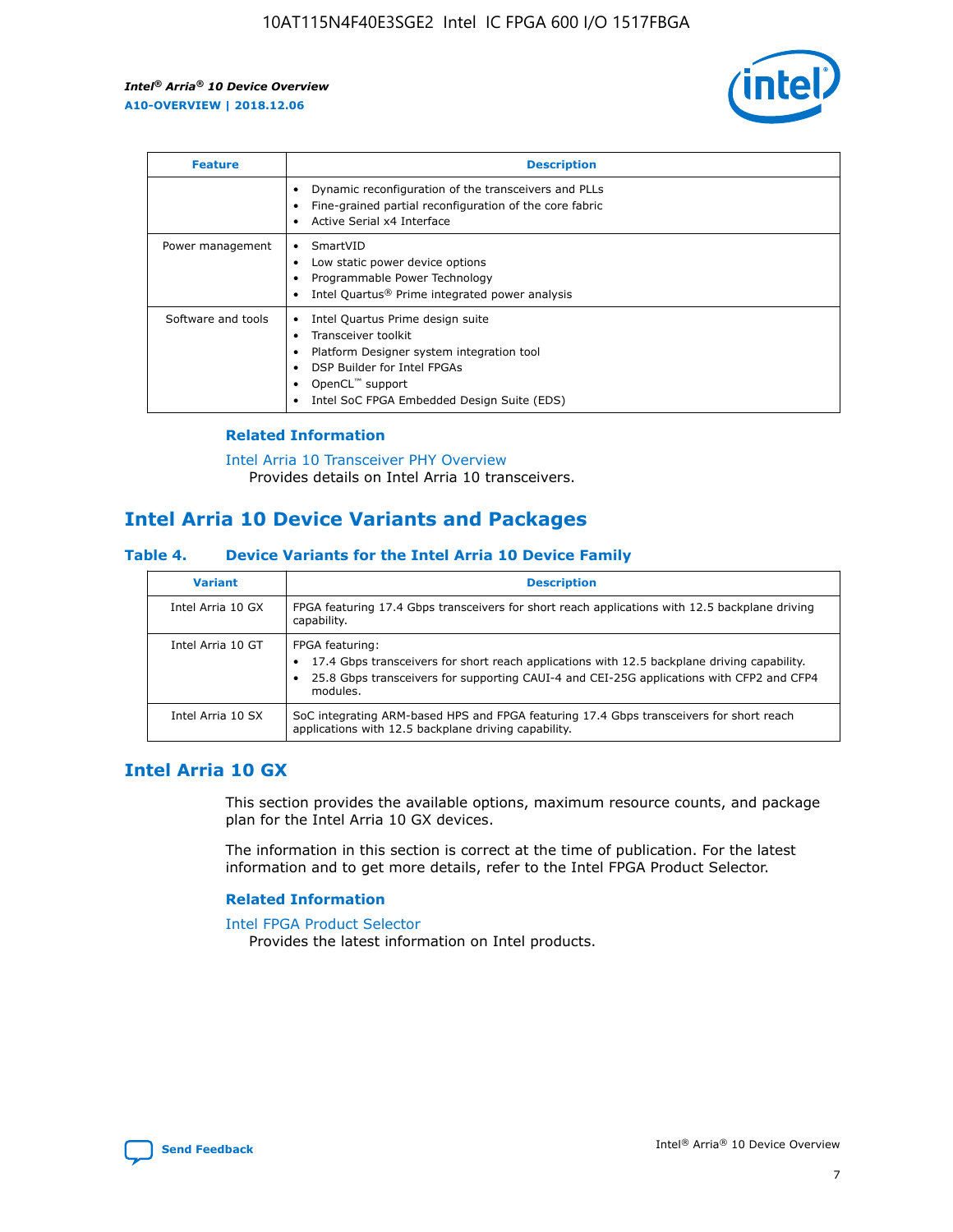

# **Available Options**





#### **Related Information**

[Transceiver Performance for Intel Arria 10 GX/SX Devices](https://www.intel.com/content/www/us/en/programmable/documentation/mcn1413182292568.html#mcn1413213965502) Provides more information about the transceiver speed grade.

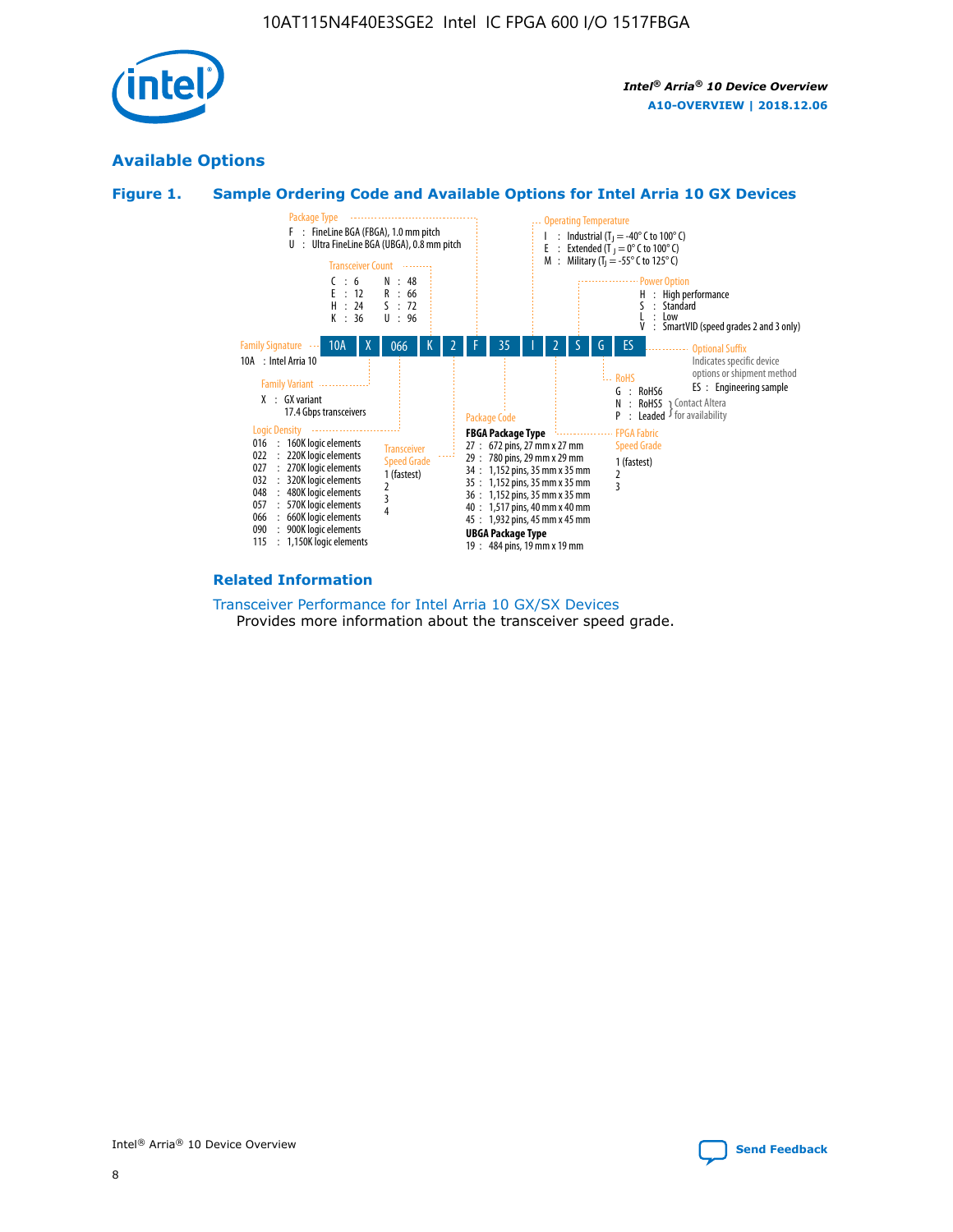

## **Maximum Resources**

#### **Table 5. Maximum Resource Counts for Intel Arria 10 GX Devices (GX 160, GX 220, GX 270, GX 320, and GX 480)**

| <b>Resource</b>              |                         | <b>Product Line</b> |                                                 |                |                |                |  |  |  |
|------------------------------|-------------------------|---------------------|-------------------------------------------------|----------------|----------------|----------------|--|--|--|
|                              |                         | <b>GX 160</b>       | <b>GX 220</b><br><b>GX 270</b><br><b>GX 320</b> |                |                | <b>GX 480</b>  |  |  |  |
| Logic Elements (LE) (K)      |                         | 160                 | 220                                             | 270            | 320            | 480            |  |  |  |
| <b>ALM</b>                   |                         | 61,510              | 80,330                                          | 101,620        | 119,900        | 183,590        |  |  |  |
| Register                     |                         | 246,040             | 406,480<br>479,600<br>321,320                   |                |                | 734,360        |  |  |  |
| Memory (Kb)                  | M <sub>20</sub> K       | 8,800               | 11,740                                          | 15,000         | 17,820         | 28,620         |  |  |  |
|                              | <b>MLAB</b>             | 1,050               | 1,690                                           | 2,452          | 2,727          | 4,164          |  |  |  |
| Variable-precision DSP Block |                         | 156                 | 192                                             | 830            | 985            |                |  |  |  |
| 18 x 19 Multiplier           |                         | 312                 | 384                                             | 1,970<br>1,660 |                | 2,736          |  |  |  |
| PLL                          | Fractional<br>Synthesis | 6                   | 6                                               | 8              | 8              | 12             |  |  |  |
|                              | I/O                     | 6                   | 6                                               | 8              | 8              | 12             |  |  |  |
| 17.4 Gbps Transceiver        |                         | 12                  | 12                                              | 24             | 24             | 36             |  |  |  |
| GPIO <sup>(3)</sup>          |                         | 288                 | 288                                             | 384<br>384     |                | 492            |  |  |  |
| LVDS Pair $(4)$              |                         | 120                 | 120                                             | 168            | 168            | 222            |  |  |  |
| PCIe Hard IP Block           |                         | 1                   | 1                                               | 2              | $\overline{2}$ | $\overline{2}$ |  |  |  |
| Hard Memory Controller       |                         | 6                   | 6                                               | 8              | 8              | 12             |  |  |  |

<sup>(4)</sup> Each LVDS I/O pair can be used as differential input or output.



<sup>(3)</sup> The number of GPIOs does not include transceiver I/Os. In the Intel Quartus Prime software, the number of user I/Os includes transceiver I/Os.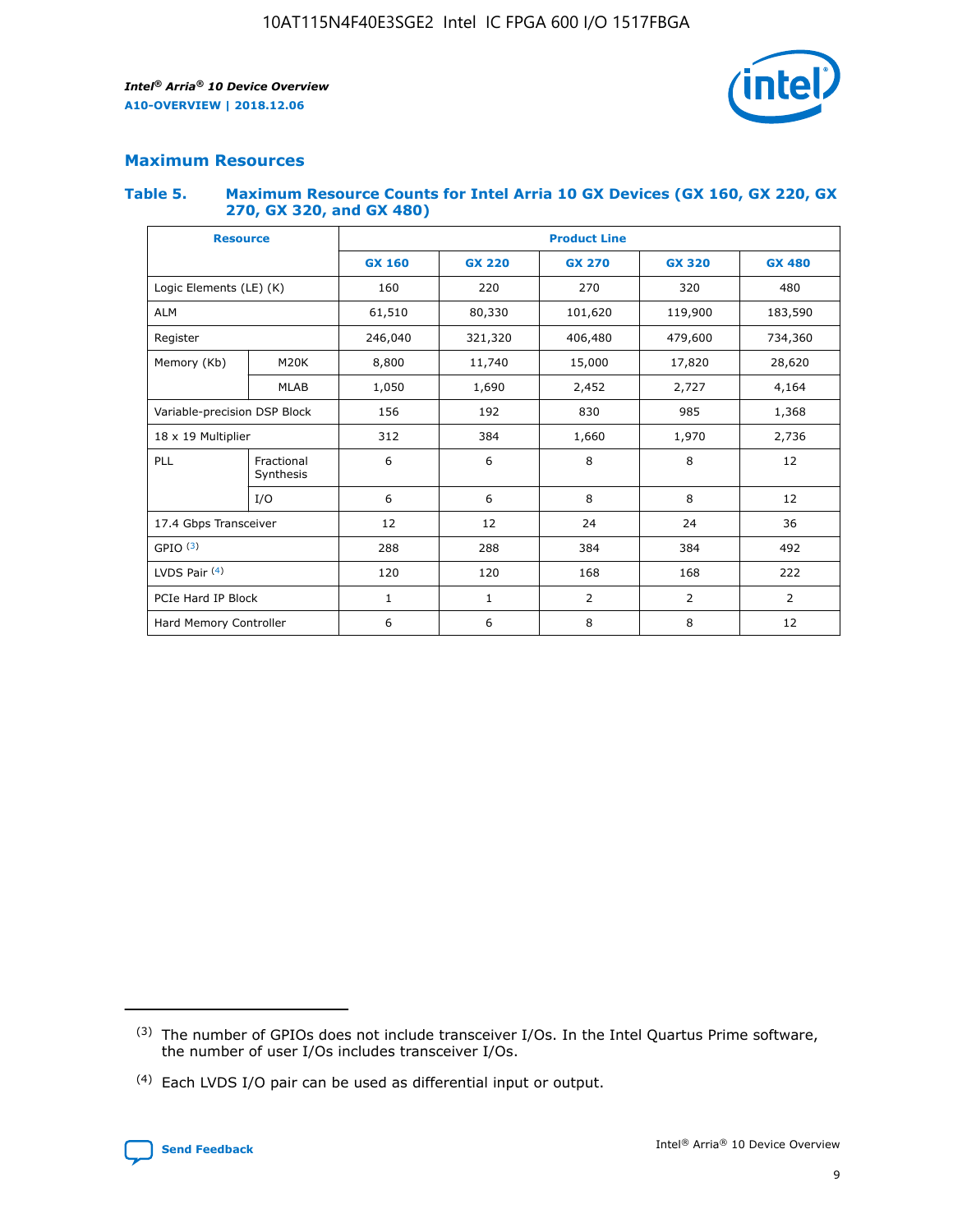

## **Table 6. Maximum Resource Counts for Intel Arria 10 GX Devices (GX 570, GX 660, GX 900, and GX 1150)**

|                              | <b>Resource</b>         | <b>Product Line</b> |                |                |                |  |  |  |
|------------------------------|-------------------------|---------------------|----------------|----------------|----------------|--|--|--|
|                              |                         | <b>GX 570</b>       | <b>GX 660</b>  | <b>GX 900</b>  | <b>GX 1150</b> |  |  |  |
| Logic Elements (LE) (K)      |                         | 570                 | 660            | 900            | 1,150          |  |  |  |
| <b>ALM</b>                   |                         | 217,080             | 251,680        | 339,620        | 427,200        |  |  |  |
| Register                     |                         | 868,320             | 1,006,720      |                | 1,708,800      |  |  |  |
| Memory (Kb)                  | M <sub>20</sub> K       | 36,000              | 42,620         | 48,460         | 54,260         |  |  |  |
|                              | <b>MLAB</b>             | 5,096               | 5,788          | 9,386          | 12,984         |  |  |  |
| Variable-precision DSP Block |                         | 1,523               | 1,687          | 1,518          | 1,518          |  |  |  |
| 18 x 19 Multiplier           |                         | 3,046               | 3,374<br>3,036 |                | 3,036          |  |  |  |
| PLL                          | Fractional<br>Synthesis | 16                  | 16             | 32             | 32             |  |  |  |
|                              | I/O                     | 16                  | 16             | 16             | 16             |  |  |  |
| 17.4 Gbps Transceiver        |                         | 48                  | 96<br>48       |                | 96             |  |  |  |
| GPIO <sup>(3)</sup>          |                         | 696                 | 696            | 768            | 768            |  |  |  |
| LVDS Pair $(4)$              |                         | 324                 | 324            | 384            | 384            |  |  |  |
| PCIe Hard IP Block           |                         | $\overline{2}$      | 2              | $\overline{4}$ | 4              |  |  |  |
| Hard Memory Controller       |                         | 16                  | 16             | 16             | 16             |  |  |  |

# **Package Plan**

## **Table 7. Package Plan for Intel Arria 10 GX Devices (U19, F27, and F29)**

Refer to I/O and High Speed I/O in Intel Arria 10 Devices chapter for the number of 3 V I/O, LVDS I/O, and LVDS channels in each device package.

| <b>Product Line</b> | U <sub>19</sub><br>$(19 \text{ mm} \times 19 \text{ mm})$<br>484-pin UBGA) |          |             |         | <b>F27</b><br>(27 mm × 27 mm,<br>672-pin FBGA) |             | <b>F29</b><br>(29 mm × 29 mm,<br>780-pin FBGA) |          |             |  |
|---------------------|----------------------------------------------------------------------------|----------|-------------|---------|------------------------------------------------|-------------|------------------------------------------------|----------|-------------|--|
|                     | 3 V I/O                                                                    | LVDS I/O | <b>XCVR</b> | 3 V I/O | LVDS I/O                                       | <b>XCVR</b> | 3 V I/O                                        | LVDS I/O | <b>XCVR</b> |  |
| GX 160              | 48                                                                         | 192      | 6           | 48      | 192                                            | 12          | 48                                             | 240      | 12          |  |
| GX 220              | 48                                                                         | 192      | 6           | 48      | 192                                            | 12          | 48                                             | 240      | 12          |  |
| GX 270              |                                                                            |          |             | 48      | 192                                            | 12          | 48                                             | 312      | 12          |  |
| GX 320              |                                                                            |          |             | 48      | 192                                            | 12          | 48                                             | 312      | 12          |  |
| GX 480              |                                                                            |          |             |         |                                                |             | 48                                             | 312      | 12          |  |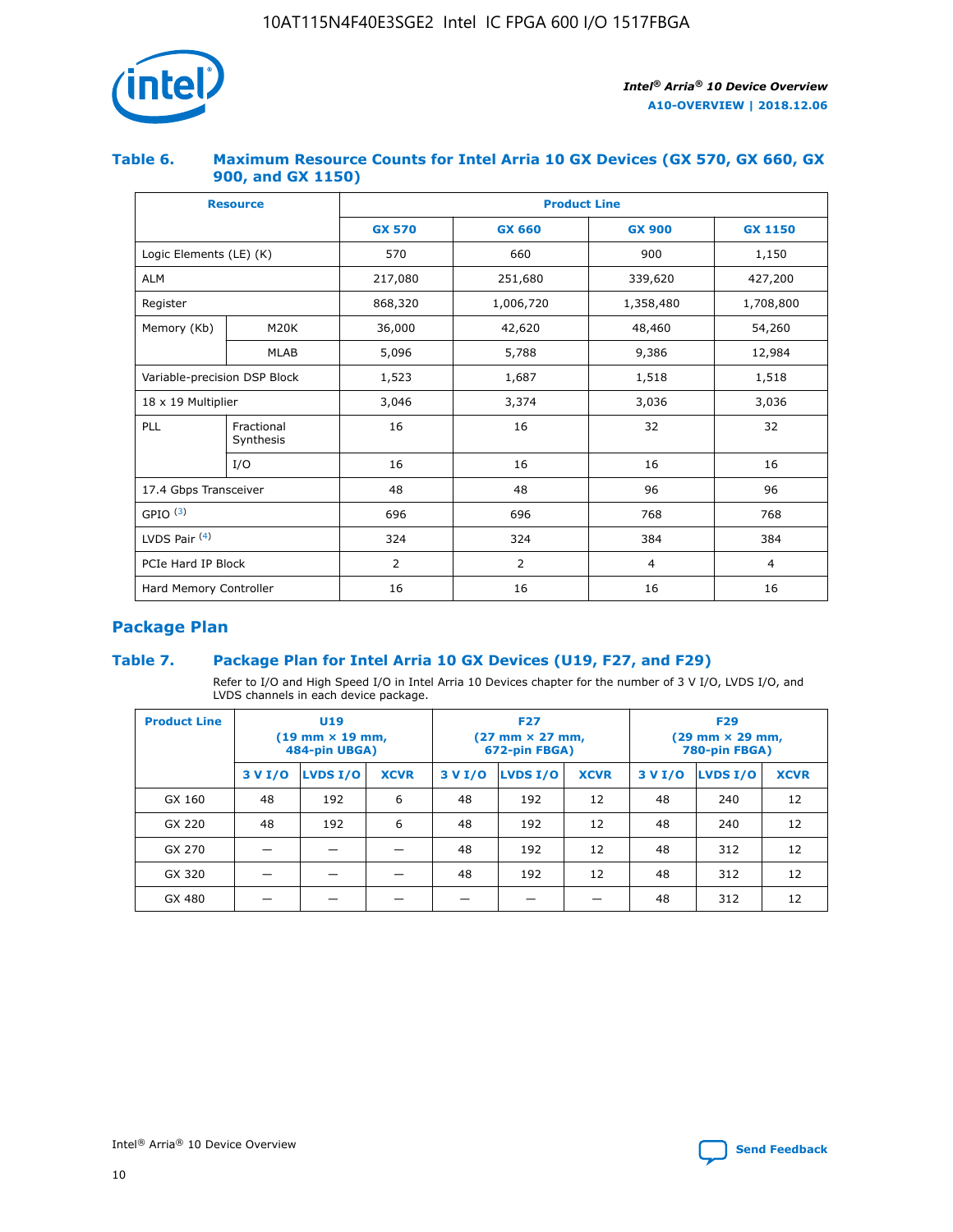

#### **Table 8. Package Plan for Intel Arria 10 GX Devices (F34, F35, NF40, and KF40)**

Refer to I/O and High Speed I/O in Intel Arria 10 Devices chapter for the number of 3 V I/O, LVDS I/O, and LVDS channels in each device package.

| <b>Product Line</b> | <b>F34</b><br>$(35 \text{ mm} \times 35 \text{ mm})$<br>1152-pin FBGA) |                    | <b>F35</b><br>$(35$ mm $\times$ 35 mm,<br><b>1152-pin FBGA)</b> |           | <b>KF40</b><br>$(40$ mm $\times$ 40 mm,<br>1517-pin FBGA) |             |           | <b>NF40</b><br>$(40$ mm $\times$ 40 mm,<br><b>1517-pin FBGA)</b> |             |            |                    |             |
|---------------------|------------------------------------------------------------------------|--------------------|-----------------------------------------------------------------|-----------|-----------------------------------------------------------|-------------|-----------|------------------------------------------------------------------|-------------|------------|--------------------|-------------|
|                     | 3V<br>I/O                                                              | <b>LVDS</b><br>I/O | <b>XCVR</b>                                                     | 3V<br>I/O | <b>LVDS</b><br>I/O                                        | <b>XCVR</b> | 3V<br>I/O | <b>LVDS</b><br>I/O                                               | <b>XCVR</b> | 3 V<br>I/O | <b>LVDS</b><br>I/O | <b>XCVR</b> |
| GX 270              | 48                                                                     | 336                | 24                                                              | 48        | 336                                                       | 24          |           |                                                                  |             |            |                    |             |
| GX 320              | 48                                                                     | 336                | 24                                                              | 48        | 336                                                       | 24          |           |                                                                  |             |            |                    |             |
| GX 480              | 48                                                                     | 444                | 24                                                              | 48        | 348                                                       | 36          |           |                                                                  |             |            |                    |             |
| GX 570              | 48                                                                     | 444                | 24                                                              | 48        | 348                                                       | 36          | 96        | 600                                                              | 36          | 48         | 540                | 48          |
| GX 660              | 48                                                                     | 444                | 24                                                              | 48        | 348                                                       | 36          | 96        | 600                                                              | 36          | 48         | 540                | 48          |
| GX 900              |                                                                        | 504                | 24                                                              | –         |                                                           | -           |           |                                                                  |             |            | 600                | 48          |
| GX 1150             |                                                                        | 504                | 24                                                              |           |                                                           |             |           |                                                                  |             |            | 600                | 48          |

#### **Table 9. Package Plan for Intel Arria 10 GX Devices (RF40, NF45, SF45, and UF45)**

Refer to I/O and High Speed I/O in Intel Arria 10 Devices chapter for the number of 3 V I/O, LVDS I/O, and LVDS channels in each device package.

| <b>Product Line</b> | <b>RF40</b><br>$(40$ mm $\times$ 40 mm,<br>1517-pin FBGA) |                    |             | <b>NF45</b><br>$(45 \text{ mm} \times 45 \text{ mm})$<br><b>1932-pin FBGA)</b> |                    |             | <b>SF45</b><br>$(45 \text{ mm} \times 45 \text{ mm})$<br><b>1932-pin FBGA)</b> |                    |             | <b>UF45</b><br>$(45 \text{ mm} \times 45 \text{ mm})$<br><b>1932-pin FBGA)</b> |                    |             |
|---------------------|-----------------------------------------------------------|--------------------|-------------|--------------------------------------------------------------------------------|--------------------|-------------|--------------------------------------------------------------------------------|--------------------|-------------|--------------------------------------------------------------------------------|--------------------|-------------|
|                     | 3V<br>I/O                                                 | <b>LVDS</b><br>I/O | <b>XCVR</b> | 3 V<br>I/O                                                                     | <b>LVDS</b><br>I/O | <b>XCVR</b> | 3 V<br>I/O                                                                     | <b>LVDS</b><br>I/O | <b>XCVR</b> | 3V<br>I/O                                                                      | <b>LVDS</b><br>I/O | <b>XCVR</b> |
| GX 900              |                                                           | 342                | 66          | _                                                                              | 768                | 48          |                                                                                | 624                | 72          |                                                                                | 480                | 96          |
| GX 1150             |                                                           | 342                | 66          | _                                                                              | 768                | 48          |                                                                                | 624                | 72          |                                                                                | 480                | 96          |

## **Related Information**

[I/O and High-Speed Differential I/O Interfaces in Intel Arria 10 Devices chapter, Intel](https://www.intel.com/content/www/us/en/programmable/documentation/sam1403482614086.html#sam1403482030321) [Arria 10 Device Handbook](https://www.intel.com/content/www/us/en/programmable/documentation/sam1403482614086.html#sam1403482030321)

Provides the number of 3 V and LVDS I/Os, and LVDS channels for each Intel Arria 10 device package.

# **Intel Arria 10 GT**

This section provides the available options, maximum resource counts, and package plan for the Intel Arria 10 GT devices.

The information in this section is correct at the time of publication. For the latest information and to get more details, refer to the Intel FPGA Product Selector.

#### **Related Information**

#### [Intel FPGA Product Selector](http://www.altera.com/products/selector/psg-selector.html)

Provides the latest information on Intel products.

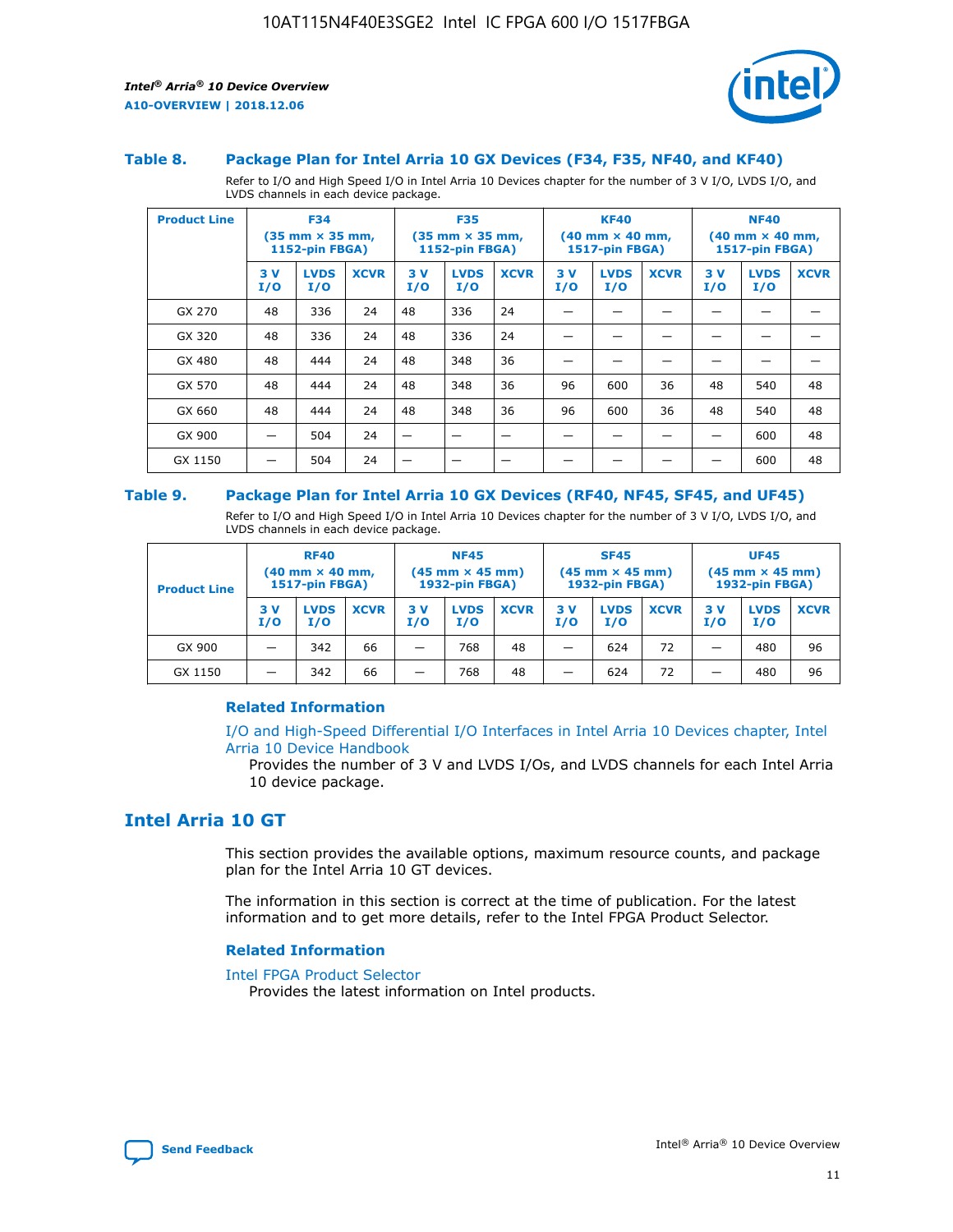

# **Available Options**

# **Figure 2. Sample Ordering Code and Available Options for Intel Arria 10 GT Devices**

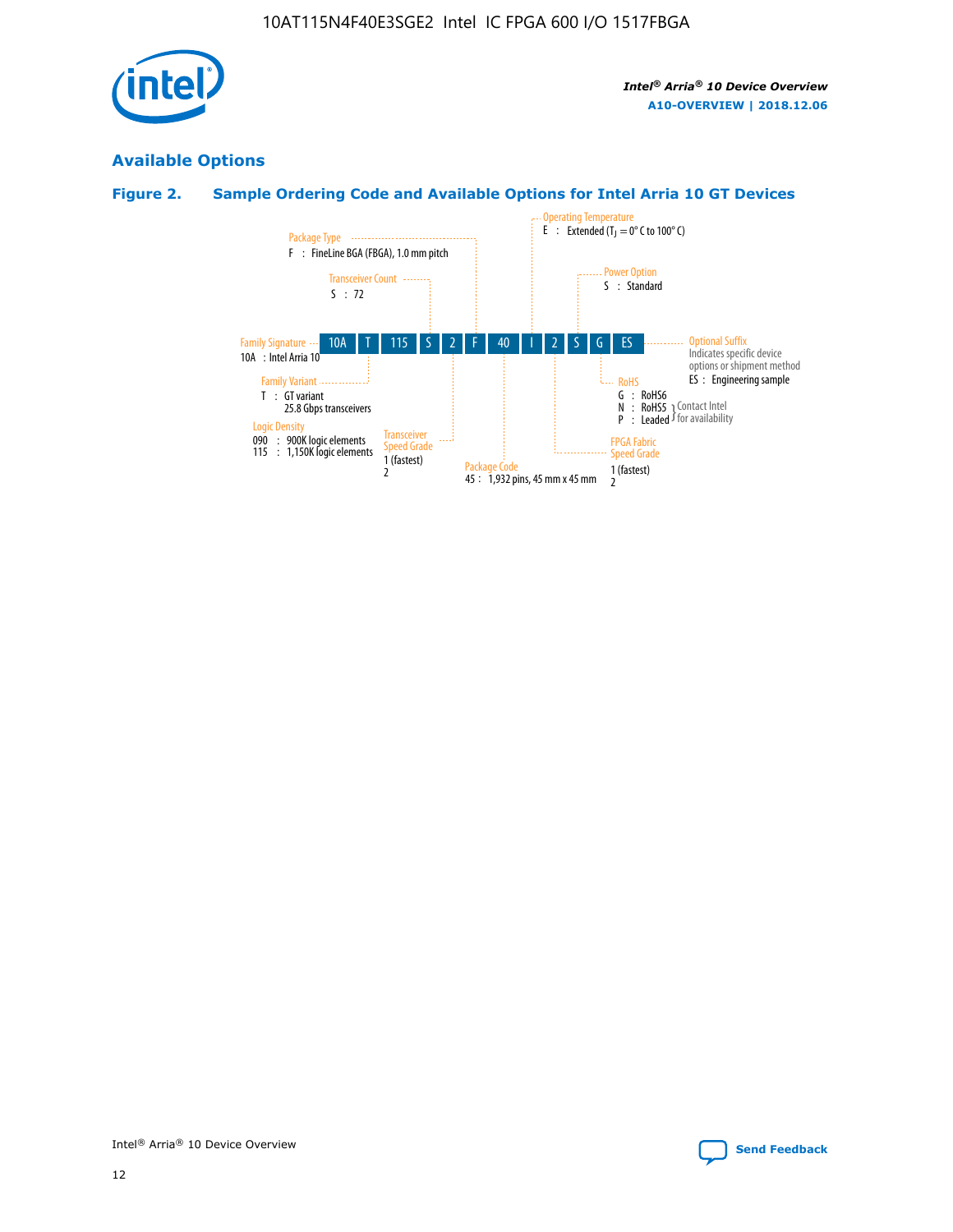

## **Maximum Resources**

#### **Table 10. Maximum Resource Counts for Intel Arria 10 GT Devices**

| <b>Resource</b>              |                      |                | <b>Product Line</b> |  |
|------------------------------|----------------------|----------------|---------------------|--|
|                              |                      | <b>GT 900</b>  | GT 1150             |  |
| Logic Elements (LE) (K)      |                      | 900            | 1,150               |  |
| <b>ALM</b>                   |                      | 339,620        | 427,200             |  |
| Register                     |                      | 1,358,480      | 1,708,800           |  |
| Memory (Kb)                  | M <sub>20</sub> K    | 48,460         | 54,260              |  |
|                              | <b>MLAB</b>          | 9,386          | 12,984              |  |
| Variable-precision DSP Block |                      | 1,518          | 1,518               |  |
| 18 x 19 Multiplier           |                      | 3,036          | 3,036               |  |
| PLL                          | Fractional Synthesis | 32             | 32                  |  |
|                              | I/O                  | 16             | 16                  |  |
| Transceiver                  | 17.4 Gbps            | 72(5)          | 72(5)               |  |
|                              | 25.8 Gbps            | 6              | 6                   |  |
| GPIO <sup>(6)</sup>          |                      | 624            | 624                 |  |
| LVDS Pair $(7)$              |                      | 312            | 312                 |  |
| PCIe Hard IP Block           |                      | $\overline{4}$ | $\overline{4}$      |  |
| Hard Memory Controller       |                      | 16             | 16                  |  |

#### **Related Information**

#### [Intel Arria 10 GT Channel Usage](https://www.intel.com/content/www/us/en/programmable/documentation/nik1398707230472.html#nik1398707008178)

Configuring GT/GX channels in Intel Arria 10 GT devices.

## **Package Plan**

### **Table 11. Package Plan for Intel Arria 10 GT Devices**

Refer to I/O and High Speed I/O in Intel Arria 10 Devices chapter for the number of 3 V I/O, LVDS I/O, and LVDS channels in each device package.

| <b>Product Line</b> | <b>SF45</b><br>(45 mm × 45 mm, 1932-pin FBGA) |                 |             |  |  |  |
|---------------------|-----------------------------------------------|-----------------|-------------|--|--|--|
|                     | 3 V I/O                                       | <b>LVDS I/O</b> | <b>XCVR</b> |  |  |  |
| GT 900              |                                               | 624             | 72          |  |  |  |
| GT 1150             |                                               | 624             | 72          |  |  |  |

<sup>(7)</sup> Each LVDS I/O pair can be used as differential input or output.



 $(5)$  If all 6 GT channels are in use, 12 of the GX channels are not usable.

<sup>(6)</sup> The number of GPIOs does not include transceiver I/Os. In the Intel Quartus Prime software, the number of user I/Os includes transceiver I/Os.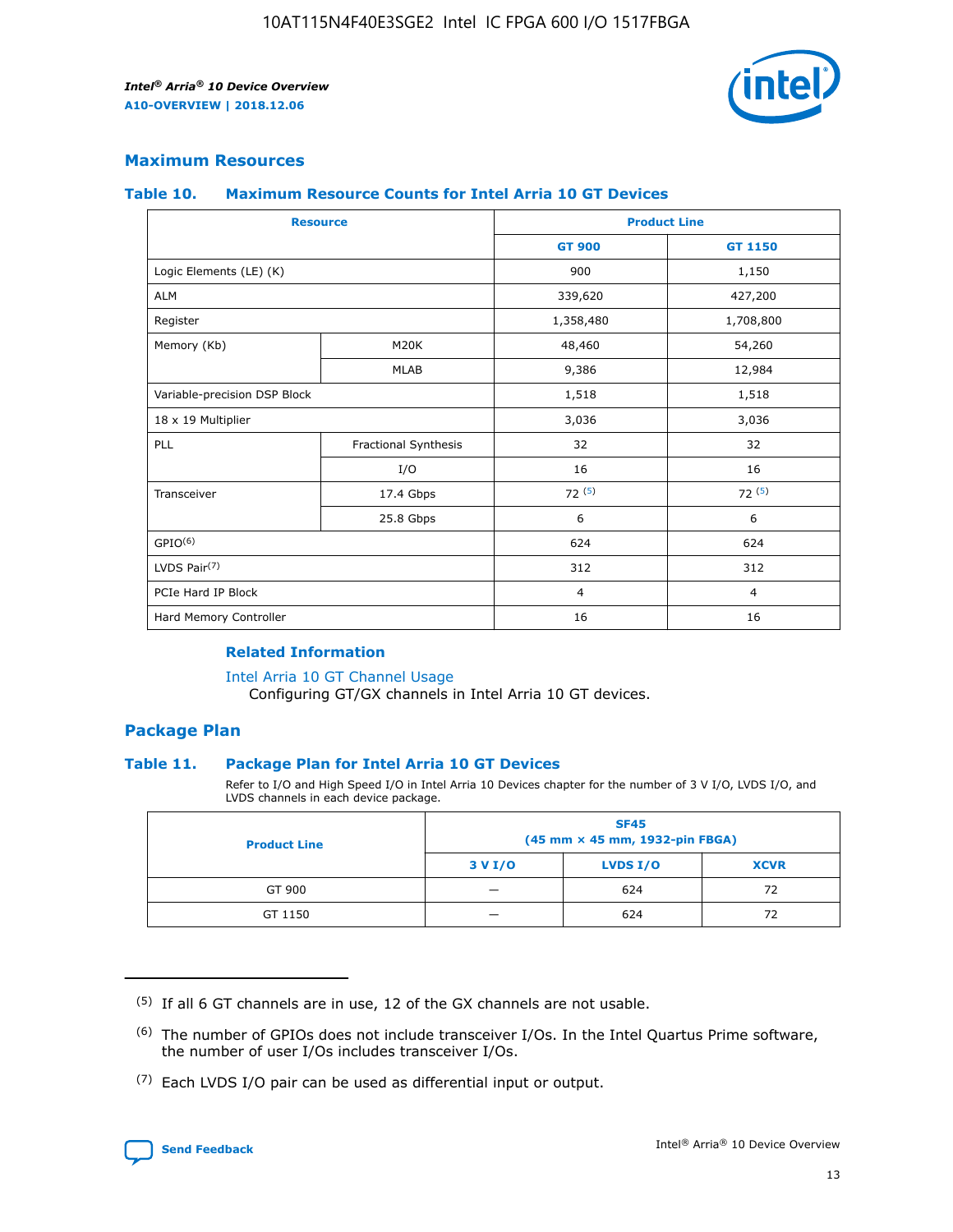

#### **Related Information**

[I/O and High-Speed Differential I/O Interfaces in Intel Arria 10 Devices chapter, Intel](https://www.intel.com/content/www/us/en/programmable/documentation/sam1403482614086.html#sam1403482030321) [Arria 10 Device Handbook](https://www.intel.com/content/www/us/en/programmable/documentation/sam1403482614086.html#sam1403482030321)

Provides the number of 3 V and LVDS I/Os, and LVDS channels for each Intel Arria 10 device package.

# **Intel Arria 10 SX**

This section provides the available options, maximum resource counts, and package plan for the Intel Arria 10 SX devices.

The information in this section is correct at the time of publication. For the latest information and to get more details, refer to the Intel FPGA Product Selector.

#### **Related Information**

[Intel FPGA Product Selector](http://www.altera.com/products/selector/psg-selector.html) Provides the latest information on Intel products.

### **Available Options**

#### **Figure 3. Sample Ordering Code and Available Options for Intel Arria 10 SX Devices**



#### **Related Information**

[Transceiver Performance for Intel Arria 10 GX/SX Devices](https://www.intel.com/content/www/us/en/programmable/documentation/mcn1413182292568.html#mcn1413213965502) Provides more information about the transceiver speed grade.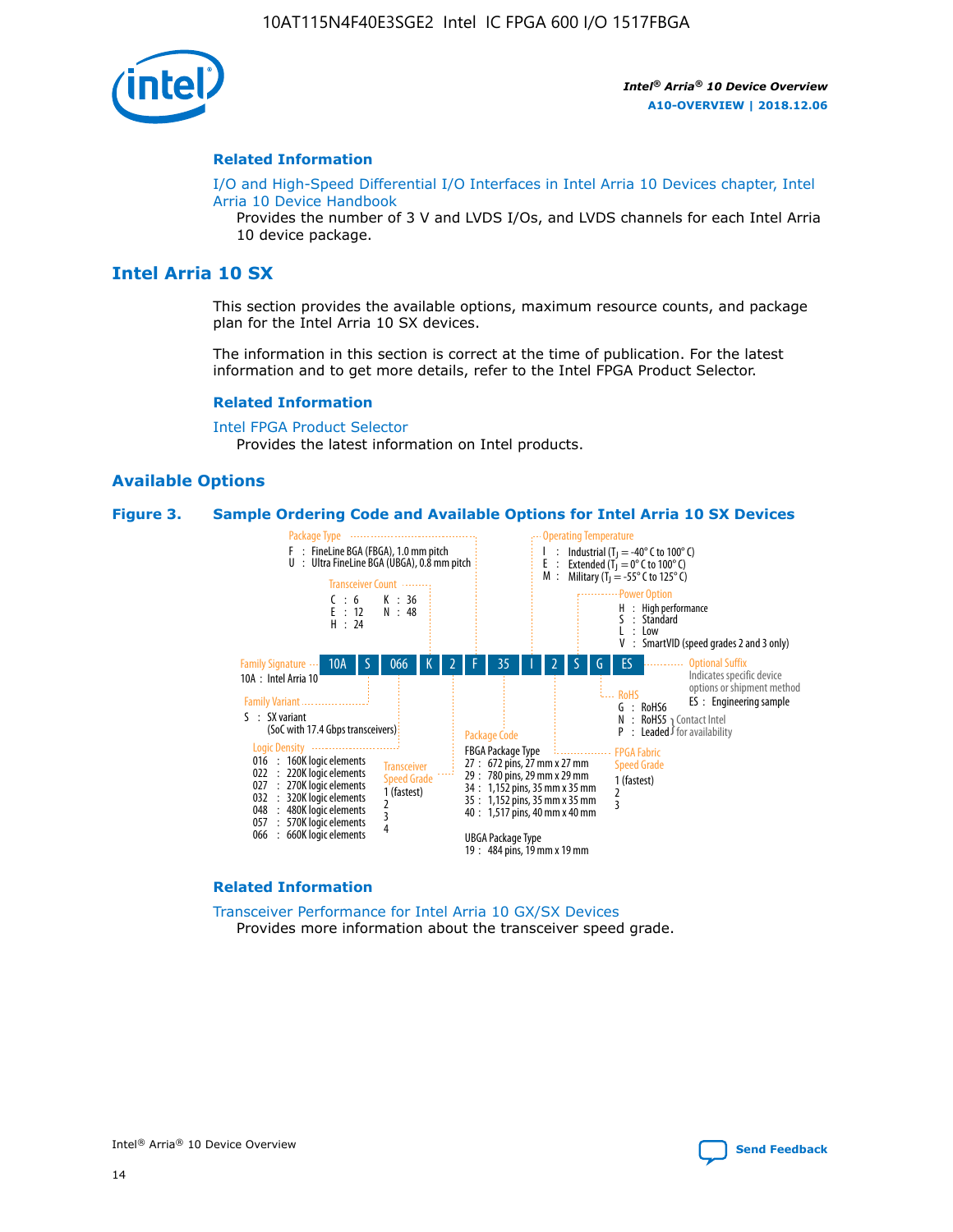

## **Maximum Resources**

#### **Table 12. Maximum Resource Counts for Intel Arria 10 SX Devices**

|                                   | <b>Resource</b>         | <b>Product Line</b> |               |                |                |                |                |                |  |  |  |
|-----------------------------------|-------------------------|---------------------|---------------|----------------|----------------|----------------|----------------|----------------|--|--|--|
|                                   |                         | <b>SX 160</b>       | <b>SX 220</b> | <b>SX 270</b>  | <b>SX 320</b>  | <b>SX 480</b>  | <b>SX 570</b>  | <b>SX 660</b>  |  |  |  |
| Logic Elements (LE) (K)           |                         | 160                 | 220           | 270            | 320            | 480            | 570            | 660            |  |  |  |
| <b>ALM</b>                        |                         | 61,510              | 80,330        | 101,620        | 119,900        | 183,590        | 217,080        | 251,680        |  |  |  |
| Register                          |                         | 246,040             | 321,320       | 406,480        | 479,600        | 734,360        | 868,320        | 1,006,720      |  |  |  |
| Memory (Kb)                       | M <sub>20</sub> K       | 8,800               | 11,740        | 15,000         | 17,820         | 28,620         | 36,000         | 42,620         |  |  |  |
|                                   | <b>MLAB</b>             | 1,050               | 1,690         | 2,452          | 2,727          | 4,164          | 5,096          | 5,788          |  |  |  |
| Variable-precision DSP Block      |                         | 156                 | 192           | 830            | 985            | 1,368          | 1,523          | 1,687          |  |  |  |
| 18 x 19 Multiplier                |                         | 312                 | 384           | 1,660          | 1,970          | 2,736          | 3,046          | 3,374          |  |  |  |
| <b>PLL</b>                        | Fractional<br>Synthesis | 6                   | 6             | 8              | 8              | 12             | 16             | 16             |  |  |  |
|                                   | I/O                     | 6                   | 6             | 8              | 8              | 12             | 16             | 16             |  |  |  |
| 17.4 Gbps Transceiver             |                         | 12                  | 12            | 24             | 24             | 36             | 48             | 48             |  |  |  |
| GPIO <sup>(8)</sup>               |                         | 288                 | 288           | 384            | 384            | 492            | 696            | 696            |  |  |  |
| LVDS Pair $(9)$                   |                         | 120                 | 120           | 168            | 168            | 174            | 324            | 324            |  |  |  |
| PCIe Hard IP Block                |                         | $\mathbf{1}$        | $\mathbf{1}$  | $\overline{2}$ | $\overline{2}$ | $\overline{2}$ | $\overline{2}$ | $\overline{2}$ |  |  |  |
| Hard Memory Controller            |                         | 6                   | 6             | 8              | 8              | 12             | 16             | 16             |  |  |  |
| ARM Cortex-A9 MPCore<br>Processor |                         | Yes                 | Yes           | Yes            | Yes            | Yes            | Yes            | Yes            |  |  |  |

## **Package Plan**

### **Table 13. Package Plan for Intel Arria 10 SX Devices (U19, F27, F29, and F34)**

Refer to I/O and High Speed I/O in Intel Arria 10 Devices chapter for the number of 3 V I/O, LVDS I/O, and LVDS channels in each device package.

| <b>Product Line</b> | <b>U19</b><br>$(19 \text{ mm} \times 19 \text{ mm})$<br>484-pin UBGA) |                    |             | <b>F27</b><br>$(27 \text{ mm} \times 27 \text{ mm})$<br>672-pin FBGA) |                    | <b>F29</b><br>$(29 \text{ mm} \times 29 \text{ mm})$<br>780-pin FBGA) |           |                    | <b>F34</b><br>$(35 \text{ mm} \times 35 \text{ mm})$<br><b>1152-pin FBGA)</b> |           |                    |             |
|---------------------|-----------------------------------------------------------------------|--------------------|-------------|-----------------------------------------------------------------------|--------------------|-----------------------------------------------------------------------|-----------|--------------------|-------------------------------------------------------------------------------|-----------|--------------------|-------------|
|                     | 3V<br>I/O                                                             | <b>LVDS</b><br>I/O | <b>XCVR</b> | 3V<br>I/O                                                             | <b>LVDS</b><br>I/O | <b>XCVR</b>                                                           | 3V<br>I/O | <b>LVDS</b><br>I/O | <b>XCVR</b>                                                                   | 3V<br>I/O | <b>LVDS</b><br>I/O | <b>XCVR</b> |
| SX 160              | 48                                                                    | 144                | 6           | 48                                                                    | 192                | 12                                                                    | 48        | 240                | 12                                                                            | -         |                    |             |
| SX 220              | 48                                                                    | 144                | 6           | 48                                                                    | 192                | 12                                                                    | 48        | 240                | 12                                                                            |           |                    |             |
| SX 270              |                                                                       |                    |             | 48                                                                    | 192                | 12                                                                    | 48        | 312                | 12                                                                            | 48        | 336                | 24          |
| SX 320              |                                                                       |                    |             | 48                                                                    | 192                | 12                                                                    | 48        | 312                | 12                                                                            | 48        | 336                | 24          |
|                     | continued                                                             |                    |             |                                                                       |                    |                                                                       |           |                    |                                                                               |           |                    |             |

 $(8)$  The number of GPIOs does not include transceiver I/Os. In the Intel Quartus Prime software, the number of user I/Os includes transceiver I/Os.

 $(9)$  Each LVDS I/O pair can be used as differential input or output.

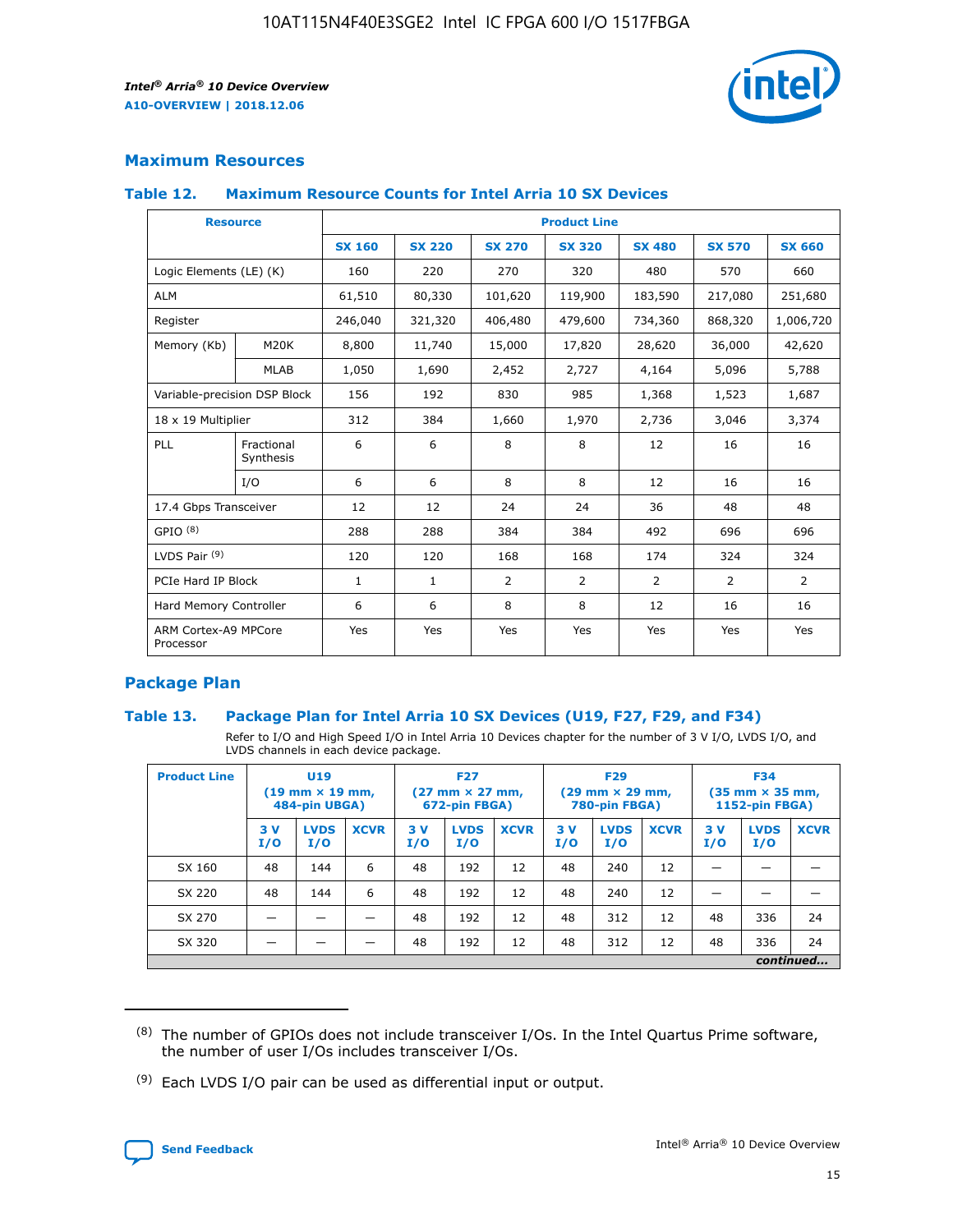

| <b>Product Line</b> | U <sub>19</sub><br>$(19 \text{ mm} \times 19 \text{ mm})$<br>484-pin UBGA) |                    | <b>F27</b><br>$(27 \text{ mm} \times 27 \text{ mm})$<br>672-pin FBGA) |           | <b>F29</b><br>$(29 \text{ mm} \times 29 \text{ mm})$<br>780-pin FBGA) |             |           | <b>F34</b><br>$(35$ mm $\times$ 35 mm,<br><b>1152-pin FBGA)</b> |             |           |                    |             |
|---------------------|----------------------------------------------------------------------------|--------------------|-----------------------------------------------------------------------|-----------|-----------------------------------------------------------------------|-------------|-----------|-----------------------------------------------------------------|-------------|-----------|--------------------|-------------|
|                     | 3V<br>I/O                                                                  | <b>LVDS</b><br>I/O | <b>XCVR</b>                                                           | 3V<br>I/O | <b>LVDS</b><br>I/O                                                    | <b>XCVR</b> | 3V<br>I/O | <b>LVDS</b><br>I/O                                              | <b>XCVR</b> | 3V<br>I/O | <b>LVDS</b><br>I/O | <b>XCVR</b> |
| SX 480              |                                                                            |                    |                                                                       |           |                                                                       |             | 48        | 312                                                             | 12          | 48        | 444                | 24          |
| SX 570              |                                                                            |                    |                                                                       |           |                                                                       |             |           |                                                                 |             | 48        | 444                | 24          |
| SX 660              |                                                                            |                    |                                                                       |           |                                                                       |             |           |                                                                 |             | 48        | 444                | 24          |

## **Table 14. Package Plan for Intel Arria 10 SX Devices (F35, KF40, and NF40)**

Refer to I/O and High Speed I/O in Intel Arria 10 Devices chapter for the number of 3 V I/O, LVDS I/O, and LVDS channels in each device package.

| <b>Product Line</b> | <b>F35</b><br>$(35 \text{ mm} \times 35 \text{ mm})$<br><b>1152-pin FBGA)</b> |          |             |                                           | <b>KF40</b><br>(40 mm × 40 mm,<br>1517-pin FBGA) |    | <b>NF40</b><br>$(40 \text{ mm} \times 40 \text{ mm})$<br>1517-pin FBGA) |          |             |  |
|---------------------|-------------------------------------------------------------------------------|----------|-------------|-------------------------------------------|--------------------------------------------------|----|-------------------------------------------------------------------------|----------|-------------|--|
|                     | 3 V I/O                                                                       | LVDS I/O | <b>XCVR</b> | <b>LVDS I/O</b><br><b>XCVR</b><br>3 V I/O |                                                  |    | 3 V I/O                                                                 | LVDS I/O | <b>XCVR</b> |  |
| SX 270              | 48                                                                            | 336      | 24          |                                           |                                                  |    |                                                                         |          |             |  |
| SX 320              | 48                                                                            | 336      | 24          |                                           |                                                  |    |                                                                         |          |             |  |
| SX 480              | 48                                                                            | 348      | 36          |                                           |                                                  |    |                                                                         |          |             |  |
| SX 570              | 48                                                                            | 348      | 36          | 96                                        | 600                                              | 36 | 48                                                                      | 540      | 48          |  |
| SX 660              | 48                                                                            | 348      | 36          | 96                                        | 600                                              | 36 | 48                                                                      | 540      | 48          |  |

# **Related Information**

[I/O and High-Speed Differential I/O Interfaces in Intel Arria 10 Devices chapter, Intel](https://www.intel.com/content/www/us/en/programmable/documentation/sam1403482614086.html#sam1403482030321) [Arria 10 Device Handbook](https://www.intel.com/content/www/us/en/programmable/documentation/sam1403482614086.html#sam1403482030321)

Provides the number of 3 V and LVDS I/Os, and LVDS channels for each Intel Arria 10 device package.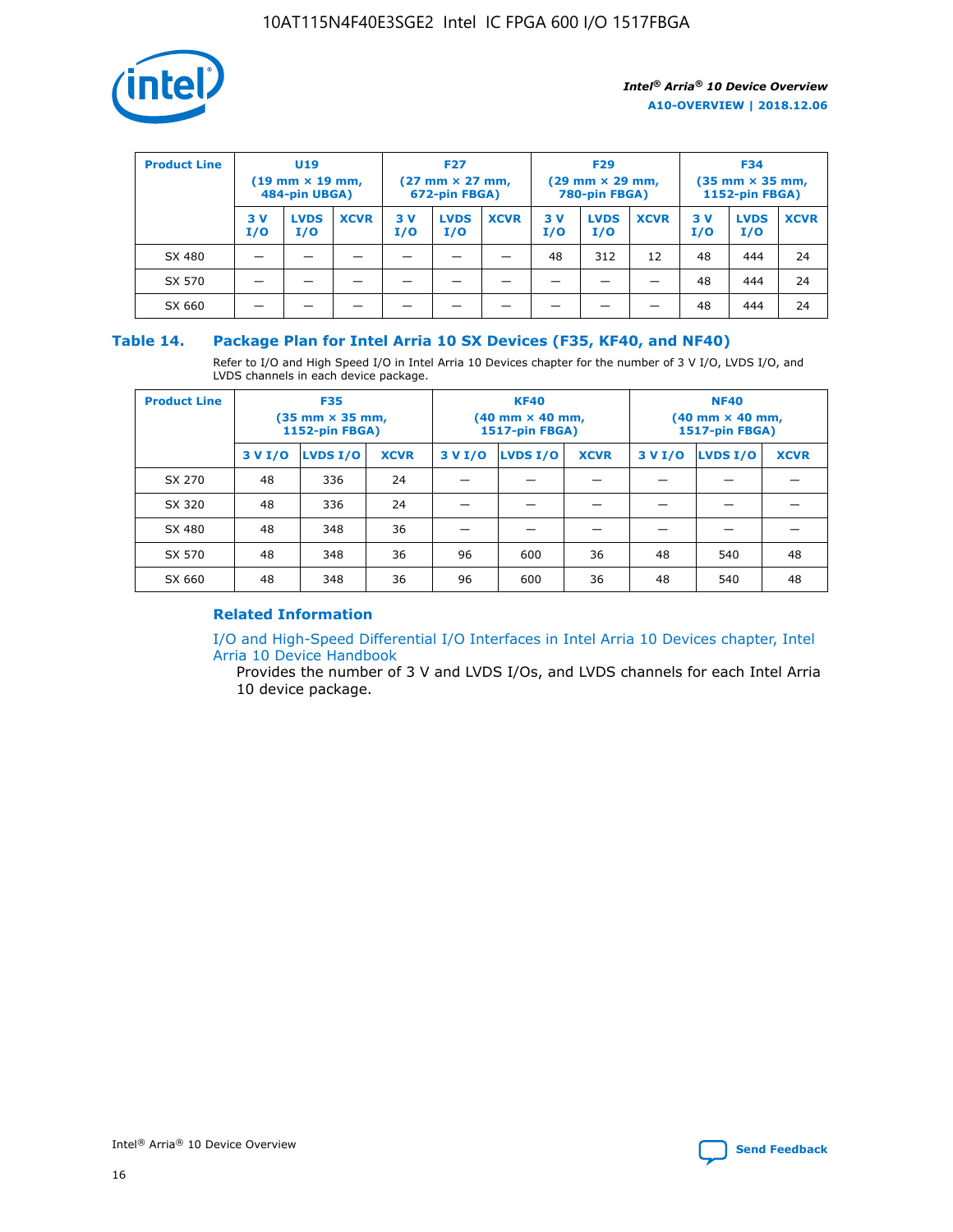

# **I/O Vertical Migration for Intel Arria 10 Devices**

#### **Figure 4. Migration Capability Across Intel Arria 10 Product Lines**

- The arrows indicate the migration paths. The devices included in each vertical migration path are shaded. Devices with fewer resources in the same path have lighter shades.
- To achieve the full I/O migration across product lines in the same migration path, restrict I/Os and transceivers usage to match the product line with the lowest I/O and transceiver counts.
- An LVDS I/O bank in the source device may be mapped to a 3 V I/O bank in the target device. To use memory interface clock frequency higher than 533 MHz, assign external memory interface pins only to banks that are LVDS I/O in both devices.
- There may be nominal 0.15 mm package height difference between some product lines in the same package type.
	- **Variant Product Line Package U19 F27 F29 F34 F35 KF40 NF40 RF40 NF45 SF45 UF45** Intel® Arria® 10 GX GX 160 GX 220 GX 270 GX 320 GX 480 GX 570 GX 660 GX 900 GX 1150 Intel Arria 10 GT GT 900 GT 1150 Intel Arria 10 SX SX 160 SX 220 SX 270 SX 320 SX 480 SX 570 SX 660
- Some migration paths are not shown in the Intel Quartus Prime software **Pin Migration View**.

*Note:* To verify the pin migration compatibility, use the **Pin Migration View** window in the Intel Quartus Prime software Pin Planner.

# **Adaptive Logic Module**

Intel Arria 10 devices use a 20 nm ALM as the basic building block of the logic fabric.

The ALM architecture is the same as the previous generation FPGAs, allowing for efficient implementation of logic functions and easy conversion of IP between the device generations.

The ALM, as shown in following figure, uses an 8-input fracturable look-up table (LUT) with four dedicated registers to help improve timing closure in register-rich designs and achieve an even higher design packing capability than the traditional two-register per LUT architecture.

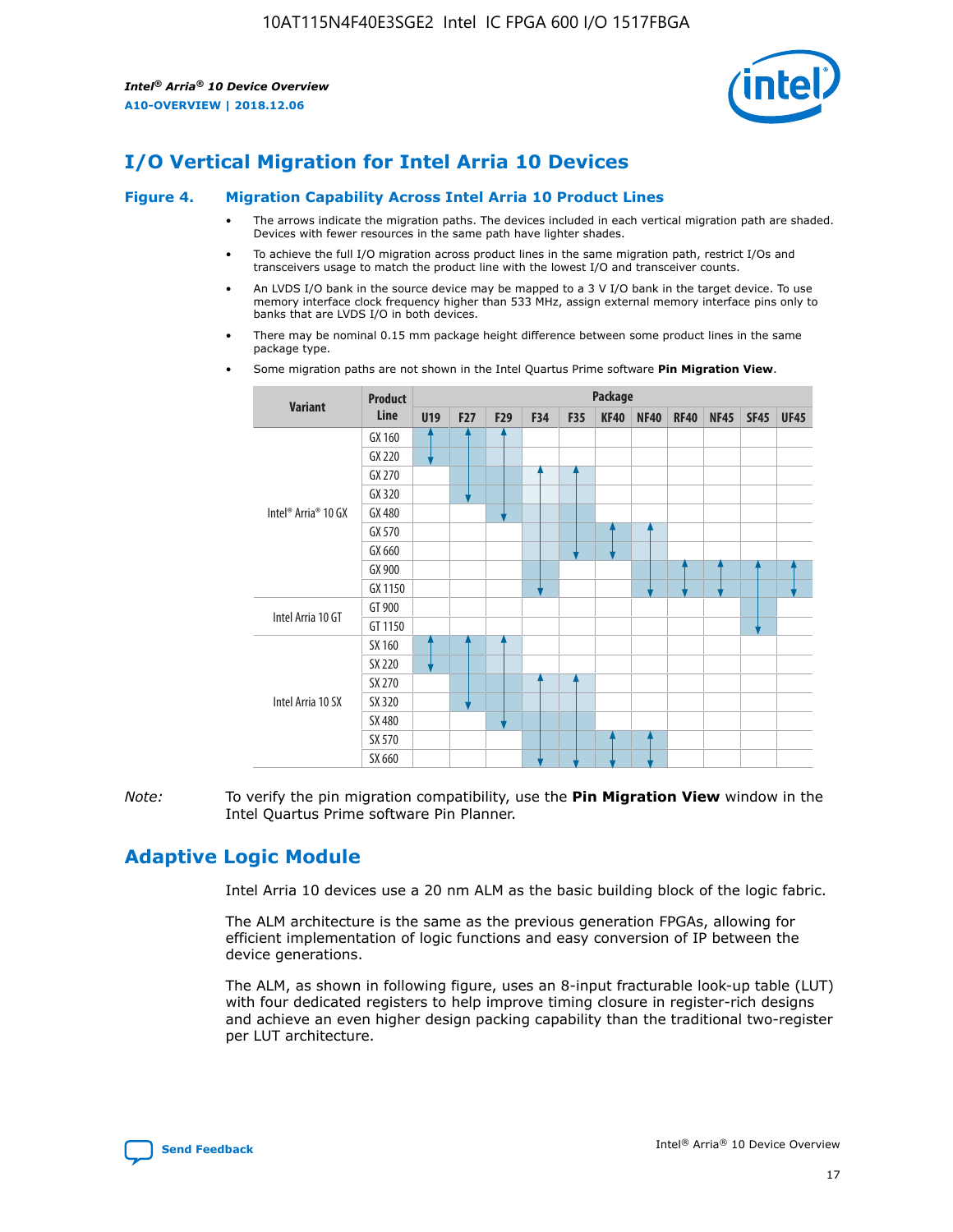

**Figure 5. ALM for Intel Arria 10 Devices**



The Intel Quartus Prime software optimizes your design according to the ALM logic structure and automatically maps legacy designs into the Intel Arria 10 ALM architecture.

# **Variable-Precision DSP Block**

The Intel Arria 10 variable precision DSP blocks support fixed-point arithmetic and floating-point arithmetic.

Features for fixed-point arithmetic:

- High-performance, power-optimized, and fully registered multiplication operations
- 18-bit and 27-bit word lengths
- Two 18 x 19 multipliers or one 27 x 27 multiplier per DSP block
- Built-in addition, subtraction, and 64-bit double accumulation register to combine multiplication results
- Cascading 19-bit or 27-bit when pre-adder is disabled and cascading 18-bit when pre-adder is used to form the tap-delay line for filtering applications
- Cascading 64-bit output bus to propagate output results from one block to the next block without external logic support
- Hard pre-adder supported in 19-bit and 27-bit modes for symmetric filters
- Internal coefficient register bank in both 18-bit and 27-bit modes for filter implementation
- 18-bit and 27-bit systolic finite impulse response (FIR) filters with distributed output adder
- Biased rounding support

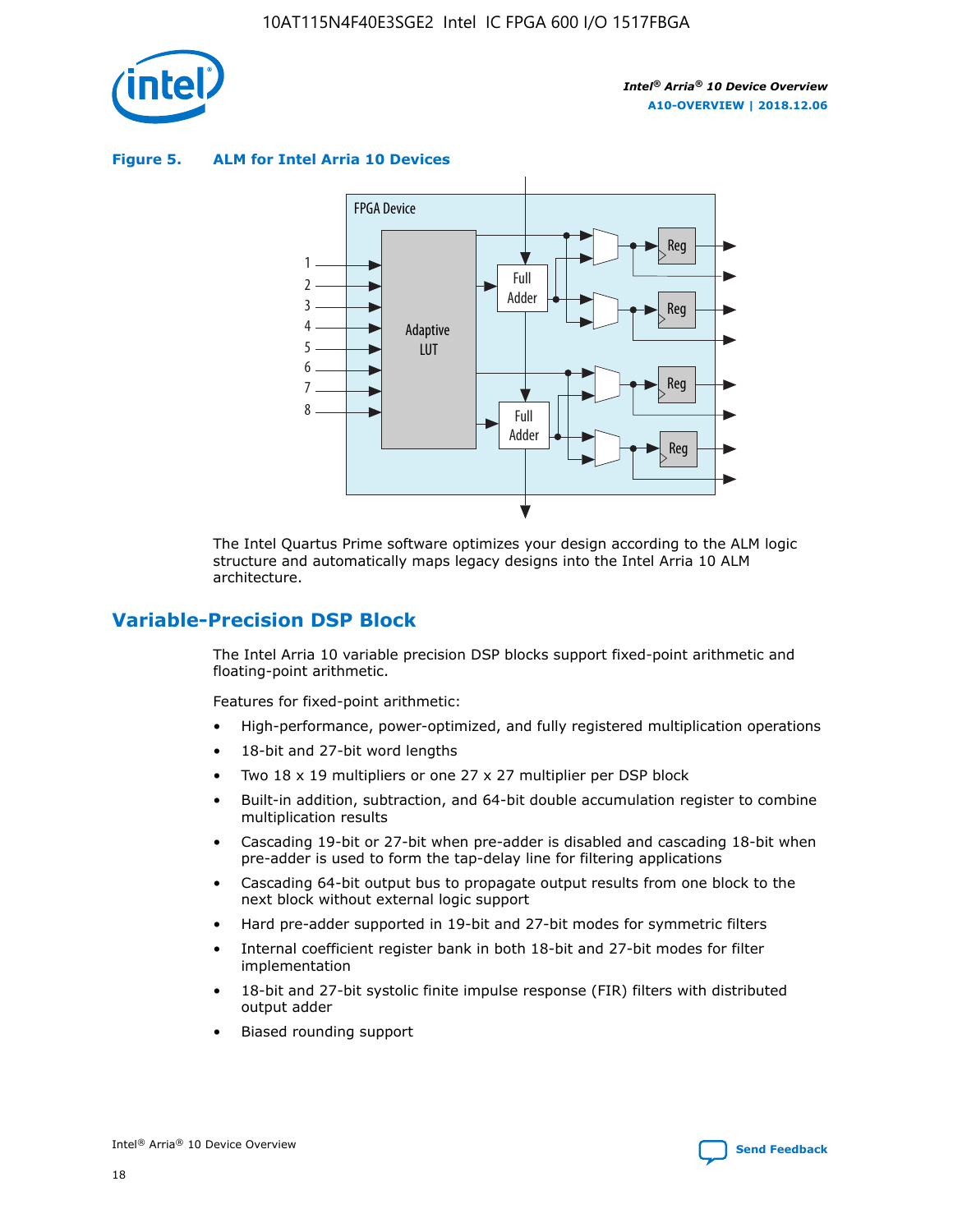

Features for floating-point arithmetic:

- A completely hardened architecture that supports multiplication, addition, subtraction, multiply-add, and multiply-subtract
- Multiplication with accumulation capability and a dynamic accumulator reset control
- Multiplication with cascade summation capability
- Multiplication with cascade subtraction capability
- Complex multiplication
- Direct vector dot product
- Systolic FIR filter

### **Table 15. Variable-Precision DSP Block Configurations for Intel Arria 10 Devices**

| <b>Usage Example</b>                                       | <b>Multiplier Size (Bit)</b>    | <b>DSP Block Resources</b> |
|------------------------------------------------------------|---------------------------------|----------------------------|
| Medium precision fixed point                               | Two 18 x 19                     |                            |
| High precision fixed or Single precision<br>floating point | One 27 x 27                     |                            |
| Fixed point FFTs                                           | One 19 x 36 with external adder |                            |
| Very high precision fixed point                            | One 36 x 36 with external adder |                            |
| Double precision floating point                            | One 54 x 54 with external adder | 4                          |

#### **Table 16. Resources for Fixed-Point Arithmetic in Intel Arria 10 Devices**

The table lists the variable-precision DSP resources by bit precision for each Intel Arria 10 device.

| <b>Variant</b>        | <b>Product Line</b> | <b>Variable-</b><br>precision<br><b>DSP Block</b> | <b>Independent Input and Output</b><br><b>Multiplications Operator</b> |                                     | 18 x 19<br><b>Multiplier</b><br><b>Adder Sum</b> | $18 \times 18$<br><b>Multiplier</b><br><b>Adder</b> |
|-----------------------|---------------------|---------------------------------------------------|------------------------------------------------------------------------|-------------------------------------|--------------------------------------------------|-----------------------------------------------------|
|                       |                     |                                                   | 18 x 19<br><b>Multiplier</b>                                           | $27 \times 27$<br><b>Multiplier</b> | <b>Mode</b>                                      | <b>Summed with</b><br>36 bit Input                  |
| AIntel Arria 10<br>GX | GX 160              | 156                                               | 312                                                                    | 156                                 | 156                                              | 156                                                 |
|                       | GX 220              | 192                                               | 384                                                                    | 192                                 | 192                                              | 192                                                 |
|                       | GX 270              | 830                                               | 1,660                                                                  | 830                                 | 830                                              | 830                                                 |
|                       | GX 320              | 984                                               | 1,968                                                                  | 984                                 | 984                                              | 984                                                 |
|                       | GX 480              | 1,368                                             | 2,736                                                                  | 1,368                               | 1,368                                            | 1,368                                               |
|                       | GX 570              | 1,523                                             | 3,046                                                                  | 1,523                               | 1,523                                            | 1,523                                               |
|                       | GX 660              | 1,687                                             | 3,374                                                                  | 1,687                               | 1,687                                            | 1,687                                               |
|                       | GX 900              | 1,518                                             | 3,036                                                                  | 1,518                               | 1,518                                            | 1,518                                               |
|                       | GX 1150             | 1,518                                             | 3,036                                                                  | 1,518                               | 1,518                                            | 1,518                                               |
| Intel Arria 10        | GT 900              | 1,518                                             | 3,036                                                                  | 1,518                               | 1,518                                            | 1,518                                               |
| GT                    | GT 1150             | 1,518                                             | 3,036                                                                  | 1,518                               | 1,518                                            | 1,518                                               |
| Intel Arria 10        | SX 160              | 156                                               | 312                                                                    | 156                                 | 156                                              | 156                                                 |
| <b>SX</b>             | SX 220<br>192       |                                                   | 384                                                                    | 192                                 | 192                                              | 192                                                 |
|                       | SX 270              | 830                                               | 830<br>1,660                                                           |                                     | 830                                              | 830                                                 |
|                       |                     |                                                   |                                                                        |                                     |                                                  | continued                                           |

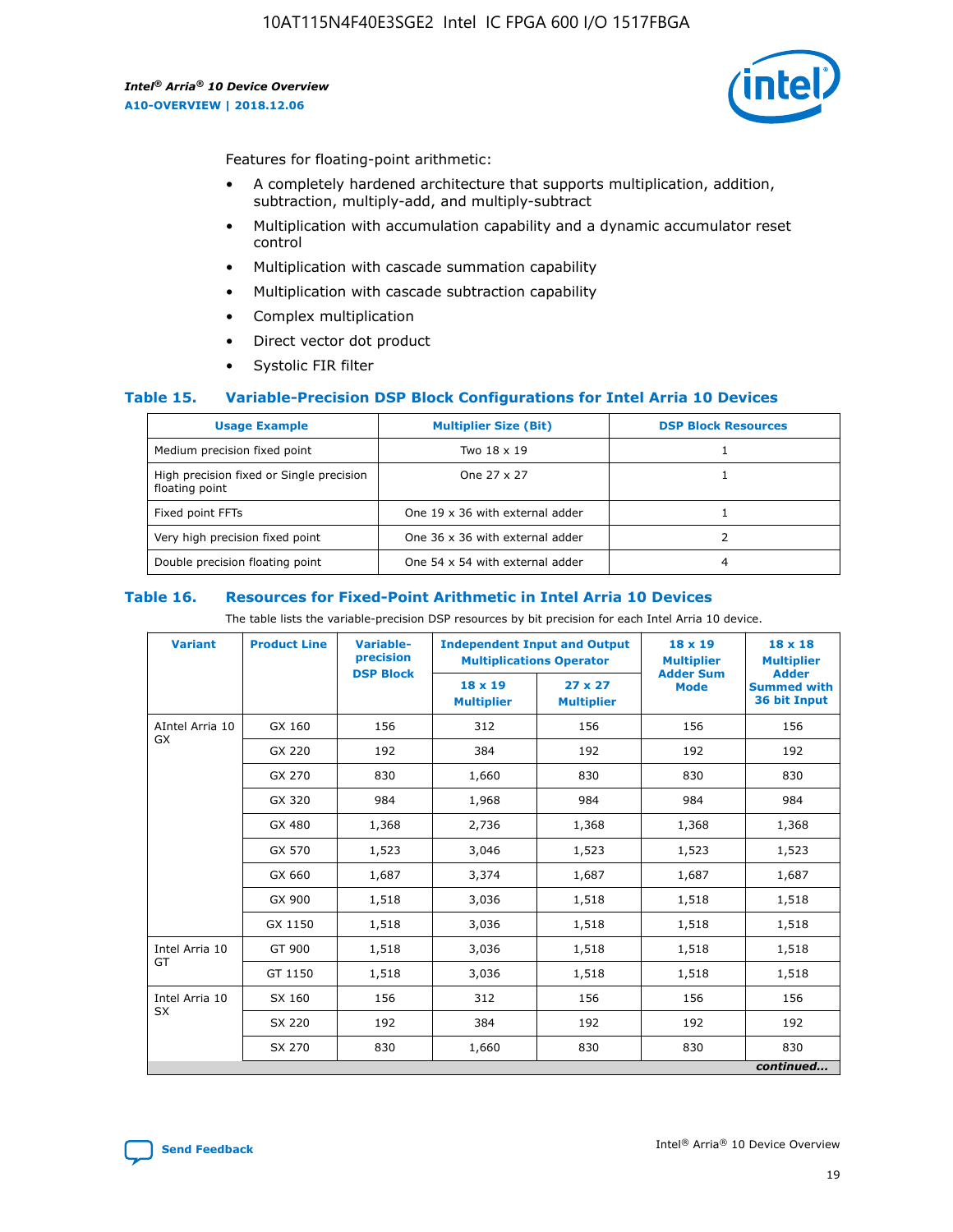

| <b>Variant</b> | <b>Product Line</b> | <b>Variable-</b><br>precision |                                     | <b>Independent Input and Output</b><br><b>Multiplications Operator</b> | $18 \times 19$<br><b>Multiplier</b> | $18 \times 18$<br><b>Multiplier</b><br><b>Adder</b> |  |
|----------------|---------------------|-------------------------------|-------------------------------------|------------------------------------------------------------------------|-------------------------------------|-----------------------------------------------------|--|
|                |                     | <b>DSP Block</b>              | $18 \times 19$<br><b>Multiplier</b> | $27 \times 27$<br><b>Multiplier</b>                                    | <b>Adder Sum</b><br>Mode            | <b>Summed with</b><br>36 bit Input                  |  |
|                | SX 320              | 984                           | 1,968                               | 984                                                                    | 984                                 | 984                                                 |  |
|                | SX 480              | 1,368                         | 2,736                               | 1,368                                                                  | 1,368                               | 1,368                                               |  |
|                | SX 570              | 1,523                         | 3,046                               | 1,523                                                                  | 1,523                               | 1,523                                               |  |
|                | SX 660              | 1,687                         | 3,374                               | 1,687                                                                  | 1,687                               | 1,687                                               |  |

# **Table 17. Resources for Floating-Point Arithmetic in Intel Arria 10 Devices**

The table lists the variable-precision DSP resources by bit precision for each Intel Arria 10 device.

| <b>Variant</b> | <b>Product Line</b> | <b>Variable-</b><br>precision<br><b>DSP Block</b> | <b>Single</b><br><b>Precision</b><br><b>Floating-Point</b><br><b>Multiplication</b><br><b>Mode</b> | <b>Single-Precision</b><br><b>Floating-Point</b><br><b>Adder Mode</b> | Single-<br><b>Precision</b><br><b>Floating-Point</b><br><b>Multiply</b><br><b>Accumulate</b><br><b>Mode</b> | <b>Peak</b><br><b>Giga Floating-</b><br><b>Point</b><br><b>Operations</b><br>per Second<br>(GFLOPs) |
|----------------|---------------------|---------------------------------------------------|----------------------------------------------------------------------------------------------------|-----------------------------------------------------------------------|-------------------------------------------------------------------------------------------------------------|-----------------------------------------------------------------------------------------------------|
| Intel Arria 10 | GX 160              | 156                                               | 156                                                                                                | 156                                                                   | 156                                                                                                         | 140                                                                                                 |
| GX             | GX 220              | 192                                               | 192                                                                                                | 192                                                                   | 192                                                                                                         | 173                                                                                                 |
|                | GX 270              | 830                                               | 830                                                                                                | 830                                                                   | 830                                                                                                         | 747                                                                                                 |
|                | GX 320              | 984                                               | 984                                                                                                | 984                                                                   | 984                                                                                                         | 886                                                                                                 |
|                | GX 480              | 1,369                                             | 1,368                                                                                              | 1,368                                                                 | 1,368                                                                                                       | 1,231                                                                                               |
|                | GX 570              | 1,523                                             | 1,523                                                                                              | 1,523                                                                 | 1,523                                                                                                       | 1,371                                                                                               |
|                | GX 660              | 1,687                                             | 1,687                                                                                              | 1,687                                                                 | 1,687                                                                                                       | 1,518                                                                                               |
|                | GX 900              | 1,518                                             | 1,518                                                                                              | 1,518                                                                 | 1,518                                                                                                       | 1,366                                                                                               |
|                | GX 1150             | 1,518                                             | 1,518                                                                                              | 1,518                                                                 | 1,518                                                                                                       | 1,366                                                                                               |
| Intel Arria 10 | GT 900              | 1,518                                             | 1,518                                                                                              | 1,518                                                                 | 1,518                                                                                                       | 1,366                                                                                               |
| GT             | GT 1150             | 1,518                                             | 1,518                                                                                              | 1,518                                                                 | 1,518                                                                                                       | 1,366                                                                                               |
| Intel Arria 10 | SX 160              | 156                                               | 156                                                                                                | 156                                                                   | 156                                                                                                         | 140                                                                                                 |
| SX             | SX 220              | 192                                               | 192                                                                                                | 192                                                                   | 192                                                                                                         | 173                                                                                                 |
|                | SX 270              | 830                                               | 830                                                                                                | 830                                                                   | 830                                                                                                         | 747                                                                                                 |
|                | SX 320              | 984                                               | 984                                                                                                | 984                                                                   | 984                                                                                                         | 886                                                                                                 |
|                | SX 480              | 1,369                                             | 1,368                                                                                              | 1,368                                                                 | 1,368                                                                                                       | 1,231                                                                                               |
|                | SX 570              | 1,523                                             | 1,523                                                                                              | 1,523                                                                 | 1,523                                                                                                       | 1,371                                                                                               |
|                | SX 660              | 1,687                                             | 1,687                                                                                              | 1,687                                                                 | 1,687                                                                                                       | 1,518                                                                                               |

# **Embedded Memory Blocks**

The embedded memory blocks in the devices are flexible and designed to provide an optimal amount of small- and large-sized memory arrays to fit your design requirements.

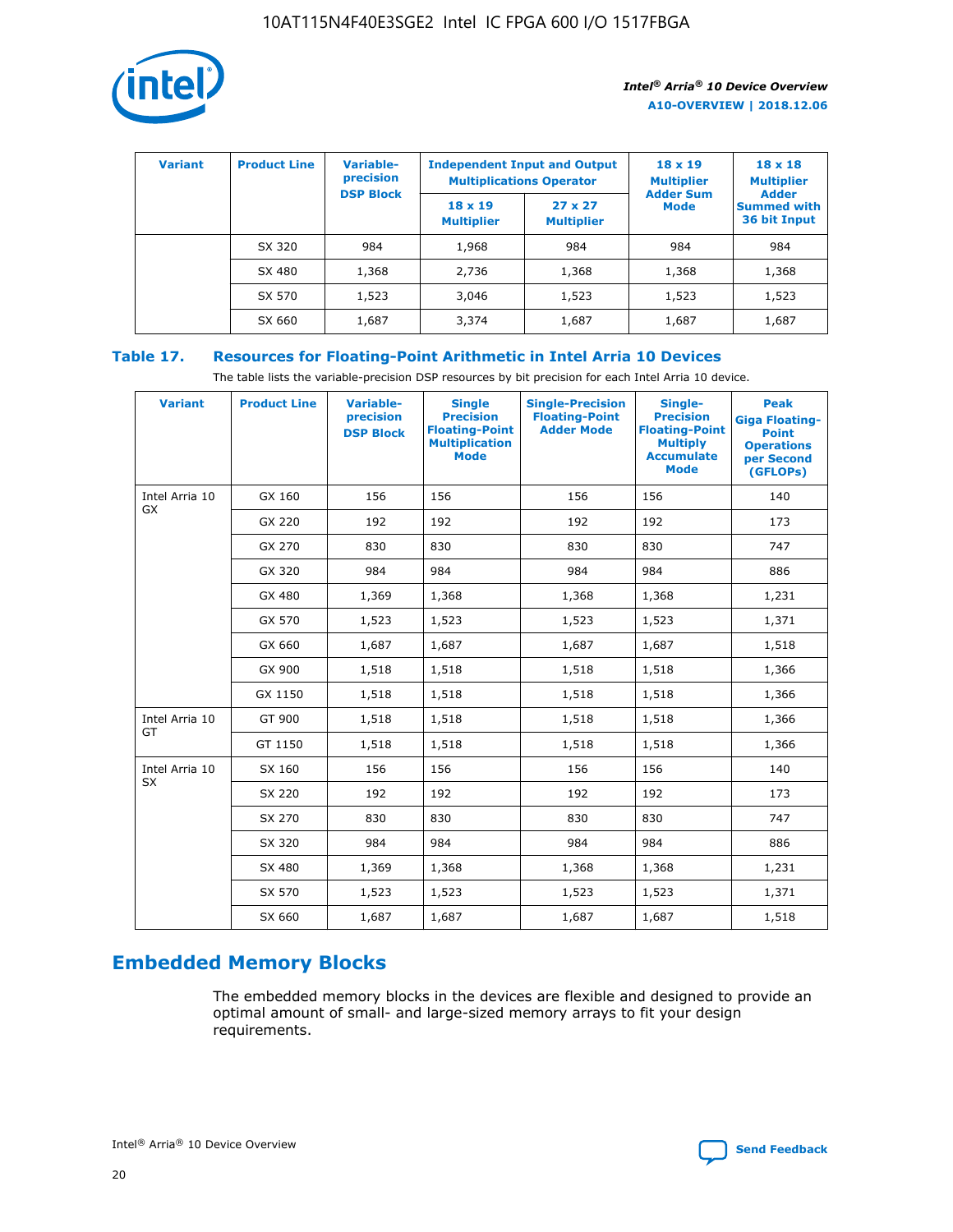

# **Types of Embedded Memory**

The Intel Arria 10 devices contain two types of memory blocks:

- 20 Kb M20K blocks—blocks of dedicated memory resources. The M20K blocks are ideal for larger memory arrays while still providing a large number of independent ports.
- 640 bit memory logic array blocks (MLABs)—enhanced memory blocks that are configured from dual-purpose logic array blocks (LABs). The MLABs are ideal for wide and shallow memory arrays. The MLABs are optimized for implementation of shift registers for digital signal processing (DSP) applications, wide and shallow FIFO buffers, and filter delay lines. Each MLAB is made up of ten adaptive logic modules (ALMs). In the Intel Arria 10 devices, you can configure these ALMs as ten 32 x 2 blocks, giving you one 32 x 20 simple dual-port SRAM block per MLAB.

# **Embedded Memory Capacity in Intel Arria 10 Devices**

|                   | <b>Product</b> |              | <b>M20K</b>         | <b>MLAB</b>  |                     | <b>Total RAM Bit</b> |
|-------------------|----------------|--------------|---------------------|--------------|---------------------|----------------------|
| <b>Variant</b>    | Line           | <b>Block</b> | <b>RAM Bit (Kb)</b> | <b>Block</b> | <b>RAM Bit (Kb)</b> | (Kb)                 |
| Intel Arria 10 GX | GX 160         | 440          | 8,800               | 1,680        | 1,050               | 9,850                |
|                   | GX 220         | 587          | 11,740              | 2,703        | 1,690               | 13,430               |
|                   | GX 270         | 750          | 15,000              | 3,922        | 2,452               | 17,452               |
|                   | GX 320         | 891          | 17,820              | 4,363        | 2,727               | 20,547               |
|                   | GX 480         | 1,431        | 28,620              | 6,662        | 4,164               | 32,784               |
|                   | GX 570         | 1,800        | 36,000              | 8,153        | 5,096               | 41,096               |
|                   | GX 660         | 2,131        | 42,620              | 9,260        | 5,788               | 48,408               |
|                   | GX 900         | 2,423        | 48,460              | 15,017       | 9,386               | 57,846               |
|                   | GX 1150        | 2,713        | 54,260              | 20,774       | 12,984              | 67,244               |
| Intel Arria 10 GT | GT 900         | 2,423        | 48,460              | 15,017       | 9,386               | 57,846               |
|                   | GT 1150        | 2,713        | 54,260              | 20,774       | 12,984              | 67,244               |
| Intel Arria 10 SX | SX 160         | 440          | 8,800               | 1,680        | 1,050               | 9,850                |
|                   | SX 220         | 587          | 11,740              | 2,703        | 1,690               | 13,430               |
|                   | SX 270         | 750          | 15,000              | 3,922        | 2,452               | 17,452               |
|                   | SX 320         | 891          | 17,820              | 4,363        | 2,727               | 20,547               |
|                   | SX 480         | 1,431        | 28,620              | 6,662        | 4,164               | 32,784               |
|                   | SX 570         | 1,800        | 36,000              | 8,153        | 5,096               | 41,096               |
|                   | SX 660         | 2,131        | 42,620              | 9,260        | 5,788               | 48,408               |

#### **Table 18. Embedded Memory Capacity and Distribution in Intel Arria 10 Devices**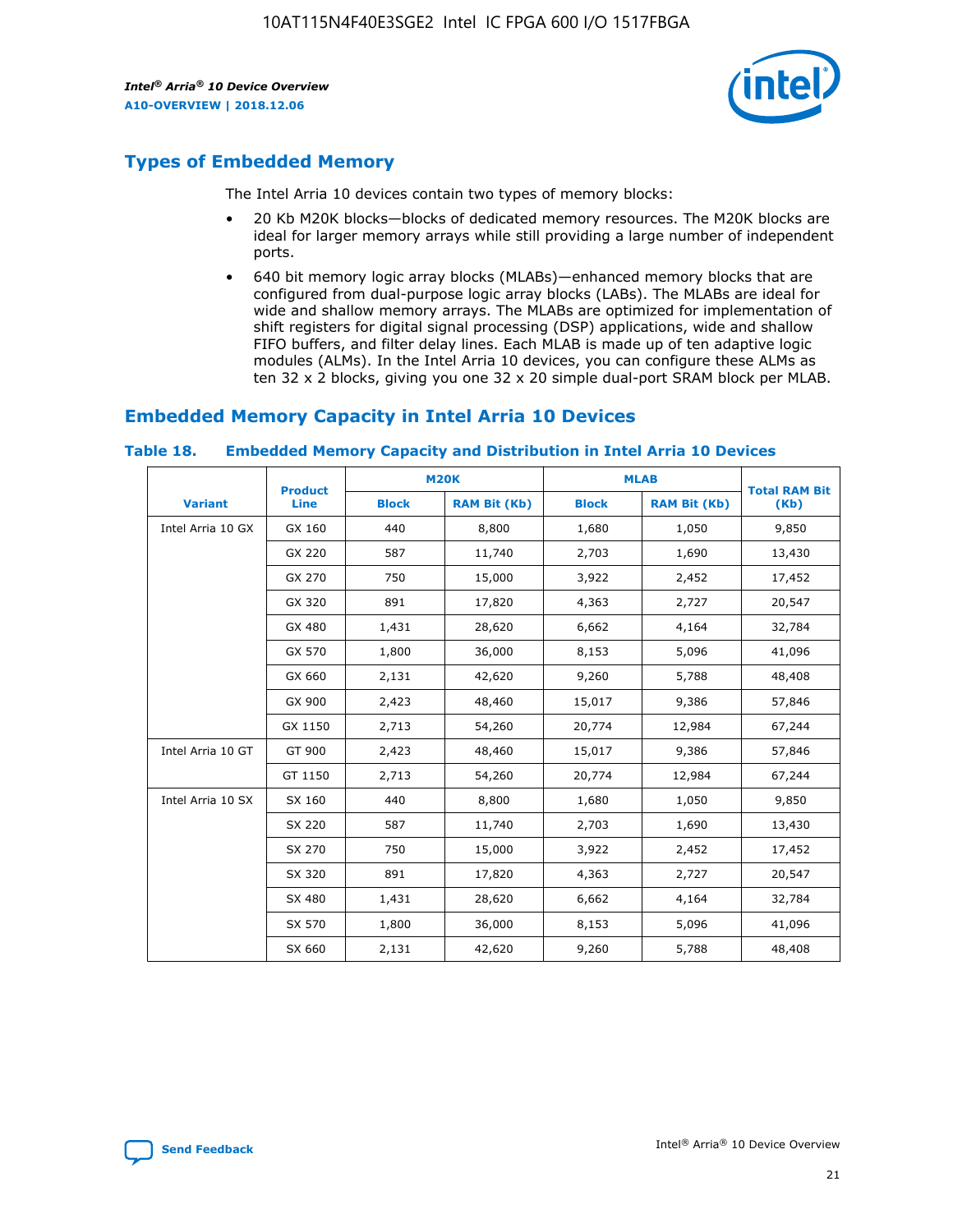

# **Embedded Memory Configurations for Single-port Mode**

#### **Table 19. Single-port Embedded Memory Configurations for Intel Arria 10 Devices**

This table lists the maximum configurations supported for single-port RAM and ROM modes.

| <b>Memory Block</b> | Depth (bits) | <b>Programmable Width</b> |
|---------------------|--------------|---------------------------|
| MLAB                | 32           | x16, x18, or x20          |
|                     | 64(10)       | x8, x9, x10               |
| M20K                | 512          | x40, x32                  |
|                     | 1K           | x20, x16                  |
|                     | 2K           | x10, x8                   |
|                     | 4K           | x5, x4                    |
|                     | 8K           | x2                        |
|                     | 16K          | x1                        |

# **Clock Networks and PLL Clock Sources**

The clock network architecture is based on Intel's global, regional, and peripheral clock structure. This clock structure is supported by dedicated clock input pins, fractional clock synthesis PLLs, and integer I/O PLLs.

## **Clock Networks**

The Intel Arria 10 core clock networks are capable of up to 800 MHz fabric operation across the full industrial temperature range. For the external memory interface, the clock network supports the hard memory controller with speeds up to 2,400 Mbps in a quarter-rate transfer.

To reduce power consumption, the Intel Quartus Prime software identifies all unused sections of the clock network and powers them down.

# **Fractional Synthesis and I/O PLLs**

Intel Arria 10 devices contain up to 32 fractional synthesis PLLs and up to 16 I/O PLLs that are available for both specific and general purpose uses in the core:

- Fractional synthesis PLLs—located in the column adjacent to the transceiver blocks
- I/O PLLs—located in each bank of the 48 I/Os

## **Fractional Synthesis PLLs**

You can use the fractional synthesis PLLs to:

- Reduce the number of oscillators that are required on your board
- Reduce the number of clock pins that are used in the device by synthesizing multiple clock frequencies from a single reference clock source

<sup>(10)</sup> Supported through software emulation and consumes additional MLAB blocks.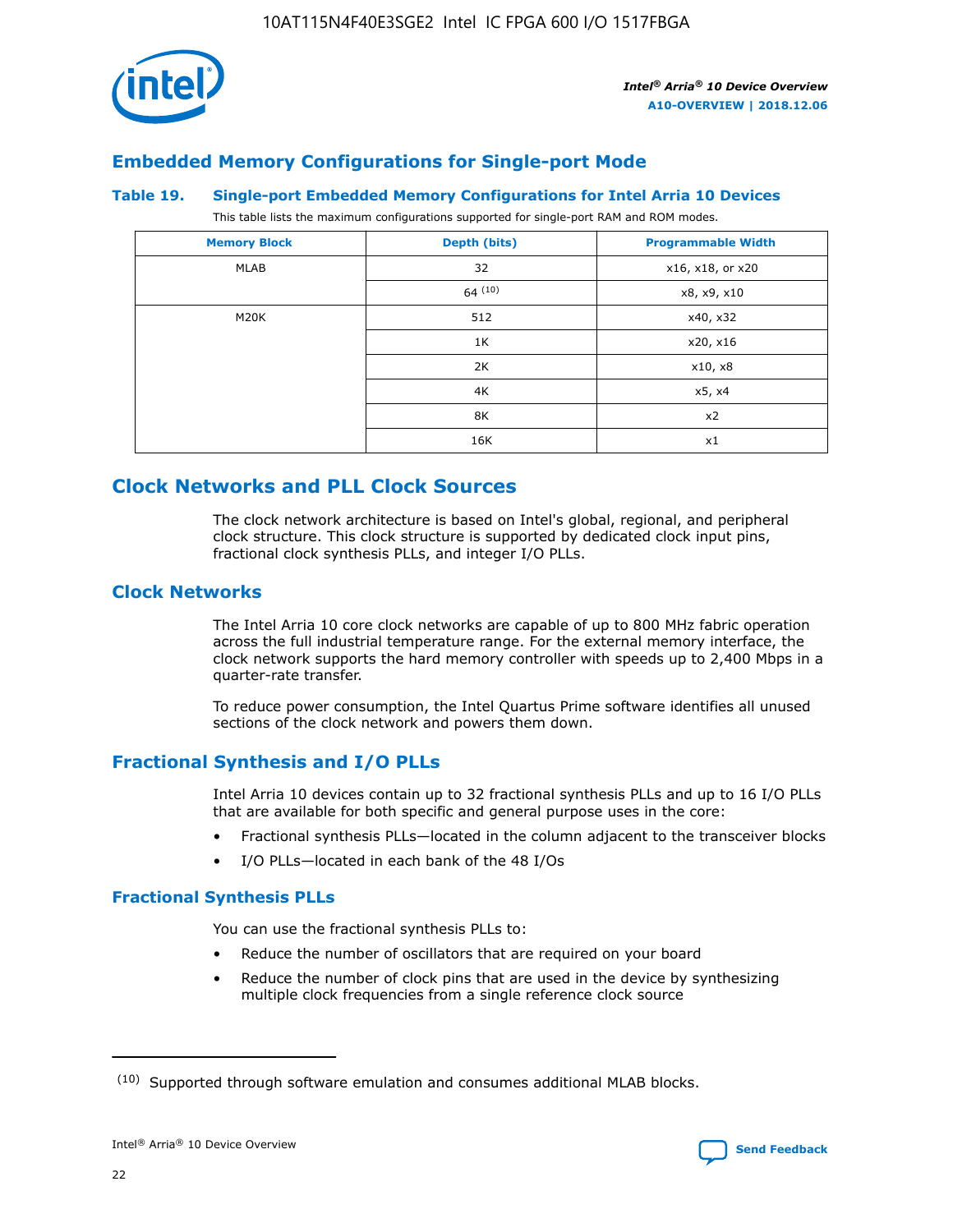

The fractional synthesis PLLs support the following features:

- Reference clock frequency synthesis for transceiver CMU and Advanced Transmit (ATX) PLLs
- Clock network delay compensation
- Zero-delay buffering
- Direct transmit clocking for transceivers
- Independently configurable into two modes:
	- Conventional integer mode equivalent to the general purpose PLL
	- Enhanced fractional mode with third order delta-sigma modulation
- PLL cascading

## **I/O PLLs**

The integer mode I/O PLLs are located in each bank of 48 I/Os. You can use the I/O PLLs to simplify the design of external memory and high-speed LVDS interfaces.

In each I/O bank, the I/O PLLs are adjacent to the hard memory controllers and LVDS SERDES. Because these PLLs are tightly coupled with the I/Os that need to use them, it makes it easier to close timing.

You can use the I/O PLLs for general purpose applications in the core such as clock network delay compensation and zero-delay buffering.

Intel Arria 10 devices support PLL-to-PLL cascading.

# **FPGA General Purpose I/O**

Intel Arria 10 devices offer highly configurable GPIOs. Each I/O bank contains 48 general purpose I/Os and a high-efficiency hard memory controller.

The following list describes the features of the GPIOs:

- Consist of 3 V I/Os for high-voltage application and LVDS I/Os for differential signaling
	- Up to two 3 V I/O banks, available in some devices, that support up to 3 V I/O standards
	- LVDS I/O banks that support up to 1.8 V I/O standards
- Support a wide range of single-ended and differential I/O interfaces
- LVDS speeds up to 1.6 Gbps
- Each LVDS pair of pins has differential input and output buffers, allowing you to configure the LVDS direction for each pair.
- Programmable bus hold and weak pull-up
- Programmable differential output voltage  $(V_{OD})$  and programmable pre-emphasis

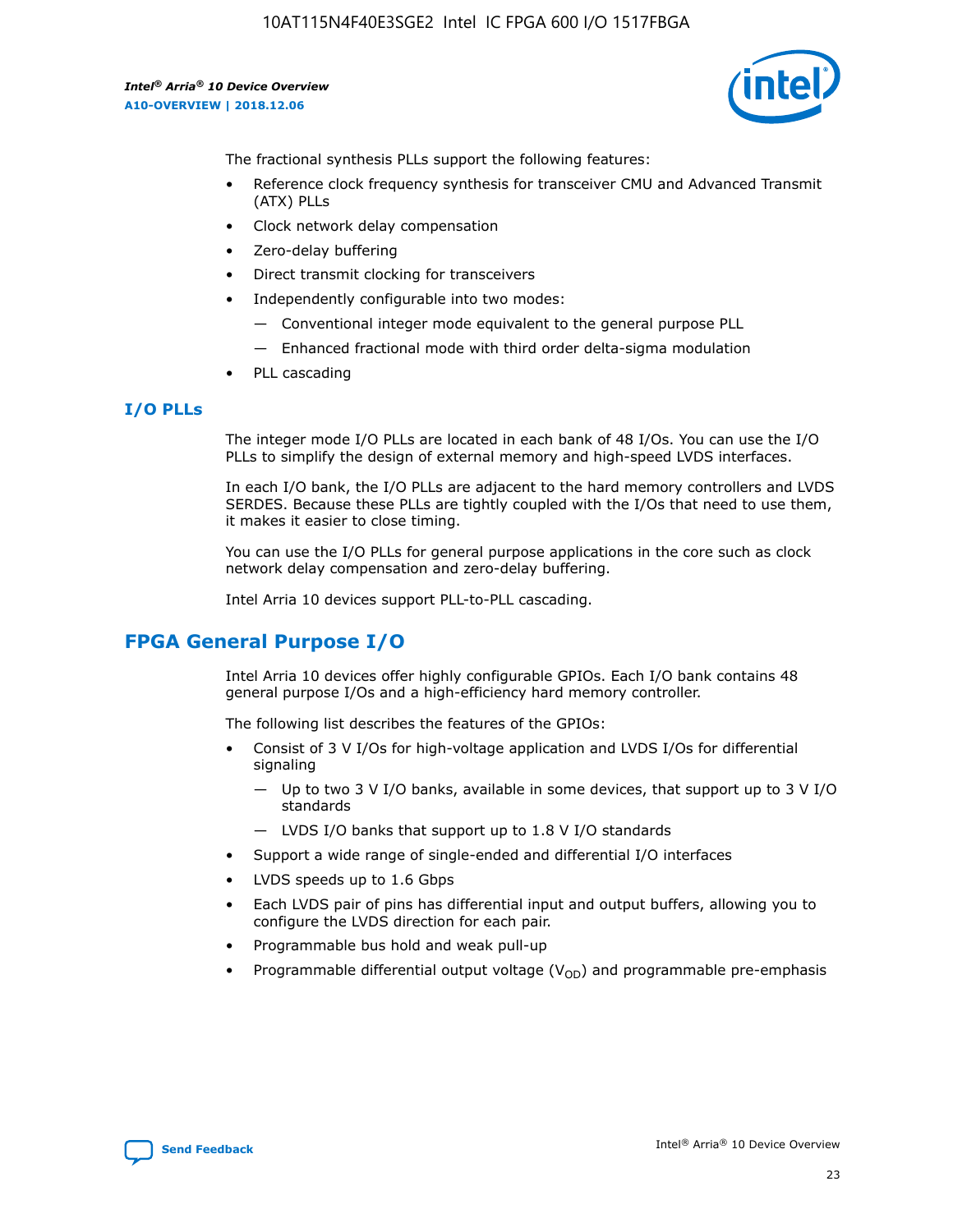

- Series (R<sub>S</sub>) and parallel (R<sub>T</sub>) on-chip termination (OCT) for all I/O banks with OCT calibration to limit the termination impedance variation
- On-chip dynamic termination that has the ability to swap between series and parallel termination, depending on whether there is read or write on a common bus for signal integrity
- Easy timing closure support using the hard read FIFO in the input register path, and delay-locked loop (DLL) delay chain with fine and coarse architecture

# **External Memory Interface**

Intel Arria 10 devices offer massive external memory bandwidth, with up to seven 32 bit DDR4 memory interfaces running at up to 2,400 Mbps. This bandwidth provides additional ease of design, lower power, and resource efficiencies of hardened highperformance memory controllers.

The memory interface within Intel Arria 10 FPGAs and SoCs delivers the highest performance and ease of use. You can configure up to a maximum width of 144 bits when using the hard or soft memory controllers. If required, you can bypass the hard memory controller and use a soft controller implemented in the user logic.

Each I/O contains a hardened DDR read/write path (PHY) capable of performing key memory interface functionality such as read/write leveling, FIFO buffering to lower latency and improve margin, timing calibration, and on-chip termination.

The timing calibration is aided by the inclusion of hard microcontrollers based on Intel's Nios® II technology, specifically tailored to control the calibration of multiple memory interfaces. This calibration allows the Intel Arria 10 device to compensate for any changes in process, voltage, or temperature either within the Intel Arria 10 device itself, or within the external memory device. The advanced calibration algorithms ensure maximum bandwidth and robust timing margin across all operating conditions.

In addition to parallel memory interfaces, Intel Arria 10 devices support serial memory technologies such as the Hybrid Memory Cube (HMC). The HMC is supported by the Intel Arria 10 high-speed serial transceivers which connect up to four HMC links, with each link running at data rates up to 15 Gbps.

### **Related Information**

### [External Memory Interface Spec Estimator](http://www.altera.com/technology/memory/estimator/mem-emif-index.html)

Provides a parametric tool that allows you to find and compare the performance of the supported external memory interfaces in IntelFPGAs.

# **Memory Standards Supported by Intel Arria 10 Devices**

The I/Os are designed to provide high performance support for existing and emerging external memory standards.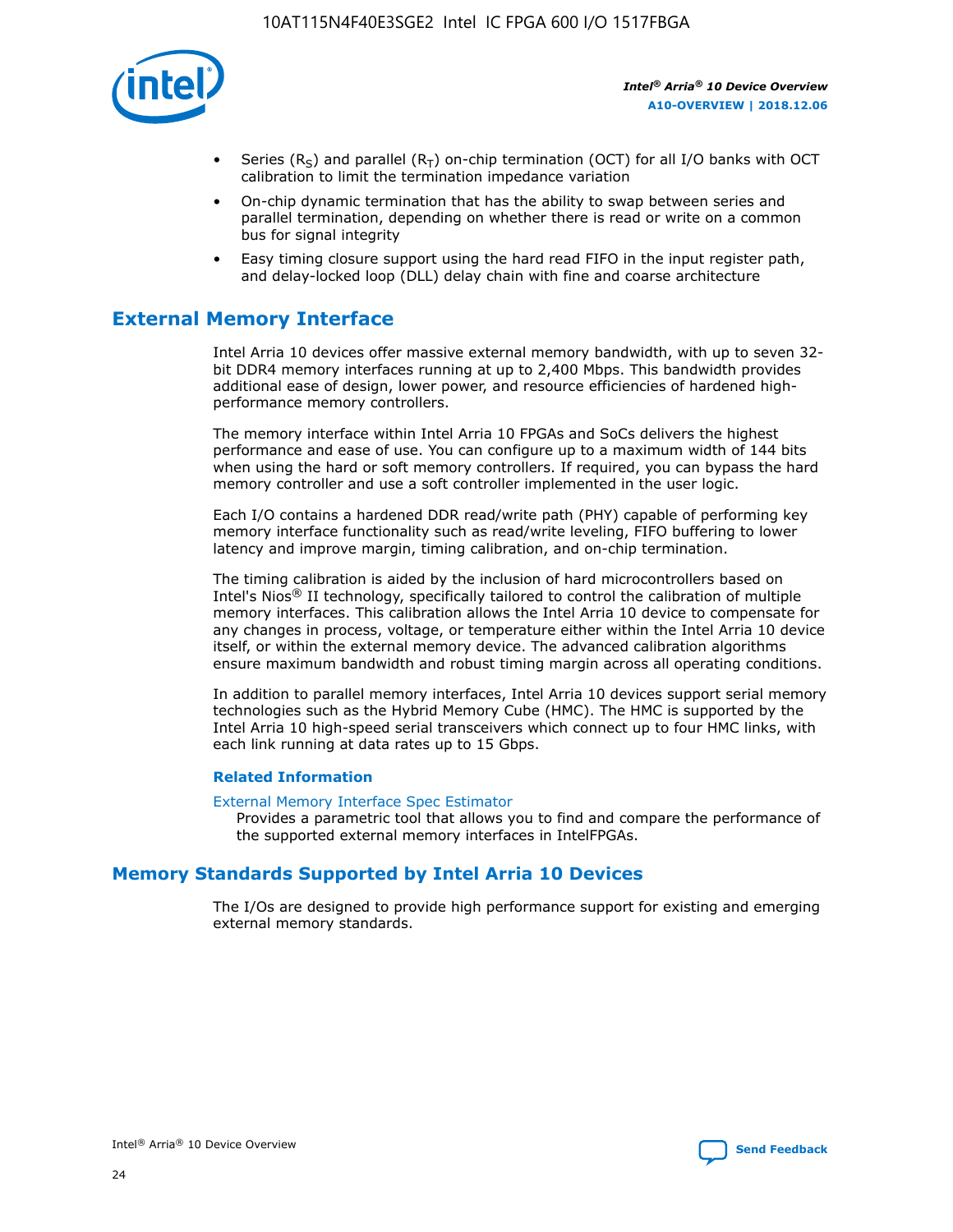

#### **Table 20. Memory Standards Supported by the Hard Memory Controller**

This table lists the overall capability of the hard memory controller. For specific details, refer to the External Memory Interface Spec Estimator and Intel Arria 10 Device Datasheet.

| <b>Memory Standard</b> | <b>Rate Support</b> | <b>Ping Pong PHY Support</b> | <b>Maximum Frequency</b><br>(MHz) |
|------------------------|---------------------|------------------------------|-----------------------------------|
| <b>DDR4 SDRAM</b>      | Quarter rate        | Yes                          | 1,067                             |
|                        |                     |                              | 1,200                             |
| <b>DDR3 SDRAM</b>      | Half rate           | Yes                          | 533                               |
|                        |                     |                              | 667                               |
|                        | Quarter rate        | Yes                          | 1,067                             |
|                        |                     |                              | 1,067                             |
| <b>DDR3L SDRAM</b>     | Half rate           | Yes                          | 533                               |
|                        |                     |                              | 667                               |
|                        | Quarter rate        | Yes                          | 933                               |
|                        |                     |                              | 933                               |
| LPDDR3 SDRAM           | Half rate           |                              | 533                               |
|                        | Quarter rate        |                              | 800                               |

### **Table 21. Memory Standards Supported by the Soft Memory Controller**

| <b>Memory Standard</b>      | <b>Rate Support</b> | <b>Maximum Frequency</b><br>(MHz) |
|-----------------------------|---------------------|-----------------------------------|
| <b>RLDRAM 3 (11)</b>        | Quarter rate        | 1,200                             |
| ODR IV SRAM <sup>(11)</sup> | Quarter rate        | 1,067                             |
| <b>ODR II SRAM</b>          | Full rate           | 333                               |
|                             | Half rate           | 633                               |
| <b>ODR II+ SRAM</b>         | Full rate           | 333                               |
|                             | Half rate           | 633                               |
| <b>ODR II+ Xtreme SRAM</b>  | Full rate           | 333                               |
|                             | Half rate           | 633                               |

#### **Table 22. Memory Standards Supported by the HPS Hard Memory Controller**

The hard processor system (HPS) is available in Intel Arria 10 SoC devices only.

| <b>Memory Standard</b> | <b>Rate Support</b> | <b>Maximum Frequency</b><br>(MHz) |
|------------------------|---------------------|-----------------------------------|
| <b>DDR4 SDRAM</b>      | Half rate           | 1,200                             |
| <b>DDR3 SDRAM</b>      | Half rate           | 1,067                             |
| <b>DDR3L SDRAM</b>     | Half rate           | 933                               |

<sup>(11)</sup> Intel Arria 10 devices support this external memory interface using hard PHY with soft memory controller.

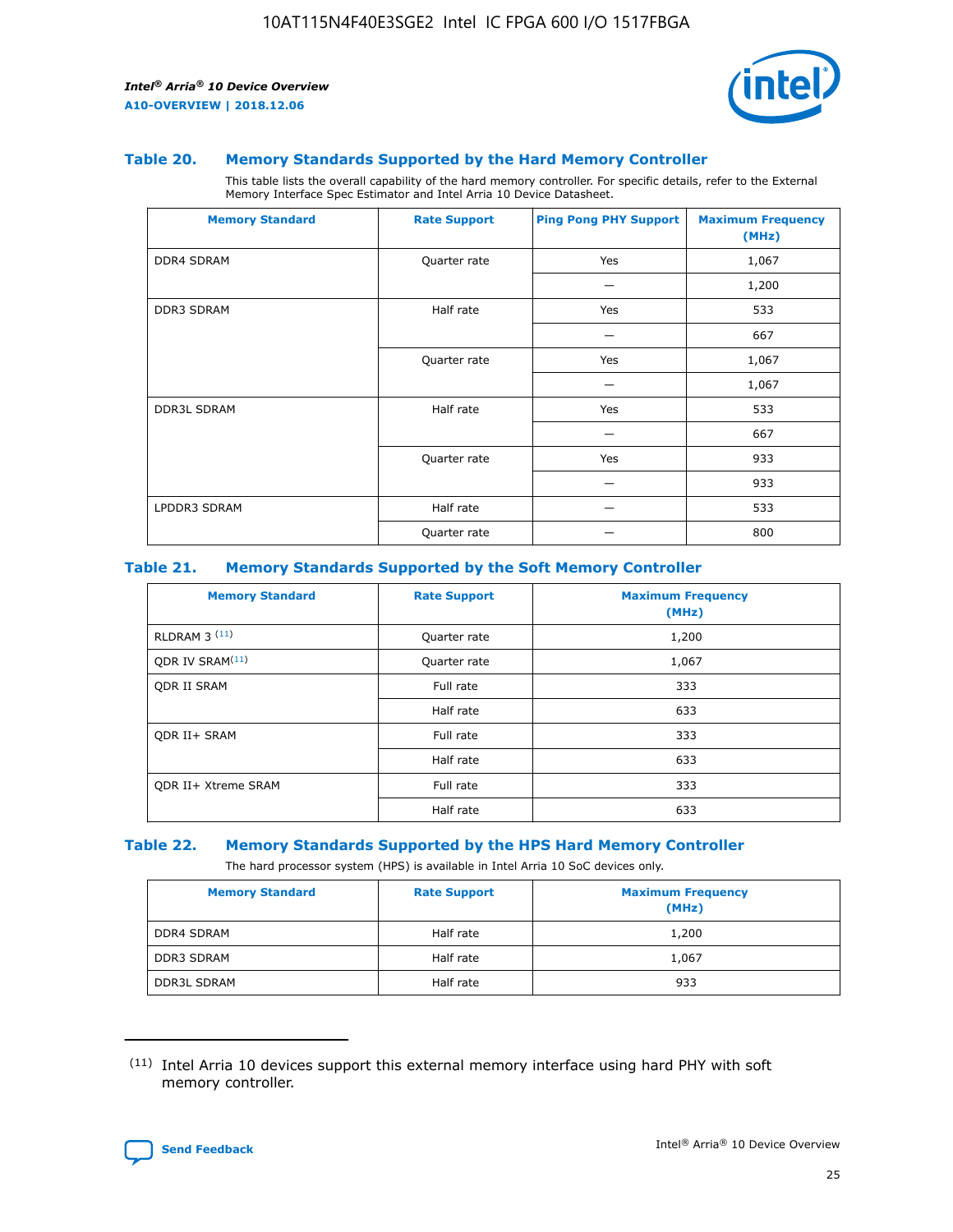

## **Related Information**

#### [Intel Arria 10 Device Datasheet](https://www.intel.com/content/www/us/en/programmable/documentation/mcn1413182292568.html#mcn1413182153340)

Lists the memory interface performance according to memory interface standards, rank or chip select configurations, and Intel Arria 10 device speed grades.

# **PCIe Gen1, Gen2, and Gen3 Hard IP**

Intel Arria 10 devices contain PCIe hard IP that is designed for performance and ease-of-use:

- Includes all layers of the PCIe stack—transaction, data link and physical layers.
- Supports PCIe Gen3, Gen2, and Gen1 Endpoint and Root Port in x1, x2, x4, or x8 lane configuration.
- Operates independently from the core logic—optional configuration via protocol (CvP) allows the PCIe link to power up and complete link training in less than 100 ms while the Intel Arria 10 device completes loading the programming file for the rest of the FPGA.
- Provides added functionality that makes it easier to support emerging features such as Single Root I/O Virtualization (SR-IOV) and optional protocol extensions.
- Provides improved end-to-end datapath protection using ECC.
- Supports FPGA configuration via protocol (CvP) using PCIe at Gen3, Gen2, or Gen1 speed.

#### **Related Information**

PCS Features on page 30

# **Enhanced PCS Hard IP for Interlaken and 10 Gbps Ethernet**

# **Interlaken Support**

The Intel Arria 10 enhanced PCS hard IP provides integrated Interlaken PCS supporting rates up to 25.8 Gbps per lane.

The Interlaken PCS is based on the proven functionality of the PCS developed for Intel's previous generation FPGAs, which demonstrated interoperability with Interlaken ASSP vendors and third-party IP suppliers. The Interlaken PCS is present in every transceiver channel in Intel Arria 10 devices.

### **Related Information**

PCS Features on page 30

## **10 Gbps Ethernet Support**

The Intel Arria 10 enhanced PCS hard IP supports 10GBASE-R PCS compliant with IEEE 802.3 10 Gbps Ethernet (10GbE). The integrated hard IP support for 10GbE and the 10 Gbps transceivers save external PHY cost, board space, and system power.

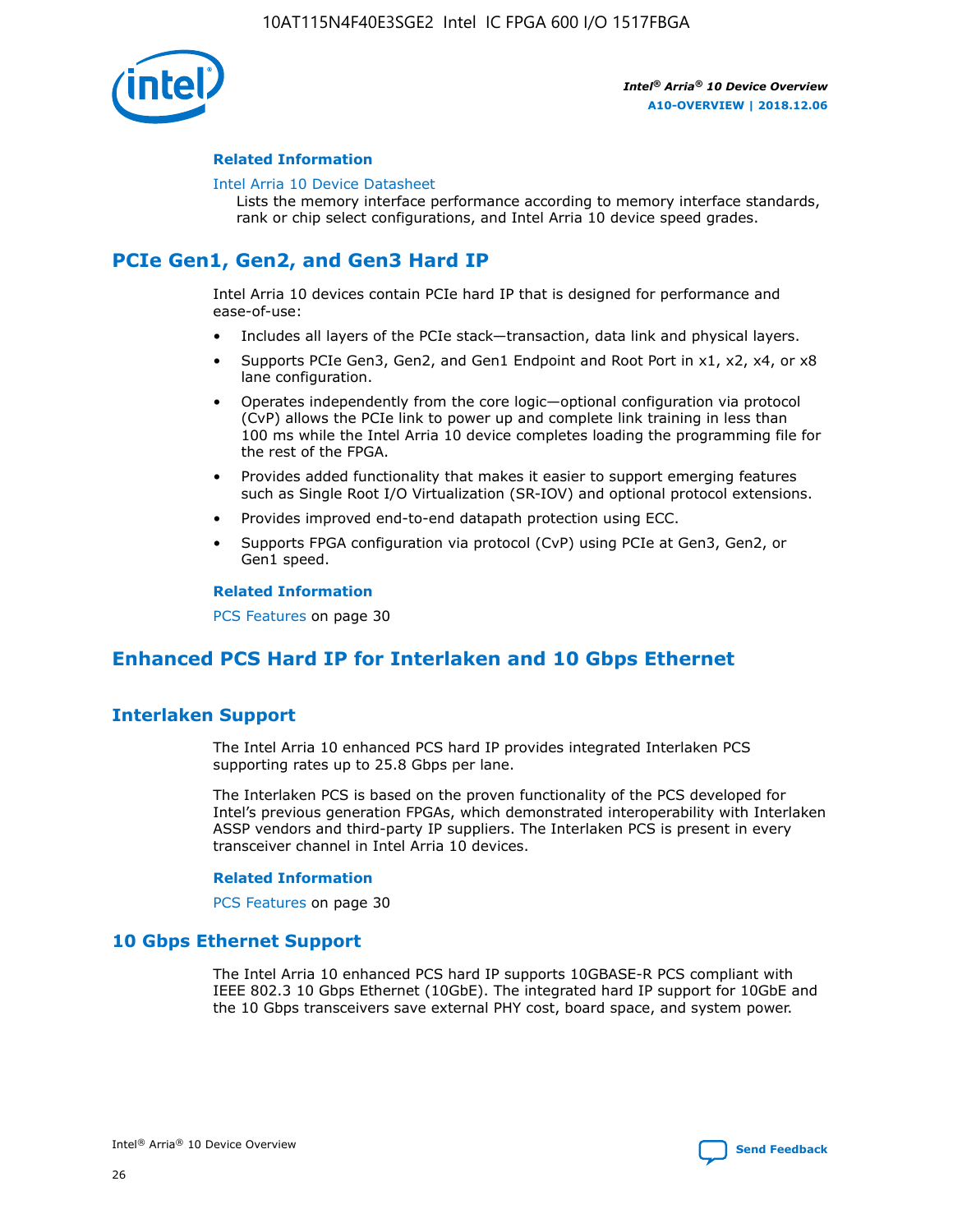

The scalable hard IP supports multiple independent 10GbE ports while using a single PLL for all the 10GBASE-R PCS instantiations, which saves on core logic resources and clock networks:

- Simplifies multiport 10GbE systems compared to XAUI interfaces that require an external XAUI-to-10G PHY.
- Incorporates Electronic Dispersion Compensation (EDC), which enables direct connection to standard 10 Gbps XFP and SFP+ pluggable optical modules.
- Supports backplane Ethernet applications and includes a hard 10GBASE-KR Forward Error Correction (FEC) circuit that you can use for 10 Gbps and 40 Gbps applications.

The 10 Gbps Ethernet PCS hard IP and 10GBASE-KR FEC are present in every transceiver channel.

#### **Related Information**

PCS Features on page 30

# **Low Power Serial Transceivers**

Intel Arria 10 FPGAs and SoCs include lowest power transceivers that deliver high bandwidth, throughput and low latency.

Intel Arria 10 devices deliver the industry's lowest power consumption per transceiver channel:

- 12.5 Gbps transceivers at as low as 242 mW
- 10 Gbps transceivers at as low as 168 mW
- 6 Gbps transceivers at as low as 117 mW

Intel Arria 10 transceivers support various data rates according to application:

- Chip-to-chip and chip-to-module applications—from 1 Gbps up to 25.8 Gbps
- Long reach and backplane applications—from 1 Gbps up to 12.5 with advanced adaptive equalization
- Critical power sensitive applications—from 1 Gbps up to 11.3 Gbps using lower power modes

The combination of 20 nm process technology and architectural advances provide the following benefits:

- Significant reduction in die area and power consumption
- Increase of up to two times in transceiver I/O density compared to previous generation devices while maintaining optimal signal integrity
- Up to 72 total transceiver channels—you can configure up to 6 of these channels to run as fast as 25.8 Gbps
- All channels feature continuous data rate support up to the maximum rated speed

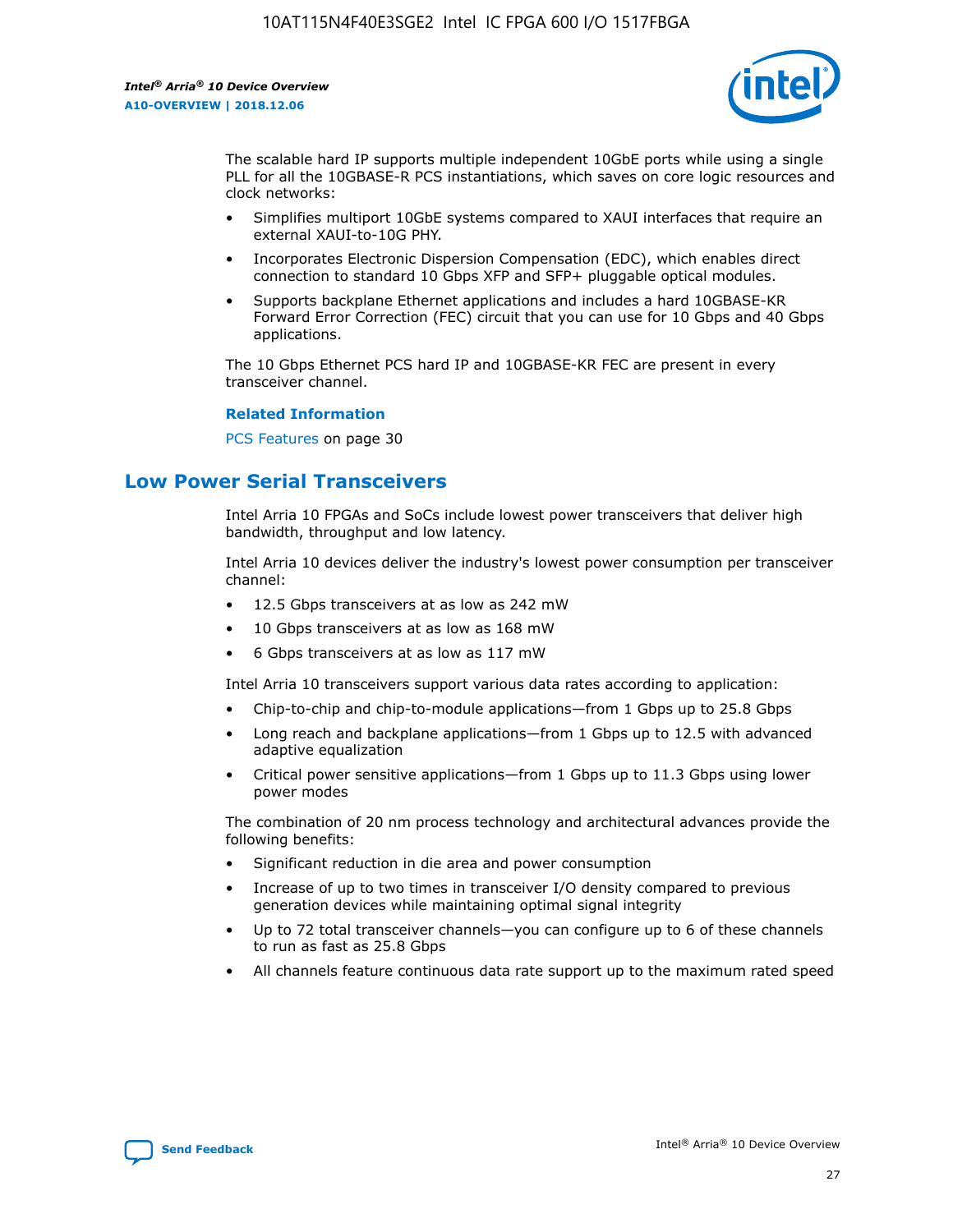

# **Figure 6. Intel Arria 10 Transceiver Block Architecture**



# **Transceiver Channels**

All transceiver channels feature a dedicated Physical Medium Attachment (PMA) and a hardened Physical Coding Sublayer (PCS).

- The PMA provides primary interfacing capabilities to physical channels.
- The PCS typically handles encoding/decoding, word alignment, and other preprocessing functions before transferring data to the FPGA core fabric.

A transceiver channel consists of a PMA and a PCS block. Most transceiver banks have 6 channels. There are some transceiver banks that contain only 3 channels.

A wide variety of bonded and non-bonded data rate configurations is possible using a highly configurable clock distribution network. Up to 80 independent transceiver data rates can be configured.

The following figures are graphical representations of top views of the silicon die, which correspond to reverse views for flip chip packages. Different Intel Arria 10 devices may have different floorplans than the ones shown in the figures.

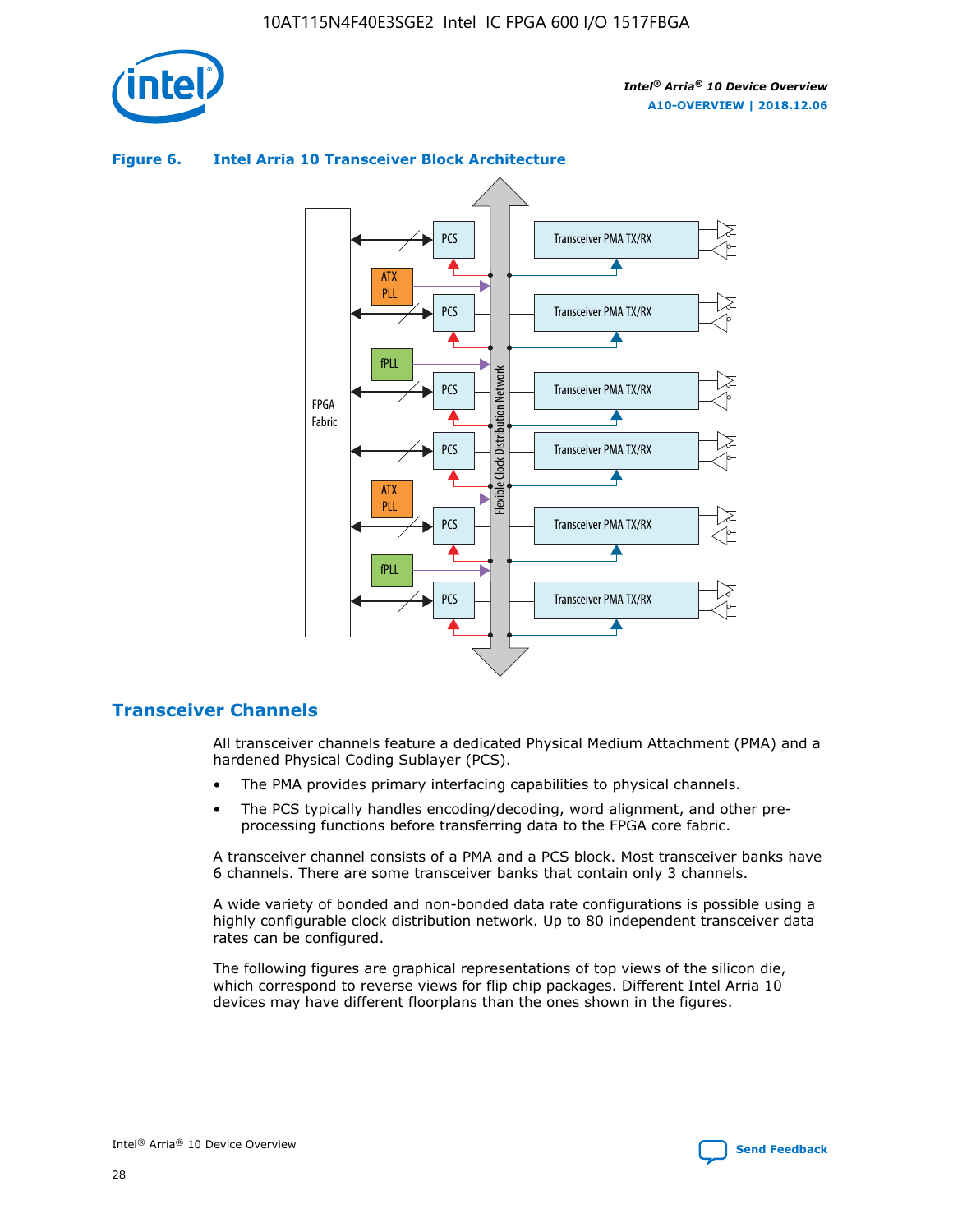

## **Figure 7. Device Chip Overview for Intel Arria 10 GX and GT Devices**



M20K Internal Memory Blocks Core Logic Fabric Transceiver Channels Hard IP Per Transceiver: Standard PCS and Enhanced PCS Hard IPs PCI Express Gen3 Hard IP Fractional PLLs M20K Internal Memory Blocks PCI Express Gen3 Hard IP Variable Precision DSP Blocks I/O PLLs Hard Memory Controllers, General-Purpose I/O Cells, LVDS Hard Processor Subsystem, Dual-Core ARM Cortex A9 M20K Internal Memory Blocks Variable Precision DSP Blocks M20K Internal Memory Blocks Core Logic Fabric I/O PLLs Hard Memory Controllers, General-Purpose I/O Cells, LVDS M20K Internal Memory Blocks Variable Precision DSP Blocks M20K Internal Memory Blocks Transceiver Channels Hard IP Per Transceiver: Standard PCS and Enhanced PCS Hard IPs PCI Express Gen3 Hard IP Fractional PLLs PCI Express Gen3 Hard IP Hard PCS Hard PCS Hard PCS Hard PCS Hard PCS Hard PCS Hard PCS Hard PCS Transceiver PMA Transceiver PMA Transceiver PMA Transceiver PMA Transceiver PMA Transceiver PMA Unused transceiver chann can be used as additional transceiver transmit PLLs Transceiver PMA Transceiver PMA Transceiver Clock Networks ATX (LC) **Transmit** PLL fPLL ATX (LC) Transmi PLL fPLL ATX (LC) **Transmit** PLL

## **PMA Features**

Intel Arria 10 transceivers provide exceptional signal integrity at data rates up to 25.8 Gbps. Clocking options include ultra-low jitter ATX PLLs (LC tank based), clock multiplier unit (CMU) PLLs, and fractional PLLs.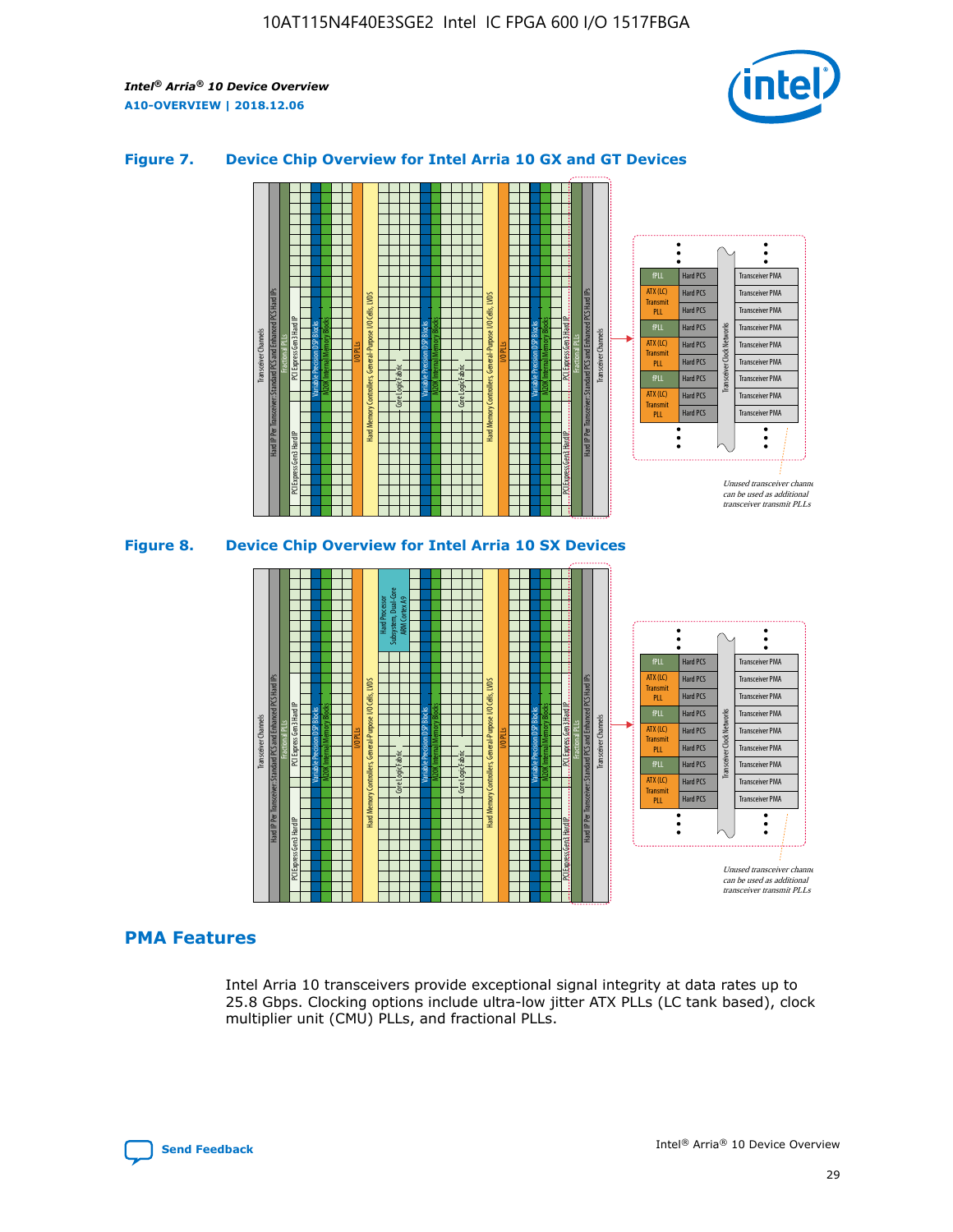

Each transceiver channel contains a channel PLL that can be used as the CMU PLL or clock data recovery (CDR) PLL. In CDR mode, the channel PLL recovers the receiver clock and data in the transceiver channel. Up to 80 independent data rates can be configured on a single Intel Arria 10 device.

## **Table 23. PMA Features of the Transceivers in Intel Arria 10 Devices**

| <b>Feature</b>                                             | <b>Capability</b>                                                                                                                                                                                                             |
|------------------------------------------------------------|-------------------------------------------------------------------------------------------------------------------------------------------------------------------------------------------------------------------------------|
| Chip-to-Chip Data Rates                                    | 1 Gbps to 17.4 Gbps (Intel Arria 10 GX devices)<br>1 Gbps to 25.8 Gbps (Intel Arria 10 GT devices)                                                                                                                            |
| <b>Backplane Support</b>                                   | Drive backplanes at data rates up to 12.5 Gbps                                                                                                                                                                                |
| <b>Optical Module Support</b>                              | SFP+/SFP, XFP, CXP, QSFP/QSFP28, CFP/CFP2/CFP4                                                                                                                                                                                |
| Cable Driving Support                                      | SFP+ Direct Attach, PCI Express over cable, eSATA                                                                                                                                                                             |
| Transmit Pre-Emphasis                                      | 4-tap transmit pre-emphasis and de-emphasis to compensate for system channel loss                                                                                                                                             |
| Continuous Time Linear<br>Equalizer (CTLE)                 | Dual mode, high-gain, and high-data rate, linear receive equalization to compensate for<br>system channel loss                                                                                                                |
| Decision Feedback Equalizer<br>(DFE)                       | 7-fixed and 4-floating tap DFE to equalize backplane channel loss in the presence of<br>crosstalk and noisy environments                                                                                                      |
| Variable Gain Amplifier                                    | Optimizes the signal amplitude prior to the CDR sampling and operates in fixed and<br>adaptive modes                                                                                                                          |
| Altera Digital Adaptive<br>Parametric Tuning (ADAPT)       | Fully digital adaptation engine to automatically adjust all link equalization parameters-<br>including CTLE, DFE, and variable gain amplifier blocks—that provide optimal link margin<br>without intervention from user logic |
| Precision Signal Integrity<br>Calibration Engine (PreSICE) | Hardened calibration controller to quickly calibrate all transceiver control parameters on<br>power-up, which provides the optimal signal integrity and jitter performance                                                    |
| Advanced Transmit (ATX)<br>PLL                             | Low jitter ATX (LC tank based) PLLs with continuous tuning range to cover a wide range of<br>standard and proprietary protocols                                                                                               |
| <b>Fractional PLLs</b>                                     | On-chip fractional frequency synthesizers to replace on-board crystal oscillators and reduce<br>system cost                                                                                                                   |
| Digitally Assisted Analog<br><b>CDR</b>                    | Superior jitter tolerance with fast lock time                                                                                                                                                                                 |
| Dynamic Partial<br>Reconfiguration                         | Allows independent control of the Avalon memory-mapped interface of each transceiver<br>channel for the highest transceiver flexibility                                                                                       |
| Multiple PCS-PMA and PCS-<br>PLD interface widths          | 8-, 10-, 16-, 20-, 32-, 40-, or 64-bit interface widths for flexibility of deserialization width,<br>encoding, and reduced latency                                                                                            |

# **PCS Features**

This table summarizes the Intel Arria 10 transceiver PCS features. You can use the transceiver PCS to support a wide range of protocols ranging from 1 Gbps to 25.8 Gbps.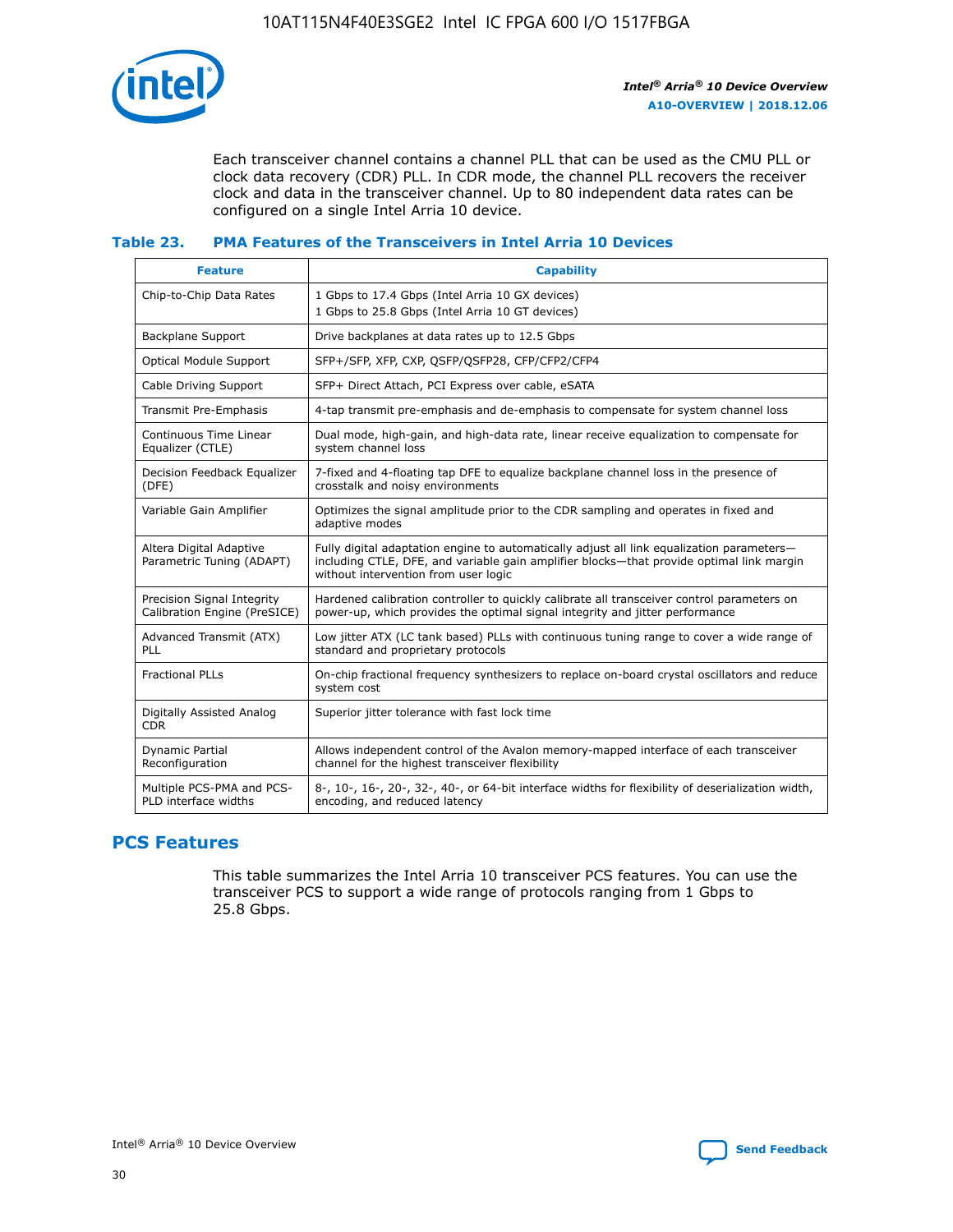

| <b>PCS</b>          | <b>Description</b>                                                                                                                                                                                                                                                                                                                                                                                             |
|---------------------|----------------------------------------------------------------------------------------------------------------------------------------------------------------------------------------------------------------------------------------------------------------------------------------------------------------------------------------------------------------------------------------------------------------|
| Standard PCS        | Operates at a data rate up to 12 Gbps<br>Supports protocols such as PCI-Express, CPRI 4.2+, GigE, IEEE 1588 in Hard PCS<br>Implements other protocols using Basic/Custom (Standard PCS) transceiver<br>configuration rules.                                                                                                                                                                                    |
| <b>Enhanced PCS</b> | Performs functions common to most serial data industry standards, such as word<br>alignment, encoding/decoding, and framing, before data is sent or received off-chip<br>through the PMA<br>• Handles data transfer to and from the FPGA fabric<br>Handles data transfer internally to and from the PMA<br>Provides frequency compensation<br>Performs channel bonding for multi-channel low skew applications |
| PCIe Gen3 PCS       | Supports the seamless switching of Data and Clock between the Gen1, Gen2, and Gen3<br>data rates<br>Provides support for PIPE 3.0 features<br>Supports the PIPE interface with the Hard IP enabled, as well as with the Hard IP<br>bypassed                                                                                                                                                                    |

#### **Related Information**

- PCIe Gen1, Gen2, and Gen3 Hard IP on page 26
- Interlaken Support on page 26
- 10 Gbps Ethernet Support on page 26

# **PCS Protocol Support**

This table lists some of the protocols supported by the Intel Arria 10 transceiver PCS. For more information about the blocks in the transmitter and receiver data paths, refer to the related information.

| <b>Protocol</b>                                 | <b>Data Rate</b><br>(Gbps) | <b>Transceiver IP</b>       | <b>PCS Support</b>                      |
|-------------------------------------------------|----------------------------|-----------------------------|-----------------------------------------|
| PCIe Gen3 x1, x2, x4, x8                        | 8.0                        | Native PHY (PIPE)           | Standard PCS and PCIe<br>Gen3 PCS       |
| PCIe Gen2 x1, x2, x4, x8                        | 5.0                        | Native PHY (PIPE)           | <b>Standard PCS</b>                     |
| PCIe Gen1 x1, x2, x4, x8                        | 2.5                        | Native PHY (PIPE)           | Standard PCS                            |
| 1000BASE-X Gigabit Ethernet                     | 1.25                       | Native PHY                  | <b>Standard PCS</b>                     |
| 1000BASE-X Gigabit Ethernet with<br>IEEE 1588v2 | 1.25                       | Native PHY                  | Standard PCS                            |
| 10GBASE-R                                       | 10.3125                    | Native PHY                  | <b>Enhanced PCS</b>                     |
| 10GBASE-R with IEEE 1588v2                      | 10.3125                    | Native PHY                  | <b>Enhanced PCS</b>                     |
| 10GBASE-R with KR FEC                           | 10.3125                    | Native PHY                  | <b>Enhanced PCS</b>                     |
| 10GBASE-KR and 1000BASE-X                       | 10.3125                    | 1G/10GbE and 10GBASE-KR PHY | Standard PCS and<br><b>Enhanced PCS</b> |
| Interlaken (CEI-6G/11G)                         | 3.125 to 17.4              | Native PHY                  | <b>Enhanced PCS</b>                     |
| SFI-S/SFI-5.2                                   | 11.2                       | Native PHY                  | <b>Enhanced PCS</b>                     |
| $10G$ SDI                                       | 10.692                     | Native PHY                  | <b>Enhanced PCS</b>                     |
|                                                 |                            |                             | continued                               |

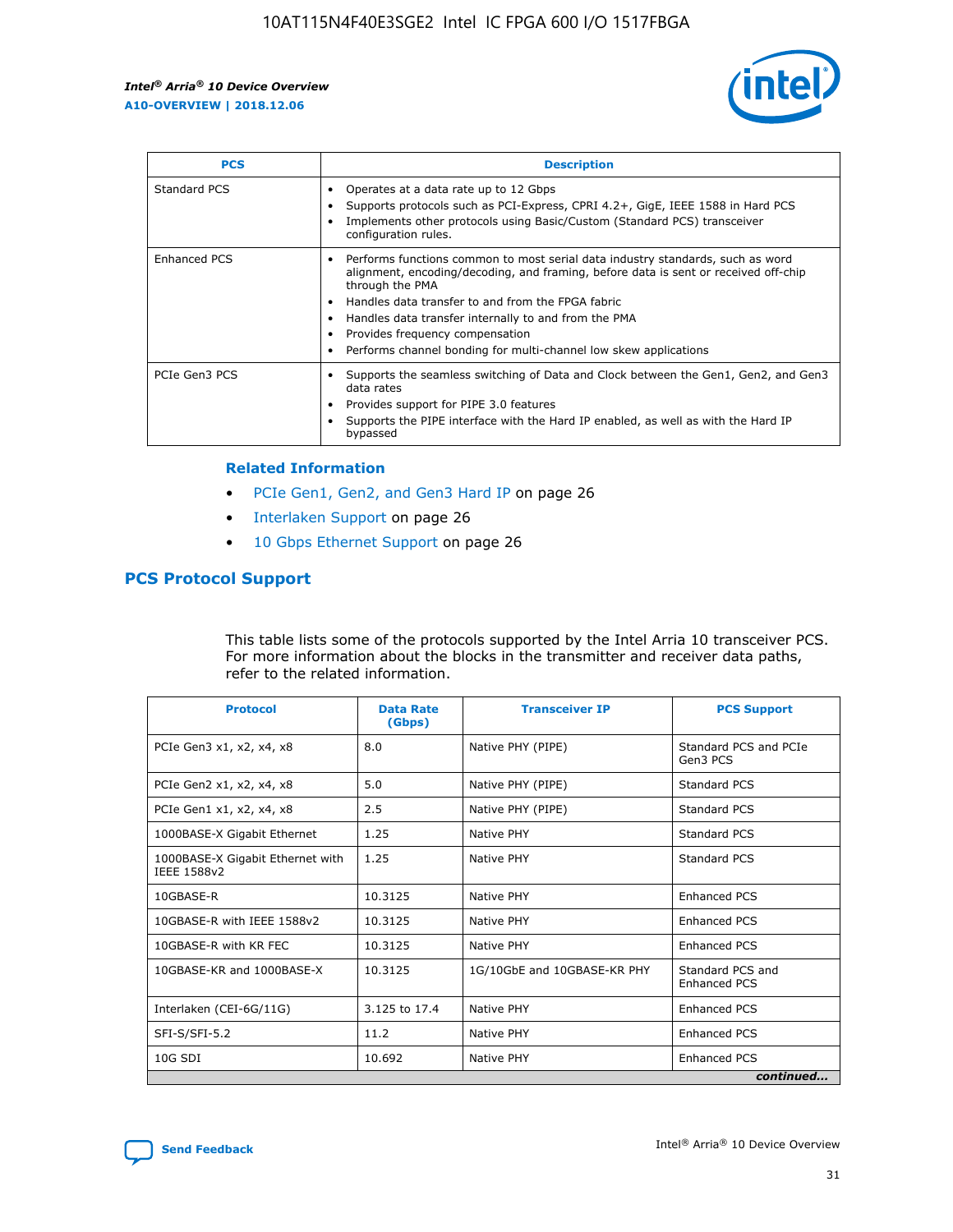

| <b>Protocol</b>      | <b>Data Rate</b><br>(Gbps) | <b>Transceiver IP</b> | <b>PCS Support</b> |
|----------------------|----------------------------|-----------------------|--------------------|
| CPRI 6.0 (64B/66B)   | 0.6144 to<br>10.1376       | Native PHY            | Enhanced PCS       |
| CPRI 4.2 (8B/10B)    | 0.6144 to<br>9.8304        | Native PHY            | Standard PCS       |
| OBSAI RP3 v4.2       | 0.6144 to 6.144            | Native PHY            | Standard PCS       |
| SD-SDI/HD-SDI/3G-SDI | $0.143(12)$ to<br>2.97     | Native PHY            | Standard PCS       |

## **Related Information**

#### [Intel Arria 10 Transceiver PHY User Guide](https://www.intel.com/content/www/us/en/programmable/documentation/nik1398707230472.html#nik1398707091164)

Provides more information about the supported transceiver protocols and PHY IP, the PMA architecture, and the standard, enhanced, and PCIe Gen3 PCS architecture.

# **SoC with Hard Processor System**

Each SoC device combines an FPGA fabric and a hard processor system (HPS) in a single device. This combination delivers the flexibility of programmable logic with the power and cost savings of hard IP in these ways:

- Reduces board space, system power, and bill of materials cost by eliminating a discrete embedded processor
- Allows you to differentiate the end product in both hardware and software, and to support virtually any interface standard
- Extends the product life and revenue through in-field hardware and software updates

 $(12)$  The 0.143 Gbps data rate is supported using oversampling of user logic that you must implement in the FPGA fabric.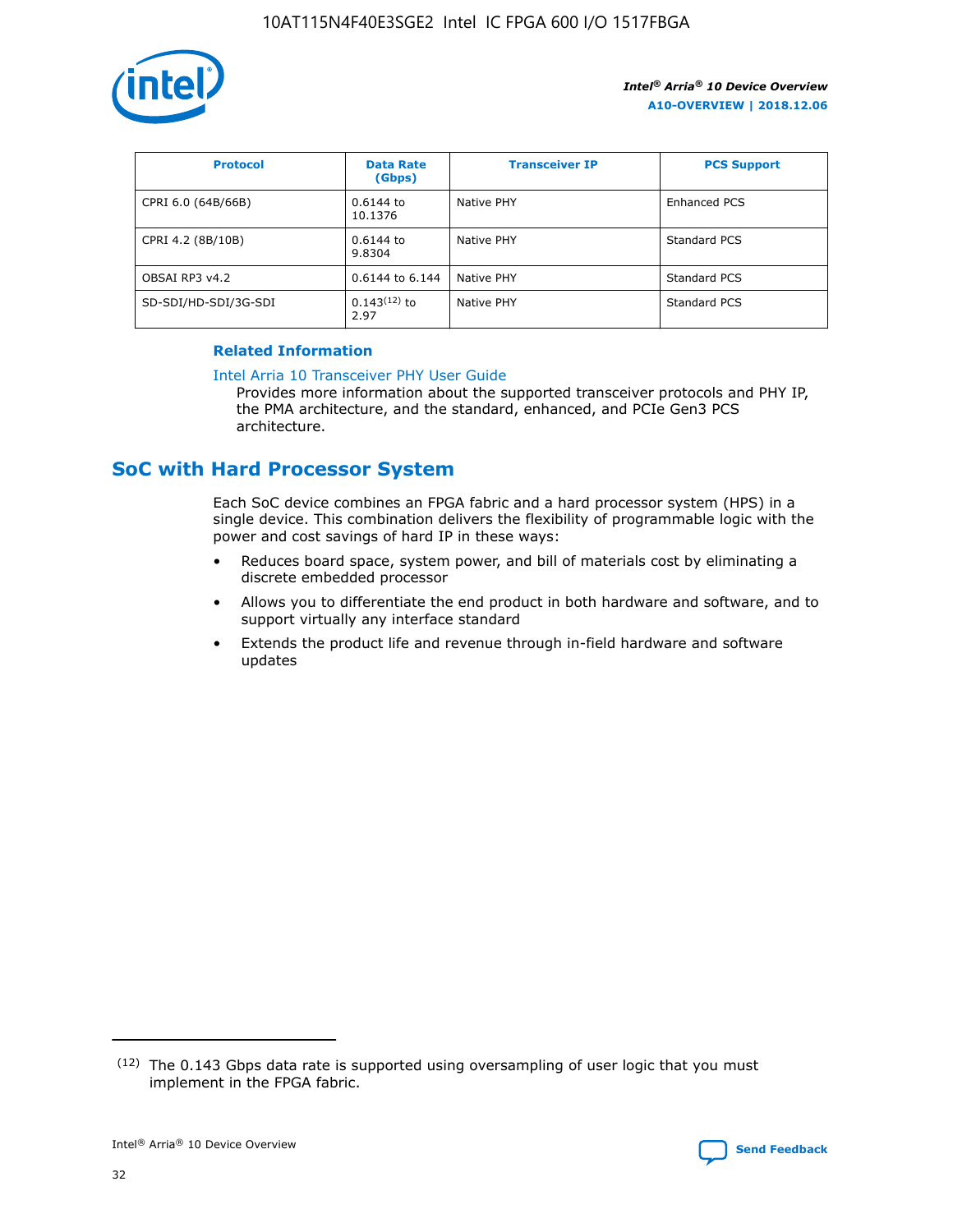

#### **Figure 9. HPS Block Diagram**

This figure shows a block diagram of the HPS with the dual ARM Cortex-A9 MPCore processor.



# **Key Advantages of 20-nm HPS**

The 20-nm HPS strikes a balance between enabling maximum software compatibility with 28-nm SoCs while still improving upon the 28-nm HPS architecture. These improvements address the requirements of the next generation target markets such as wireless and wireline communications, compute and storage equipment, broadcast and military in terms of performance, memory bandwidth, connectivity via backplane and security.

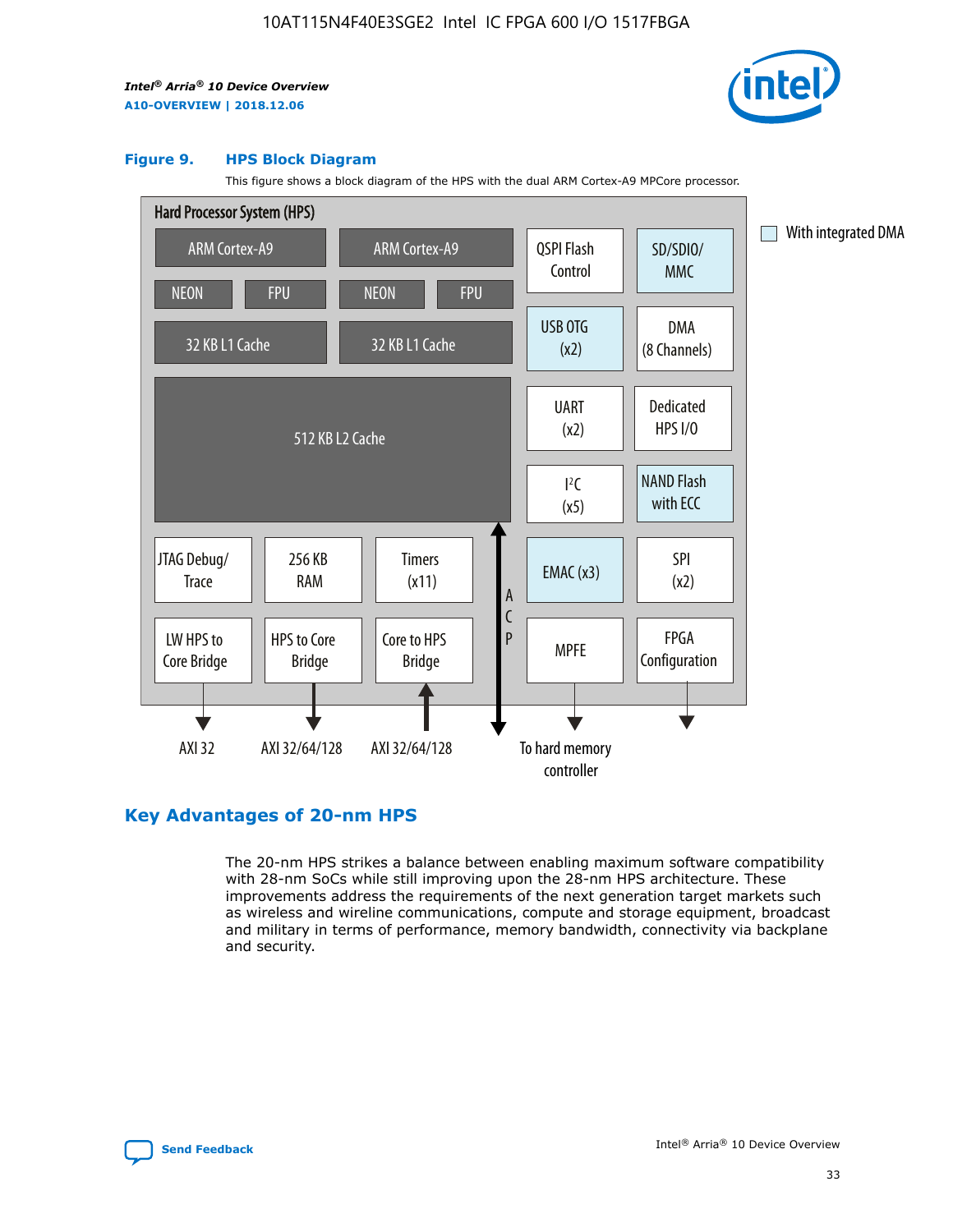

## **Table 24. Improvements in 20 nm HPS**

This table lists the key improvements of the 20 nm HPS compared to the 28 nm HPS.

| Advantages/<br><b>Improvements</b>                          | <b>Description</b>                                                                                                                                                                                                                                                                                                                                                                                                                                                                                                                                                                                                                                                                                                                                                                                                                                                                                                                   |
|-------------------------------------------------------------|--------------------------------------------------------------------------------------------------------------------------------------------------------------------------------------------------------------------------------------------------------------------------------------------------------------------------------------------------------------------------------------------------------------------------------------------------------------------------------------------------------------------------------------------------------------------------------------------------------------------------------------------------------------------------------------------------------------------------------------------------------------------------------------------------------------------------------------------------------------------------------------------------------------------------------------|
| Increased performance and<br>overdrive capability           | While the nominal processor frequency is 1.2 GHz, the 20 nm HPS offers an "overdrive"<br>feature which enables a higher processor operating frequency. This requires a higher supply<br>voltage value that is unique to the HPS and may require a separate regulator.                                                                                                                                                                                                                                                                                                                                                                                                                                                                                                                                                                                                                                                                |
| Increased processor memory<br>bandwidth and DDR4<br>support | Up to 64-bit DDR4 memory at 2,400 Mbps support is available for the processor. The hard<br>memory controller for the HPS comprises a multi-port front end that manages connections<br>to a single port memory controller. The multi-port front end allows logic core and the HPS<br>to share ports and thereby the available bandwidth of the memory controller.                                                                                                                                                                                                                                                                                                                                                                                                                                                                                                                                                                     |
| Flexible I/O sharing                                        | An advanced I/O pin muxing scheme allows improved sharing of I/O between the HPS and<br>the core logic. The following types of I/O are available for SoC:<br>17 dedicated I/Os-physically located inside the HPS block and are not accessible to<br>logic within the core. The 17 dedicated I/Os are used for HPS clock, resets, and<br>interfacing with boot devices, QSPI, and SD/MMC.<br>48 direct shared I/O-located closest to the HPS block and are ideal for high speed HPS<br>$\bullet$<br>peripherals such as EMAC, USB, and others. There is one bank of 48 I/Os that supports<br>direct sharing where the 48 I/Os can be shared 12 I/Os at a time.<br>Standard (shared) I/O-all standard I/Os can be shared by the HPS peripherals and any<br>logic within the core. For designs where more than 48 I/Os are reguired to fully use all<br>the peripherals in the HPS, these I/Os can be connected through the core logic. |
| <b>EMAC</b> core                                            | Three EMAC cores are available in the HPS. The EMAC cores enable an application to<br>support two redundant Ethernet connections; for example, backplane, or two EMAC cores<br>for managing IEEE 1588 time stamp information while allowing a third EMAC core for debug<br>and configuration. All three EMACs can potentially share the same time stamps, simplifying<br>the 1588 time stamping implementation. A new serial time stamp interface allows core<br>logic to access and read the time stamp values. The integrated EMAC controllers can be<br>connected to external Ethernet PHY through the provided MDIO or I <sup>2</sup> C interface.                                                                                                                                                                                                                                                                               |
| On-chip memory                                              | The on-chip memory is updated to 256 KB support and can support larger data sets and<br>real time algorithms.                                                                                                                                                                                                                                                                                                                                                                                                                                                                                                                                                                                                                                                                                                                                                                                                                        |
| <b>ECC</b> enhancements                                     | Improvements in L2 Cache ECC management allow identification of errors down to the<br>address level. ECC enhancements also enable improved error injection and status reporting<br>via the introduction of new memory mapped access to syndrome and data signals.                                                                                                                                                                                                                                                                                                                                                                                                                                                                                                                                                                                                                                                                    |
| HPS to FPGA Interconnect<br>Backbone                        | Although the HPS and the Logic Core can operate independently, they are tightly coupled<br>via a high-bandwidth system interconnect built from high-performance ARM AMBA AXI bus<br>bridges. IP bus masters in the FPGA fabric have access to HPS bus slaves via the FPGA-to-<br>HPS interconnect. Similarly, HPS bus masters have access to bus slaves in the core fabric<br>via the HPS-to-FPGA bridge. Both bridges are AMBA AXI-3 compliant and support<br>simultaneous read and write transactions. Up to three masters within the core fabric can<br>share the HPS SDRAM controller with the processor. Additionally, the processor can be used<br>to configure the core fabric under program control via a dedicated 32-bit configuration port.                                                                                                                                                                               |
| FPGA configuration and HPS<br>booting                       | The FPGA fabric and HPS in the SoCs are powered independently. You can reduce the clock<br>frequencies or gate the clocks to reduce dynamic power.<br>You can configure the FPGA fabric and boot the HPS independently, in any order, providing<br>you with more design flexibility.                                                                                                                                                                                                                                                                                                                                                                                                                                                                                                                                                                                                                                                 |
| Security                                                    | New security features have been introduced for anti-tamper management, secure boot,<br>encryption (AES), and authentication (SHA).                                                                                                                                                                                                                                                                                                                                                                                                                                                                                                                                                                                                                                                                                                                                                                                                   |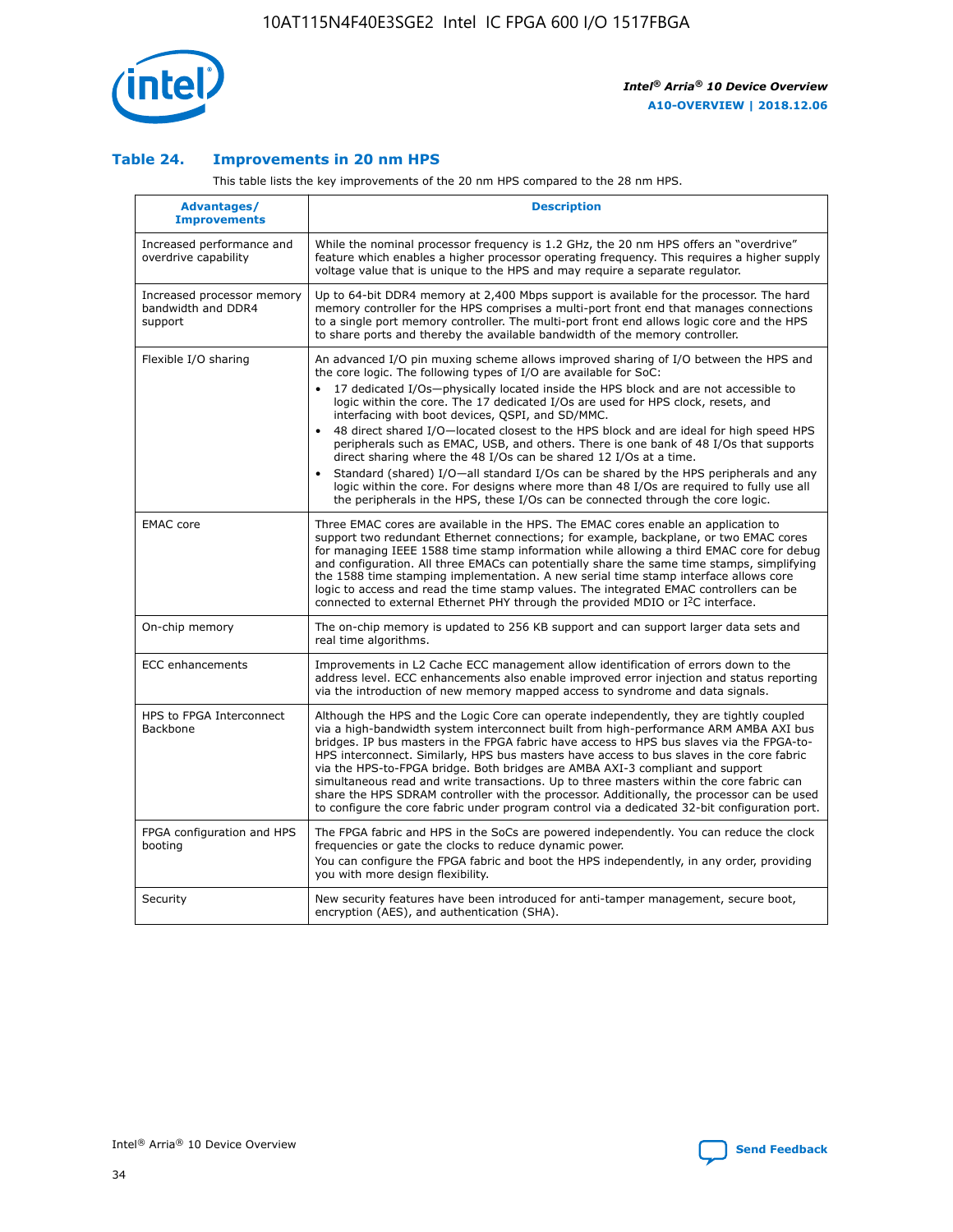

# **Features of the HPS**

The HPS has the following features:

- 1.2-GHz, dual-core ARM Cortex-A9 MPCore processor with up to 1.5-GHz via overdrive
	- ARMv7-A architecture that runs 32-bit ARM instructions, 16-bit and 32-bit Thumb instructions, and 8-bit Java byte codes in Jazelle style
	- Superscalar, variable length, out-of-order pipeline with dynamic branch prediction
	- Instruction Efficiency 2.5 MIPS/MHz, which provides total performance of 7500 MIPS at 1.5 GHz
- Each processor core includes:
	- 32 KB of L1 instruction cache, 32 KB of L1 data cache
	- Single- and double-precision floating-point unit and NEON media engine
	- CoreSight debug and trace technology
	- Snoop Control Unit (SCU) and Acceleration Coherency Port (ACP)
- 512 KB of shared L2 cache
- 256 KB of scratch RAM
- Hard memory controller with support for DDR3, DDR4 and optional error correction code (ECC) support
- Multiport Front End (MPFE) Scheduler interface to the hard memory controller
- 8-channel direct memory access (DMA) controller
- QSPI flash controller with SIO, DIO, QIO SPI Flash support
- NAND flash controller (ONFI 1.0 or later) with DMA and ECC support, updated to support 8 and 16-bit Flash devices and new command DMA to offload CPU for fast power down recovery
- Updated SD/SDIO/MMC controller to eMMC 4.5 with DMA with CE-ATA digital command support
- 3 10/100/1000 Ethernet media access control (MAC) with DMA
- 2 USB On-the-Go (OTG) controllers with DMA
- $\bullet$  5 I<sup>2</sup>C controllers (3 can be used by EMAC for MIO to external PHY)
- 2 UART 16550 Compatible controllers
- 4 serial peripheral interfaces (SPI) (2 Master, 2 Slaves)
- 62 programmable general-purpose I/Os, which includes 48 direct share I/Os that allows the HPS peripherals to connect directly to the FPGA I/Os
- 7 general-purpose timers
- 4 watchdog timers
- Anti-tamper, Secure Boot, Encryption (AES) and Authentication (SHA)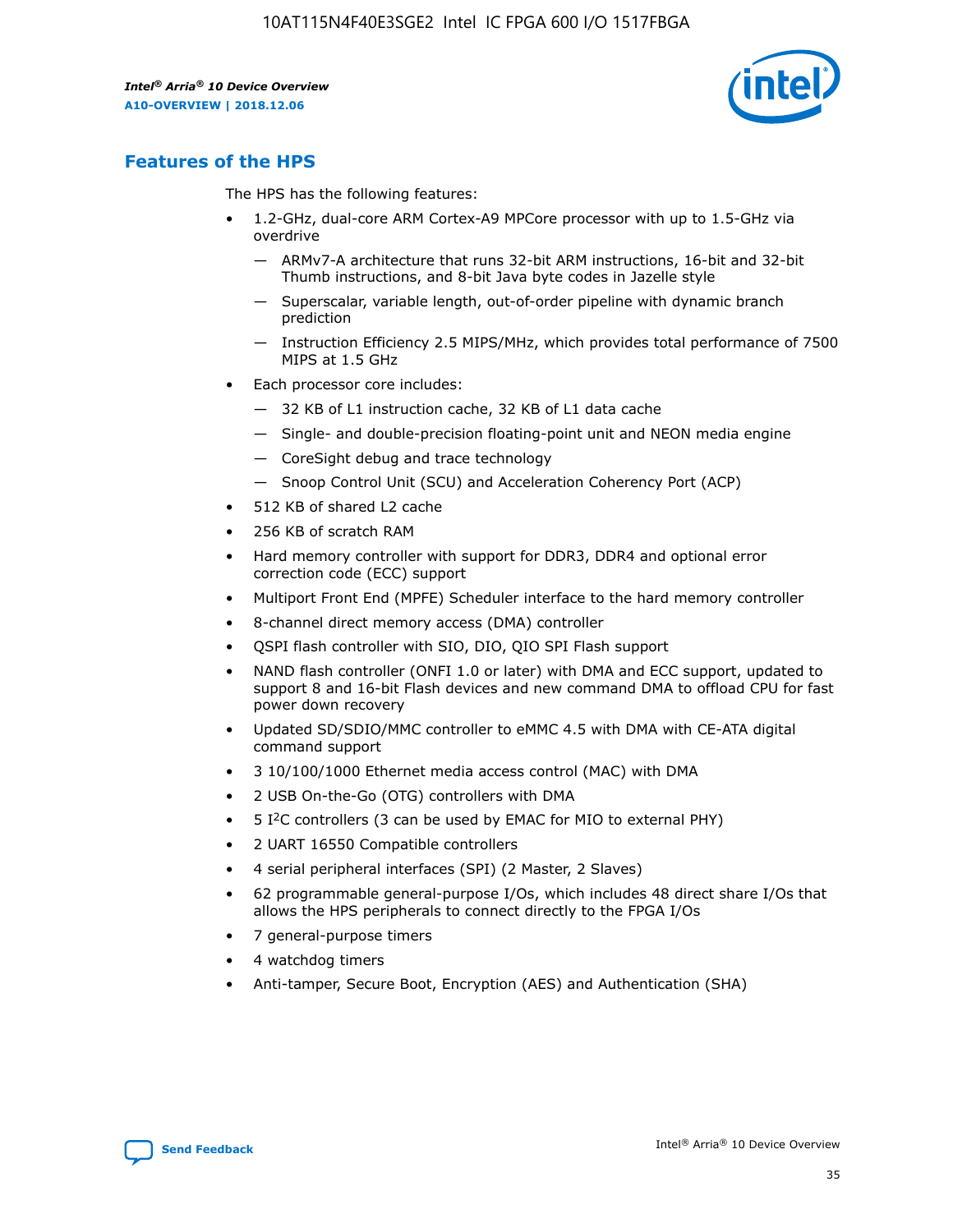

## **System Peripherals and Debug Access Port**

Each Ethernet MAC, USB OTG, NAND flash controller, and SD/MMC controller module has an integrated DMA controller. For modules without an integrated DMA controller, an additional DMA controller module provides up to eight channels of high-bandwidth data transfers. Peripherals that communicate off-chip are multiplexed with other peripherals at the HPS pin level. This allows you to choose which peripherals interface with other devices on your PCB.

The debug access port provides interfaces to industry standard JTAG debug probes and supports ARM CoreSight debug and core traces to facilitate software development.

## **HPS–FPGA AXI Bridges**

The HPS–FPGA bridges, which support the Advanced Microcontroller Bus Architecture (AMBA) Advanced eXtensible Interface (AXI™) specifications, consist of the following bridges:

- FPGA-to-HPS AMBA AXI bridge—a high-performance bus supporting 32, 64, and 128 bit data widths that allows the FPGA fabric to issue transactions to slaves in the HPS.
- HPS-to-FPGA Avalon/AMBA AXI bridge—a high-performance bus supporting 32, 64, and 128 bit data widths that allows the HPS to issue transactions to slaves in the FPGA fabric.
- Lightweight HPS-to-FPGA AXI bridge—a lower latency 32 bit width bus that allows the HPS to issue transactions to soft peripherals in the FPGA fabric. This bridge is primarily used for control and status register (CSR) accesses to peripherals in the FPGA fabric.

The HPS–FPGA AXI bridges allow masters in the FPGA fabric to communicate with slaves in the HPS logic, and vice versa. For example, the HPS-to-FPGA AXI bridge allows you to share memories instantiated in the FPGA fabric with one or both microprocessors in the HPS, while the FPGA-to-HPS AXI bridge allows logic in the FPGA fabric to access the memory and peripherals in the HPS.

Each HPS–FPGA bridge also provides asynchronous clock crossing for data transferred between the FPGA fabric and the HPS.

### **HPS SDRAM Controller Subsystem**

The HPS SDRAM controller subsystem contains a multiport SDRAM controller and DDR PHY that are shared between the FPGA fabric (through the FPGA-to-HPS SDRAM interface), the level 2 (L2) cache, and the level 3 (L3) system interconnect. The FPGA-to-HPS SDRAM interface supports AMBA AXI and Avalon® Memory-Mapped (Avalon-MM) interface standards, and provides up to six individual ports for access by masters implemented in the FPGA fabric.

The HPS SDRAM controller supports up to 3 masters (command ports), 3x 64-bit read data ports and 3x 64-bit write data ports.

To maximize memory performance, the SDRAM controller subsystem supports command and data reordering, deficit round-robin arbitration with aging, and high-priority bypass features.

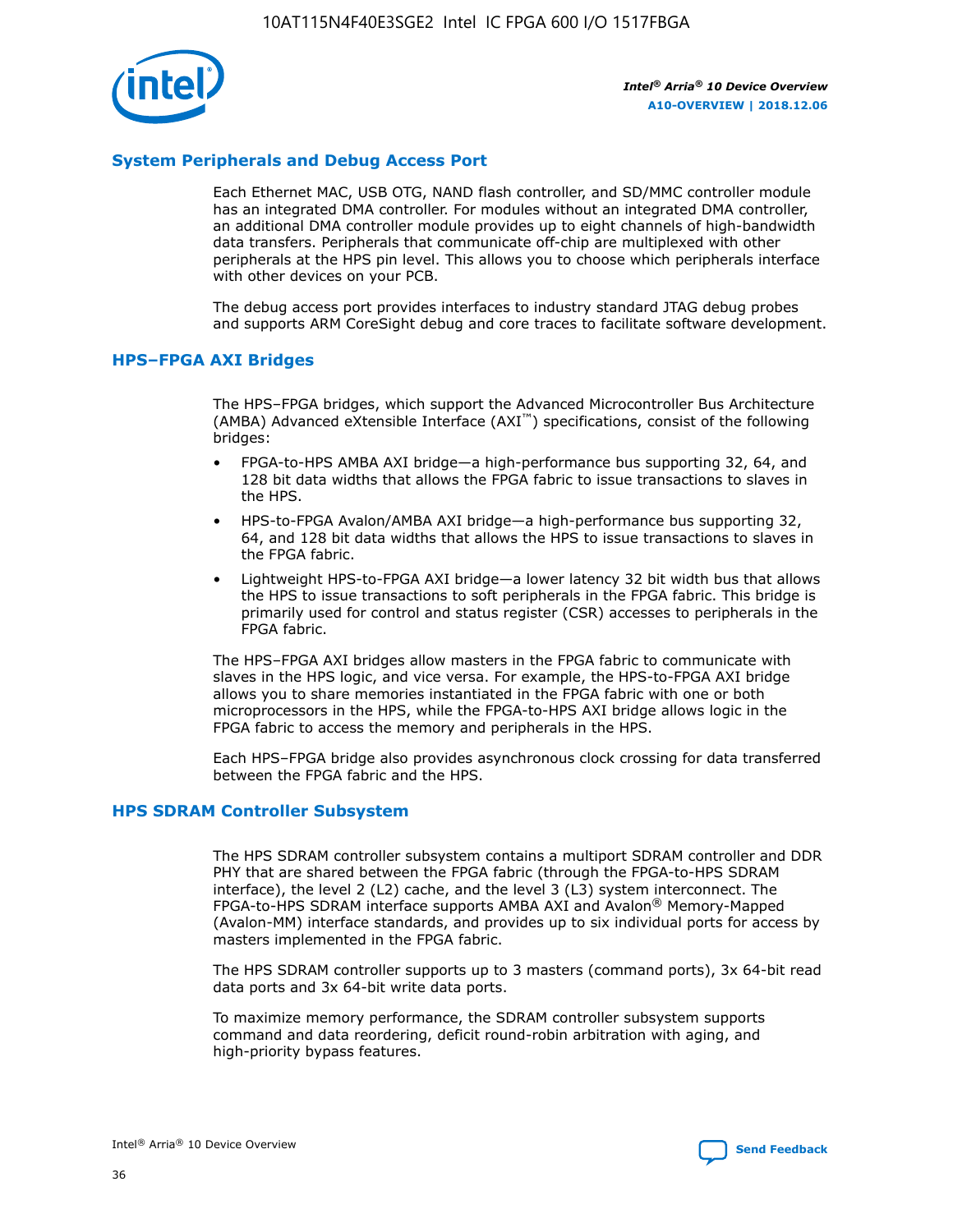

# **FPGA Configuration and HPS Booting**

The FPGA fabric and HPS in the SoC FPGA must be powered at the same time. You can reduce the clock frequencies or gate the clocks to reduce dynamic power.

Once powered, the FPGA fabric and HPS can be configured independently thus providing you with more design flexibility:

- You can boot the HPS independently. After the HPS is running, the HPS can fully or partially reconfigure the FPGA fabric at any time under software control. The HPS can also configure other FPGAs on the board through the FPGA configuration controller.
- Configure the FPGA fabric first, and then boot the HPS from memory accessible to the FPGA fabric.

## **Hardware and Software Development**

For hardware development, you can configure the HPS and connect your soft logic in the FPGA fabric to the HPS interfaces using the Platform Designer system integration tool in the Intel Quartus Prime software.

For software development, the ARM-based SoC FPGA devices inherit the rich software development ecosystem available for the ARM Cortex-A9 MPCore processor. The software development process for Intel SoC FPGAs follows the same steps as those for other SoC devices from other manufacturers. Support for Linux\*, VxWorks\*, and other operating systems are available for the SoC FPGAs. For more information on the operating systems support availability, contact the Intel FPGA sales team.

You can begin device-specific firmware and software development on the Intel SoC FPGA Virtual Target. The Virtual Target is a fast PC-based functional simulation of a target development system—a model of a complete development board. The Virtual Target enables the development of device-specific production software that can run unmodified on actual hardware.

# **Dynamic and Partial Reconfiguration**

The Intel Arria 10 devices support dynamic and partial reconfiguration. You can use dynamic and partial reconfiguration simultaneously to enable seamless reconfiguration of both the device core and transceivers.

# **Dynamic Reconfiguration**

You can reconfigure the PMA and PCS blocks while the device continues to operate. This feature allows you to change the data rates, protocol, and analog settings of a channel in a transceiver bank without affecting on-going data transfer in other transceiver banks. This feature is ideal for applications that require dynamic multiprotocol or multirate support.

# **Partial Reconfiguration**

Using partial reconfiguration, you can reconfigure some parts of the device while keeping the device in operation.

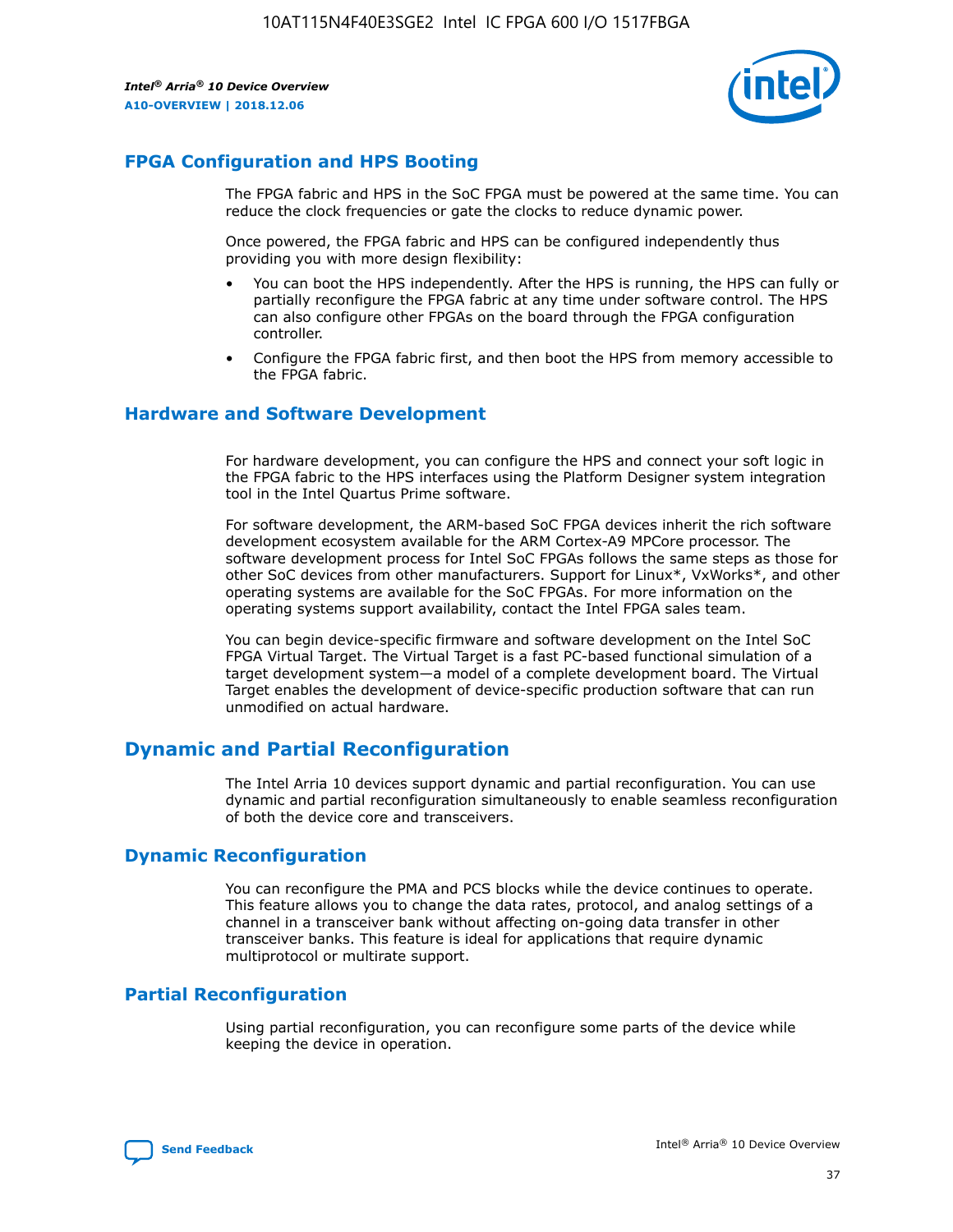

Instead of placing all device functions in the FPGA fabric, you can store some functions that do not run simultaneously in external memory and load them only when required. This capability increases the effective logic density of the device, and lowers cost and power consumption.

In the Intel solution, you do not have to worry about intricate device architecture to perform a partial reconfiguration. The partial reconfiguration capability is built into the Intel Quartus Prime design software, making such time-intensive task simple.

Intel Arria 10 devices support partial reconfiguration in the following configuration options:

- Using an internal host:
	- All supported configuration modes where the FPGA has access to external memory devices such as serial and parallel flash memory.
	- Configuration via Protocol [CvP (PCIe)]
- Using an external host—passive serial (PS), fast passive parallel (FPP) x8, FPP x16, and FPP x32 I/O interface.

# **Enhanced Configuration and Configuration via Protocol**

## **Table 25. Configuration Schemes and Features of Intel Arria 10 Devices**

Intel Arria 10 devices support 1.8 V programming voltage and several configuration schemes.

| <b>Scheme</b>                                                          | <b>Data</b><br><b>Width</b> | <b>Max Clock</b><br>Rate<br>(MHz) | <b>Max Data</b><br>Rate<br>(Mbps)<br>(13) | <b>Decompression</b> | <b>Design</b><br>Security <sup>(1</sup><br>4) | <b>Partial</b><br><b>Reconfiguration</b><br>(15) | <b>Remote</b><br><b>System</b><br><b>Update</b> |
|------------------------------------------------------------------------|-----------------------------|-----------------------------------|-------------------------------------------|----------------------|-----------------------------------------------|--------------------------------------------------|-------------------------------------------------|
| <b>JTAG</b>                                                            | 1 bit                       | 33                                | 33                                        |                      |                                               | Yes(16)                                          |                                                 |
| Active Serial (AS)<br>through the<br>EPCO-L<br>configuration<br>device | 1 bit,<br>4 bits            | 100                               | 400                                       | Yes                  | Yes                                           | $Y_{PS}(16)$                                     | Yes                                             |
| Passive serial (PS)<br>through CPLD or<br>external<br>microcontroller  | 1 bit                       | 100                               | 100                                       | Yes                  | Yes                                           | Yes(16)                                          | Parallel<br>Flash<br>Loader<br>(PFL) IP<br>core |
|                                                                        |                             |                                   |                                           |                      |                                               |                                                  | continued                                       |

<sup>(13)</sup> Enabling either compression or design security features affects the maximum data rate. Refer to the Intel Arria 10 Device Datasheet for more information.

<sup>(14)</sup> Encryption and compression cannot be used simultaneously.

 $(15)$  Partial reconfiguration is an advanced feature of the device family. If you are interested in using partial reconfiguration, contact Intel for support.

 $(16)$  Partial configuration can be performed only when it is configured as internal host.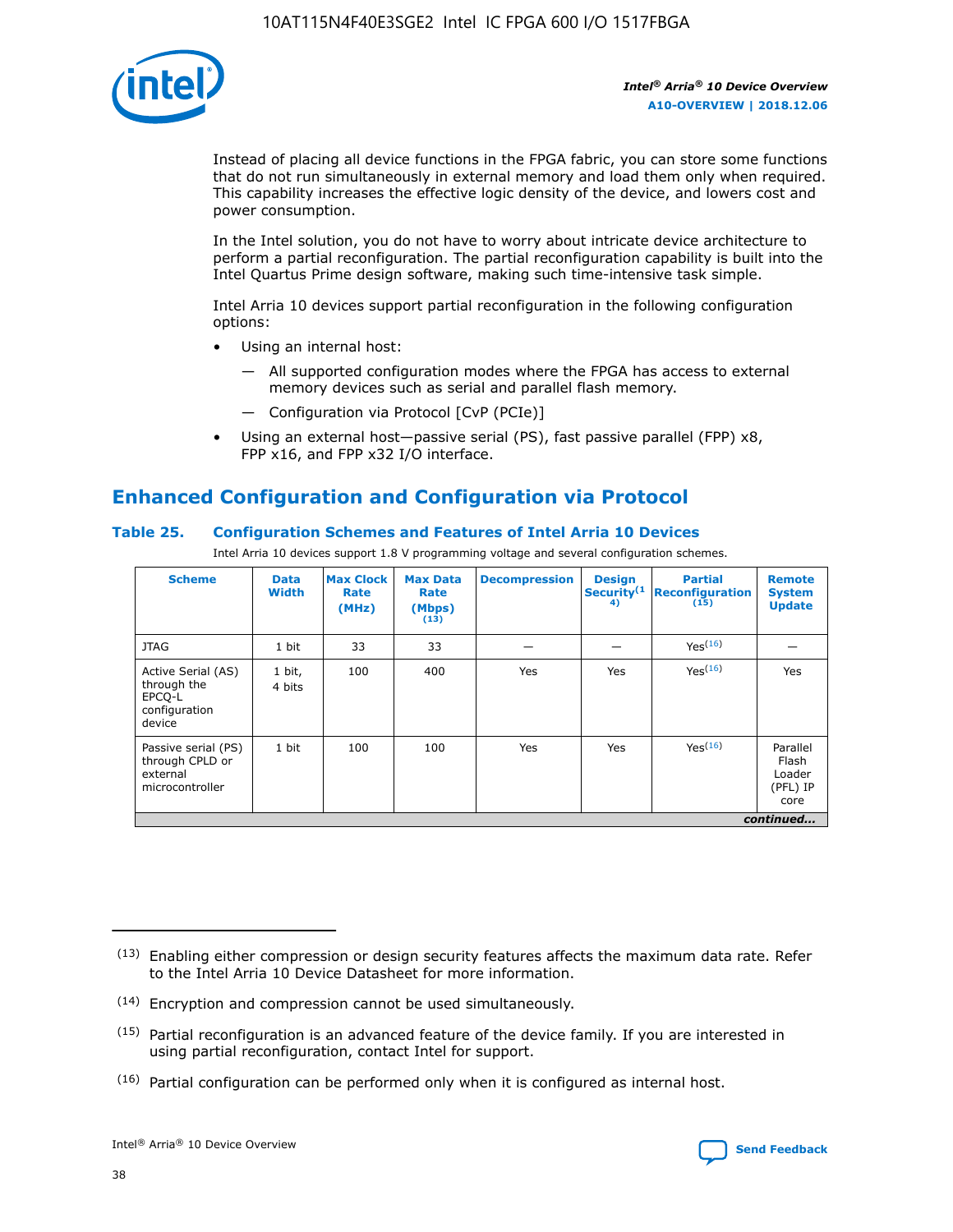

| <b>Scheme</b>                                    | <b>Data</b><br><b>Width</b> | <b>Max Clock</b><br>Rate<br>(MHz) | <b>Max Data</b><br>Rate<br>(Mbps)<br>(13) | <b>Decompression</b> | <b>Design</b><br>Security <sup>(1</sup><br>4) | <b>Partial</b><br><b>Reconfiguration</b><br>(15) | <b>Remote</b><br><b>System</b><br><b>Update</b> |
|--------------------------------------------------|-----------------------------|-----------------------------------|-------------------------------------------|----------------------|-----------------------------------------------|--------------------------------------------------|-------------------------------------------------|
| Fast passive                                     | 8 bits                      | 100                               | 3200                                      | Yes                  | Yes                                           | Yes(17)                                          | PFL IP                                          |
| parallel (FPP)<br>through CPLD or                | 16 bits                     |                                   |                                           | Yes                  | Yes                                           |                                                  | core                                            |
| external<br>microcontroller                      | 32 bits                     |                                   |                                           | Yes                  | Yes                                           |                                                  |                                                 |
| Configuration via                                | 16 bits                     | 100                               | 3200                                      | Yes                  | Yes                                           | Yes <sup>(17)</sup>                              |                                                 |
| <b>HPS</b>                                       | 32 bits                     |                                   |                                           | Yes                  | Yes                                           |                                                  |                                                 |
| Configuration via<br>Protocol [CvP<br>$(PCIe^*)$ | x1, x2,<br>x4, x8<br>lanes  |                                   | 8000                                      | Yes                  | Yes                                           | Yes(16)                                          |                                                 |

You can configure Intel Arria 10 devices through PCIe using Configuration via Protocol (CvP). The Intel Arria 10 CvP implementation conforms to the PCIe 100 ms power-up-to-active time requirement.

#### **Related Information**

[Configuration via Protocol \(CvP\) Implementation in Intel FPGAs User Guide](https://www.intel.com/content/www/us/en/programmable/documentation/dsu1441819344145.html#dsu1442269728522) Provides more information about the CvP configuration scheme.

# **SEU Error Detection and Correction**

Intel Arria 10 devices offer robust and easy-to-use single-event upset (SEU) error detection and correction circuitry.

The detection and correction circuitry includes protection for Configuration RAM (CRAM) programming bits and user memories. The CRAM is protected by a continuously running CRC error detection circuit with integrated ECC that automatically corrects one or two errors and detects higher order multi-bit errors. When more than two errors occur, correction is available through reloading of the core programming file, providing a complete design refresh while the FPGA continues to operate.

The physical layout of the Intel Arria 10 CRAM array is optimized to make the majority of multi-bit upsets appear as independent single-bit or double-bit errors which are automatically corrected by the integrated CRAM ECC circuitry. In addition to the CRAM protection, the M20K memory blocks also include integrated ECC circuitry and are layout-optimized for error detection and correction. The MLAB does not have ECC.

(14) Encryption and compression cannot be used simultaneously.

<sup>(17)</sup> Supported at a maximum clock rate of 100 MHz.



 $(13)$  Enabling either compression or design security features affects the maximum data rate. Refer to the Intel Arria 10 Device Datasheet for more information.

 $(15)$  Partial reconfiguration is an advanced feature of the device family. If you are interested in using partial reconfiguration, contact Intel for support.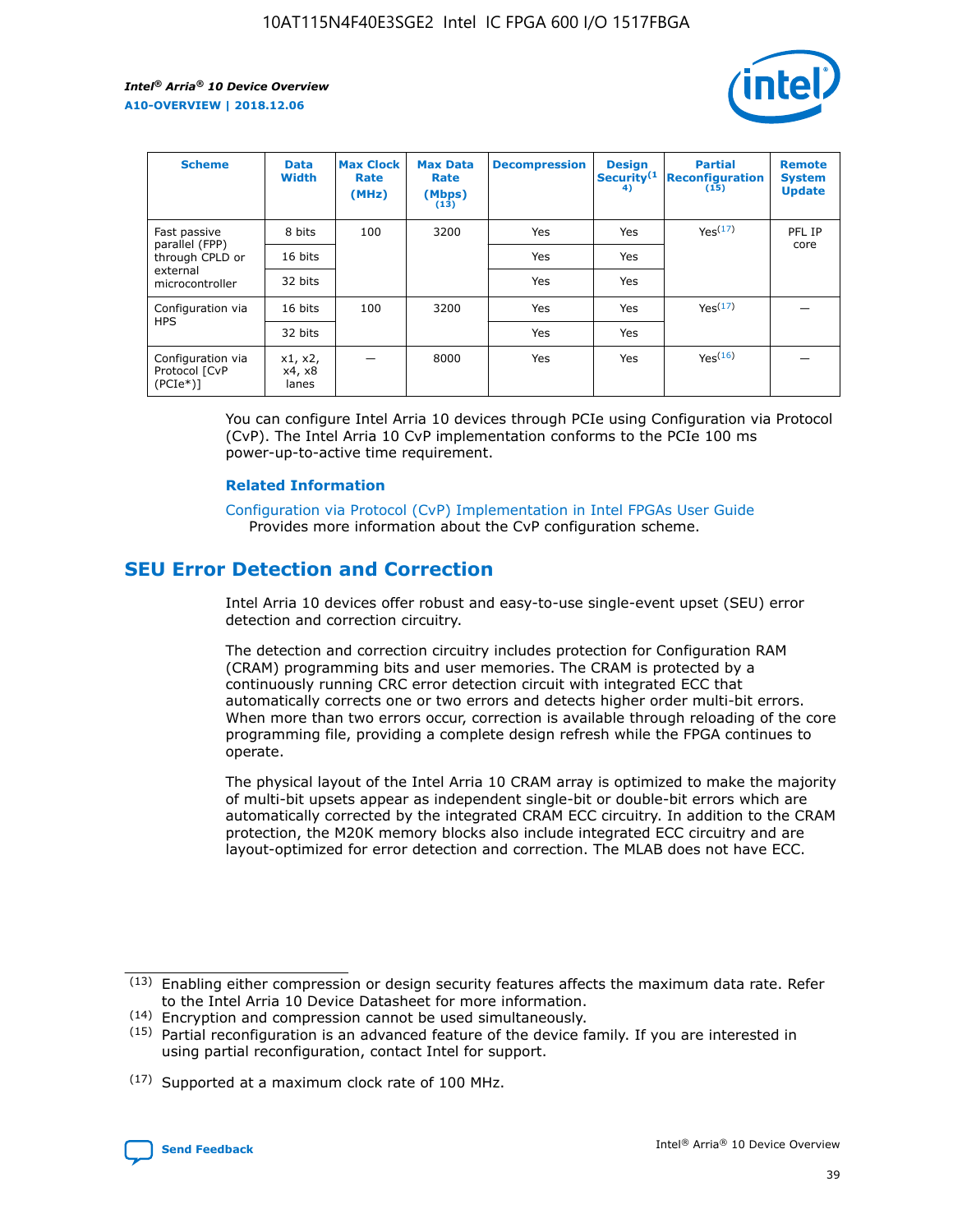

# **Power Management**

Intel Arria 10 devices leverage the advanced 20 nm process technology, a low 0.9 V core power supply, an enhanced core architecture, and several optional power reduction techniques to reduce total power consumption by as much as 40% compared to Arria V devices and as much as 60% compared to Stratix V devices.

The optional power reduction techniques in Intel Arria 10 devices include:

- **SmartVID**—a code is programmed into each device during manufacturing that allows a smart regulator to operate the device at lower core  $V_{CC}$  while maintaining performance
- **Programmable Power Technology**—non-critical timing paths are identified by the Intel Quartus Prime software and the logic in these paths is biased for low power instead of high performance
- **Low Static Power Options**—devices are available with either standard static power or low static power while maintaining performance

Furthermore, Intel Arria 10 devices feature Intel's industry-leading low power transceivers and include a number of hard IP blocks that not only reduce logic resources but also deliver substantial power savings compared to soft implementations. In general, hard IP blocks consume up to 90% less power than the equivalent soft logic implementations.

# **Incremental Compilation**

The Intel Quartus Prime software incremental compilation feature reduces compilation time and helps preserve performance to ease timing closure. The incremental compilation feature enables the partial reconfiguration flow for Intel Arria 10 devices.

Incremental compilation supports top-down, bottom-up, and team-based design flows. This feature facilitates modular, hierarchical, and team-based design flows where different designers compile their respective design sections in parallel. Furthermore, different designers or IP providers can develop and optimize different blocks of the design independently. These blocks can then be imported into the top level project.

# **Document Revision History for Intel Arria 10 Device Overview**

| <b>Document</b><br><b>Version</b> | <b>Changes</b>                                                                                                                                                                                                                                                              |
|-----------------------------------|-----------------------------------------------------------------------------------------------------------------------------------------------------------------------------------------------------------------------------------------------------------------------------|
| 2018.12.06                        | Added links to Intel Arria 10 device errata documents.<br>Removed automotive temperature option from the Intel Arria 10 GX devices.<br>Removed -3 fabric speed grade from the Intel Arria 10 GT devices.<br>Updated power options for the Intel Arria 10 GX and GT devices. |
| 2018.04.09                        | Updated the lowest $V_{CC}$ from 0.83 V to 0.82 V in the topic listing a summary of the device features.                                                                                                                                                                    |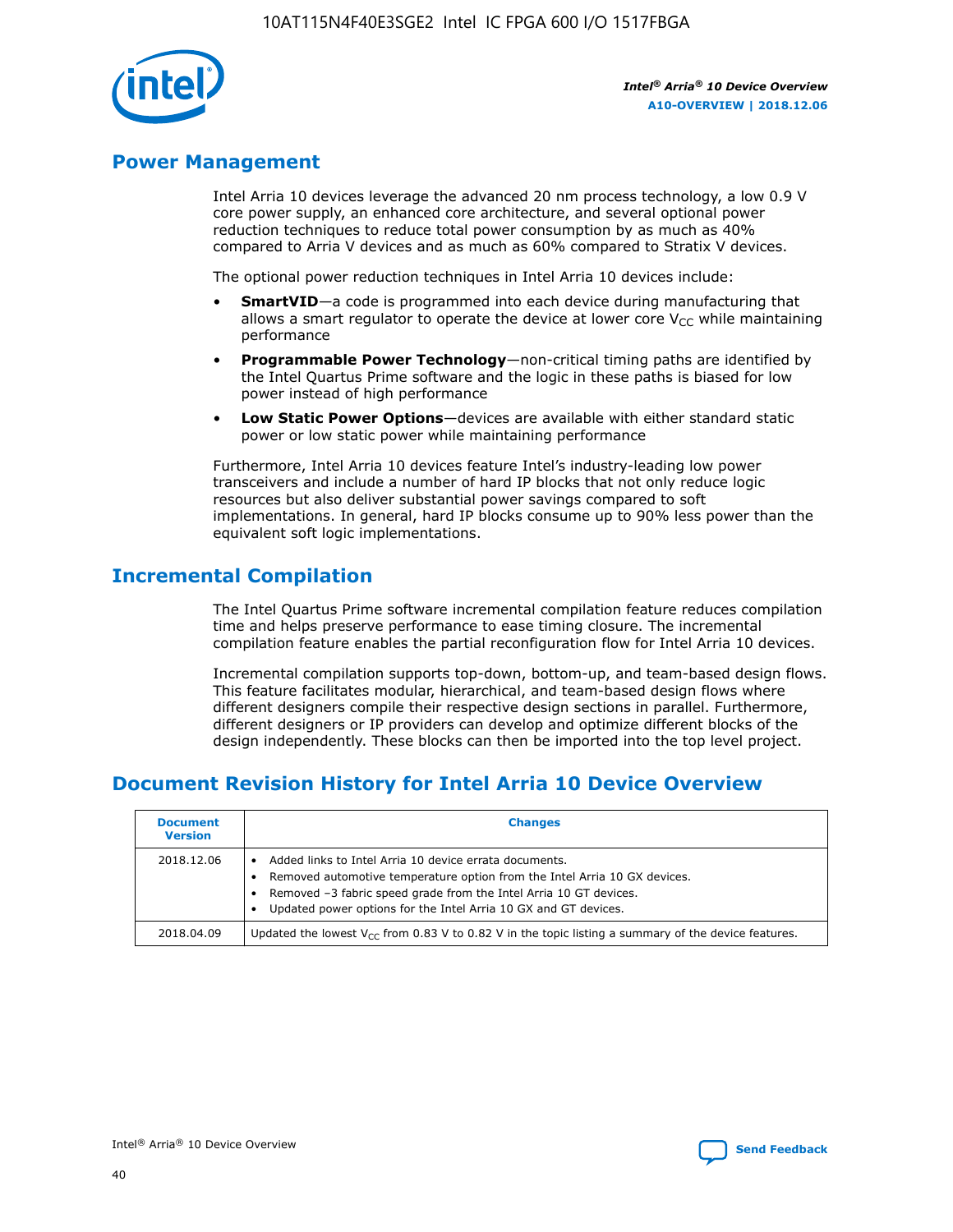*Intel® Arria® 10 Device Overview* **A10-OVERVIEW | 2018.12.06**



| <b>Date</b>    | <b>Version</b> | <b>Changes</b>                                                                                                                                                                                                                                                                                                                                                                                                                                                                                                                                                                                                                                                                                                                                                                                                                                                                                                                                                            |
|----------------|----------------|---------------------------------------------------------------------------------------------------------------------------------------------------------------------------------------------------------------------------------------------------------------------------------------------------------------------------------------------------------------------------------------------------------------------------------------------------------------------------------------------------------------------------------------------------------------------------------------------------------------------------------------------------------------------------------------------------------------------------------------------------------------------------------------------------------------------------------------------------------------------------------------------------------------------------------------------------------------------------|
| January 2018   | 2018.01.17     | Updated the maximum data rate for HPS (Intel Arria 10 SX devices<br>external memory interface DDR3 controller from 2,166 Mbps to 2,133<br>Mbps.<br>Updated maximum frequency supported for half rate QDRII and QDRII<br>+ SRAM to 633 MHz in Memory Standards Supported by the Soft<br>Memory Controller table.<br>Updated transceiver backplane capability to 12.5 Gbps.<br>$\bullet$<br>Removed transceiver speed grade 5 in Sample Ordering Core and<br>Available Options for Intel Arria 10 GX Devices figure.<br>Removed package code 40, low static power, SmartVID, industrial, and<br>military operating temperature support from Sample Ordering Core and<br>Available Options for Intel Arria 10 GT Devices figure.<br>Updated short reach transceiver rate for Intel Arria 10 GT devices to<br>25.8 Gbps.<br>Removed On-Die Instrumentation - EyeQ and Jitter Margin Tool<br>support from PMA Features of the Transceivers in Intel Arria 10 Devices<br>table. |
| September 2017 | 2017.09.20     | Updated the maximum speed of the DDR4 external memory interface from<br>1,333 MHz/2,666 Mbps to 1,200 MHz/2,400 Mbps.                                                                                                                                                                                                                                                                                                                                                                                                                                                                                                                                                                                                                                                                                                                                                                                                                                                     |
| July 2017      | 2017.07.13     | Corrected the automotive temperature range in the figure showing the<br>available options for the Intel Arria 10 GX devices from "-40°C to 100°C"<br>to "-40°C to 125°C".                                                                                                                                                                                                                                                                                                                                                                                                                                                                                                                                                                                                                                                                                                                                                                                                 |
| July 2017      | 2017.07.06     | Added automotive temperature option to Intel Arria 10 GX device family.                                                                                                                                                                                                                                                                                                                                                                                                                                                                                                                                                                                                                                                                                                                                                                                                                                                                                                   |
| May 2017       | 2017.05.08     | Corrected protocol names with "1588" to "IEEE 1588v2".<br>$\bullet$<br>Updated the vertical migration table to remove vertical migration<br>$\bullet$<br>between Intel Arria 10 GX and Intel Arria 10 SX device variants.<br>Removed all "Preliminary" marks.<br>$\bullet$                                                                                                                                                                                                                                                                                                                                                                                                                                                                                                                                                                                                                                                                                                |
| March 2017     | 2017.03.15     | Removed the topic about migration from Intel Arria 10 to Intel Stratix<br>10 devices.<br>Rebranded as Intel.<br>$\bullet$                                                                                                                                                                                                                                                                                                                                                                                                                                                                                                                                                                                                                                                                                                                                                                                                                                                 |
| October 2016   | 2016.10.31     | Removed package F36 from Intel Arria 10 GX devices.<br>Updated Intel Arria 10 GT sample ordering code and maximum GX<br>$\bullet$<br>transceiver count. Intel Arria 10 GT devices are available only in the<br>SF45 package option with a maximum of 72 transceivers.                                                                                                                                                                                                                                                                                                                                                                                                                                                                                                                                                                                                                                                                                                     |
| May 2016       | 2016.05.02     | Updated the FPGA Configuration and HPS Booting topic.<br>$\bullet$<br>Remove V <sub>CC</sub> PowerManager from the Summary of Features, Power<br>Management and Arria 10 Device Variants and packages topics. This<br>feature is no longer supported in Arria 10 devices.<br>Removed LPDDR3 from the Memory Standards Supported by the HPS<br>Hard Memory Controller table in the Memory Standards Supported by<br>Intel Arria 10 Devices topic. This standard is only supported by the<br>FPGA.<br>Removed transceiver speed grade 5 from the Device Variants and<br>Packages topic for Arria 10 GX and SX devices.                                                                                                                                                                                                                                                                                                                                                      |
| February 2016  | 2016.02.11     | Changed the maximum Arria 10 GT datarate to 25.8 Gbps and the<br>minimum datarate to 1 Gbps globally.<br>Revised the state for Core clock networks in the Summary of Features<br>$\bullet$<br>topic.<br>Changed the transceiver parameters in the "Summary of Features for<br>$\bullet$<br>Arria 10 Devices" table.<br>• Changed the transceiver parameters in the "Maximum Resource Counts<br>for Arria 10 GT Devices" table.<br>Changed the package availability for GT devices in the "Package Plan<br>for Arria 10 GT Devices" table.<br>Changed the package configurations for GT devices in the "Migration"<br>Capability Across Arria 10 Product Lines" figure.<br>continued                                                                                                                                                                                                                                                                                       |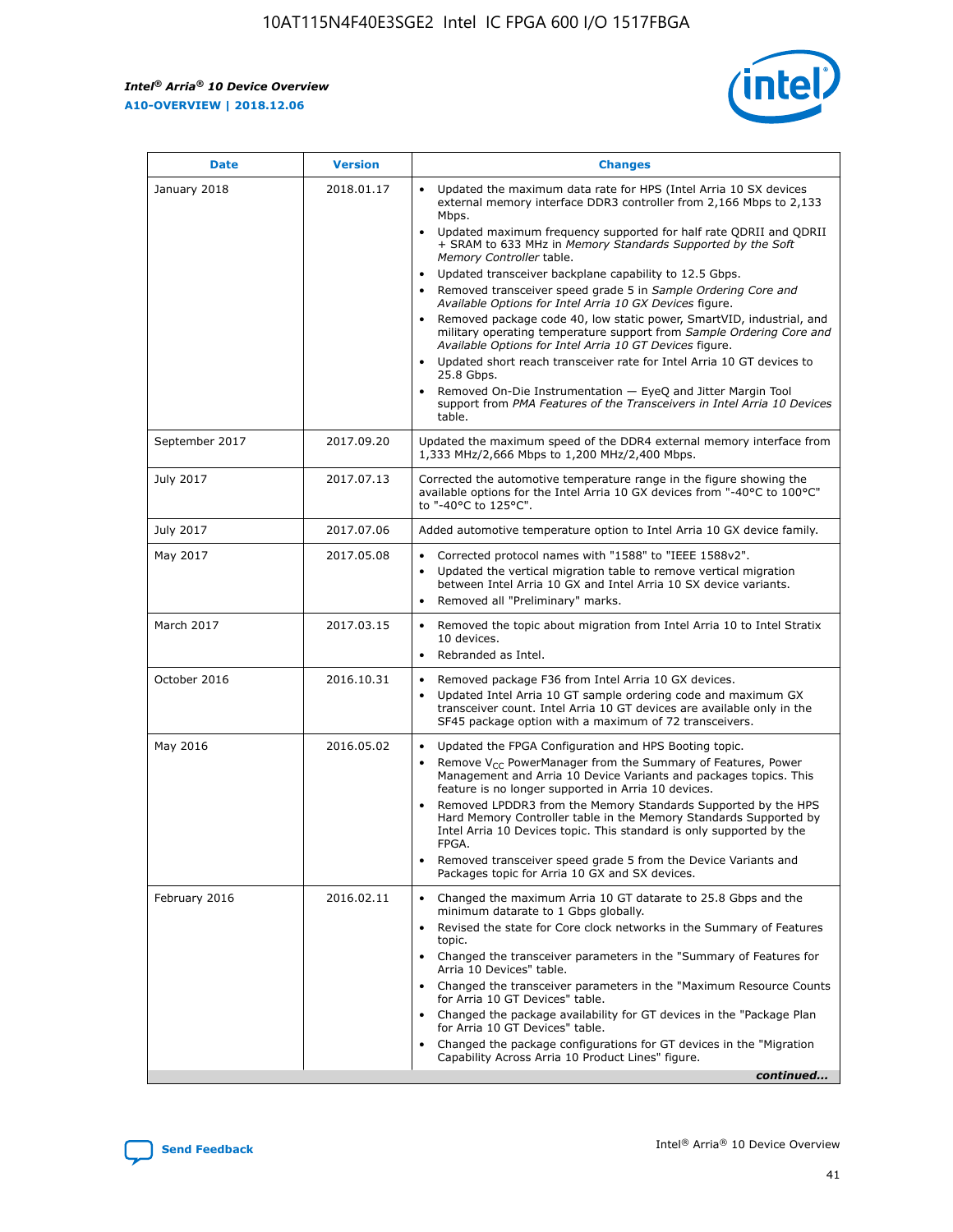

| <b>Date</b>   | <b>Version</b> | <b>Changes</b>                                                                                                                                                               |
|---------------|----------------|------------------------------------------------------------------------------------------------------------------------------------------------------------------------------|
|               |                | • Changed transceiver parameters in the "Low Power Serial Transceivers"<br>section.                                                                                          |
|               |                | • Changed the transceiver descriptions in the "Device Variants for the<br>Arria 10 Device Family" table.                                                                     |
|               |                | Changed the "Sample Ordering Code and Available Options for Arria 10<br>$\bullet$<br>GT Devices" figure.                                                                     |
|               |                | Changed the datarates for GT devices in the "PMA Features" section.                                                                                                          |
|               |                | Changed the datarates for GT devices in the "PCS Features" section.<br>$\bullet$                                                                                             |
| December 2015 | 2015.12.14     | Updated the number of M20K memory blocks for Arria 10 GX 660 from<br>2133 to 2131 and corrected the total RAM bit from 48,448 Kb to<br>48,408 Kb.                            |
|               |                | Corrected the number of DSP blocks for Arria 10 GX 660 from 1688 to<br>1687 in the table listing floating-point arithmetic resources.                                        |
| November 2015 | 2015.11.02     | Updated the maximum resources for Arria 10 GX 220, GX 320, GX 480,<br>$\bullet$<br>GX 660, SX 220, SX 320, SX 480, and SX 660.                                               |
|               |                | • Updated resource count for Arria 10 GX 320, GX 480, GX 660, SX 320,<br>SX 480, a SX 660 devices in Number of Multipliers in Intel Arria 10<br><b>Devices</b> table.        |
|               |                | Updated the available options for Arria 10 GX, GT, and SX.                                                                                                                   |
|               |                | Changed instances of Quartus II to Quartus Prime.<br>$\bullet$                                                                                                               |
| June 2015     | 2015.06.15     | Corrected label for Intel Arria 10 GT product lines in the vertical migration<br>figure.                                                                                     |
| May 2015      | 2015.05.15     | Corrected the DDR3 half rate and quarter rate maximum frequencies in the<br>table that lists the memory standards supported by the Intel Arria 10 hard<br>memory controller. |
| May 2015      | 2015.05.04     | • Added support for 13.5G JESD204b in the Summary of Features table.                                                                                                         |
|               |                | • Added a link to Arria 10 GT Channel Usage in the Arria 10 GT Package<br>Plan topic.                                                                                        |
|               |                | • Added a note to the table, Maximum Resource Counts for Arria 10 GT<br>devices.                                                                                             |
|               |                | • Updated the power requirements of the transceivers in the Low Power<br>Serial Transceivers topic.                                                                          |
| January 2015  | 2015.01.23     | • Added floating point arithmetic features in the Summary of Features<br>table.                                                                                              |
|               |                | • Updated the total embedded memory from 38.38 megabits (Mb) to<br>65.6 Mb.                                                                                                  |
|               |                | • Updated the table that lists the memory standards supported by Intel<br>Arria 10 devices.                                                                                  |
|               |                | Removed support for DDR3U, LPDDR3 SDRAM, RLDRAM 2, and DDR2.                                                                                                                 |
|               |                | Moved RLDRAM 3 support from hard memory controller to soft memory<br>controller. RLDRAM 3 support uses hard PHY with soft memory<br>controller.                              |
|               |                | Added soft memory controller support for QDR IV.<br>٠                                                                                                                        |
|               |                | Updated the maximum resource count table to include the number of<br>hard memory controllers available in each device variant.                                               |
|               |                | Updated the transceiver PCS data rate from 12.5 Gbps to 12 Gbps.<br>$\bullet$                                                                                                |
|               |                | Updated the max clock rate of PS, FPP x8, FPP x16, and Configuration<br>via HPS from 125 MHz to 100 MHz.                                                                     |
|               |                | Added a feature for fractional synthesis PLLs: PLL cascading.                                                                                                                |
|               |                | Updated the HPS programmable general-purpose I/Os from 54 to 62.<br>$\bullet$                                                                                                |
|               |                | continued                                                                                                                                                                    |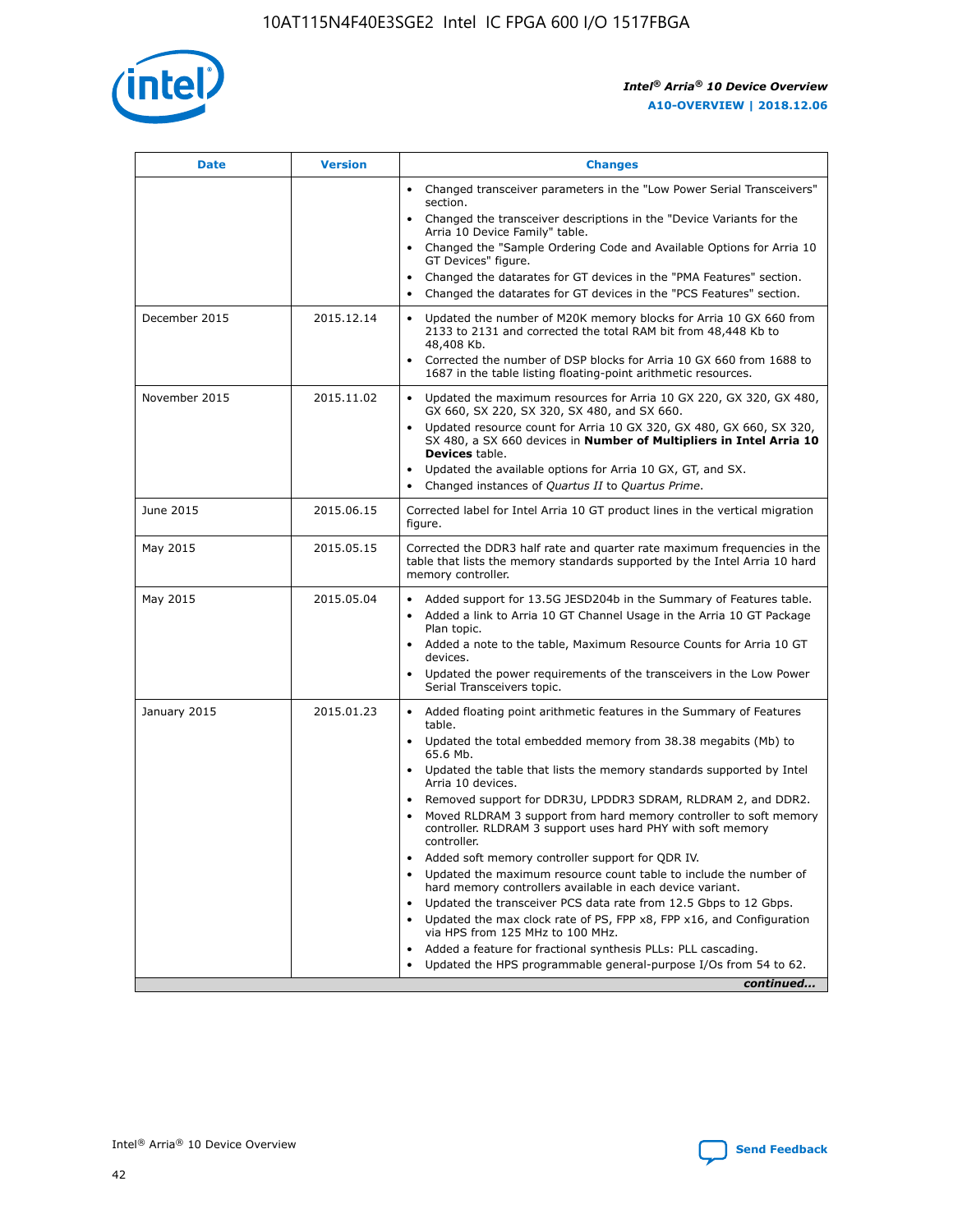r



| <b>Date</b>    | <b>Version</b> | <b>Changes</b>                                                                                                                                                                                                                                                                                                                                                                                                                                                                                                                                      |
|----------------|----------------|-----------------------------------------------------------------------------------------------------------------------------------------------------------------------------------------------------------------------------------------------------------------------------------------------------------------------------------------------------------------------------------------------------------------------------------------------------------------------------------------------------------------------------------------------------|
| September 2014 | 2014.09.30     | Corrected the 3 V I/O and LVDS I/O counts for F35 and F36 packages<br>$\bullet$<br>of Arria 10 GX.<br>Corrected the 3 V I/O, LVDS I/O, and transceiver counts for the NF40<br>$\bullet$<br>package of the Arria GX 570 and 660.<br>Removed 3 V I/O, LVDS I/O, and transceiver counts for the NF40<br>$\bullet$<br>package of the Arria GX 900 and 1150. The NF40 package is not<br>available for Arria 10 GX 900 and 1150.                                                                                                                          |
| August 2014    | 2014.08.18     | Updated Memory (Kb) M20K maximum resources for Arria 10 GX 660<br>devices from 42,660 to 42,620.<br>Added GPIO columns consisting of LVDS I/O Bank and 3V I/O Bank in<br>$\bullet$<br>the Package Plan table.<br>Added how to use memory interface clock frequency higher than 533<br>$\bullet$<br>MHz in the I/O vertical migration.<br>Added information to clarify that RLDRAM3 support uses hard PHY with<br>$\bullet$<br>soft memory controller.<br>Added variable precision DSP blocks support for floating-point<br>$\bullet$<br>arithmetic. |
| June 2014      | 2014.06.19     | Updated number of dedicated I/Os in the HPS block to 17.                                                                                                                                                                                                                                                                                                                                                                                                                                                                                            |
| February 2014  | 2014.02.21     | Updated transceiver speed grade options for GT devices in Figure 2.                                                                                                                                                                                                                                                                                                                                                                                                                                                                                 |
| February 2014  | 2014.02.06     | Updated data rate for Arria 10 GT devices from 28.1 Gbps to 28.3 Gbps.                                                                                                                                                                                                                                                                                                                                                                                                                                                                              |
| December 2013  | 2013.12.10     | Updated the HPS memory standards support from LPDDR2 to LPDDR3.<br>$\bullet$<br>Updated HPS block diagram to include dedicated HPS I/O and FPGA<br>$\bullet$<br>Configuration blocks as well as repositioned SD/SDIO/MMC, DMA, SPI<br>and NAND Flash with ECC blocks.                                                                                                                                                                                                                                                                               |
| December 2013  | 2013.12.02     | Initial release.                                                                                                                                                                                                                                                                                                                                                                                                                                                                                                                                    |